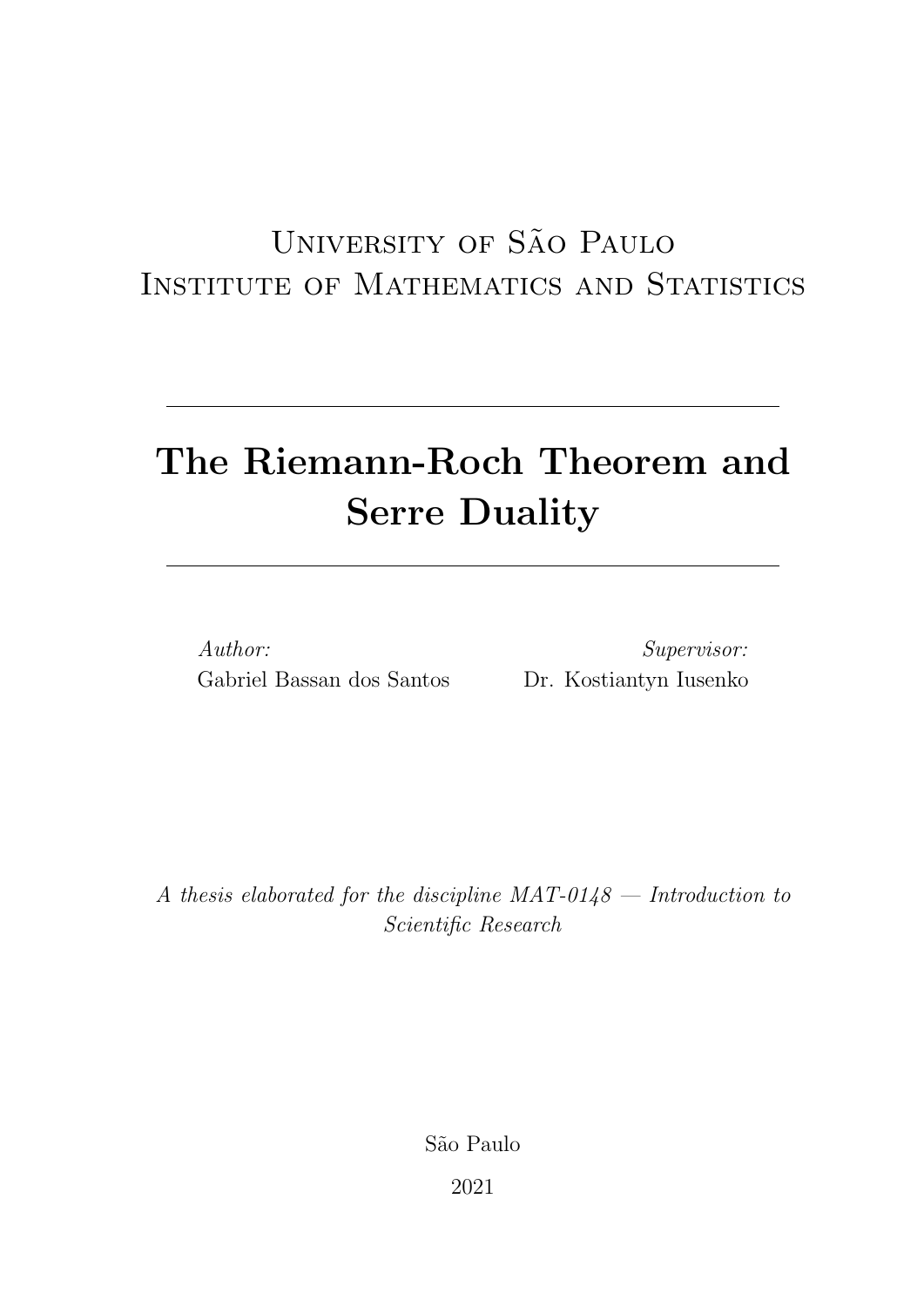

O conteúdo deste trabalho é publicado sob uma licença Creative Commons CC BY 4.0.  $(Texto da licença: [https://creativecommons.org/licenses/by/4.0/deed.pt\_BR\)](https://creativecommons.org/licenses/by/4.0/)$  $(Texto da licença: [https://creativecommons.org/licenses/by/4.0/deed.pt\_BR\)](https://creativecommons.org/licenses/by/4.0/)$  $(Texto da licença: [https://creativecommons.org/licenses/by/4.0/deed.pt\_BR\)](https://creativecommons.org/licenses/by/4.0/)$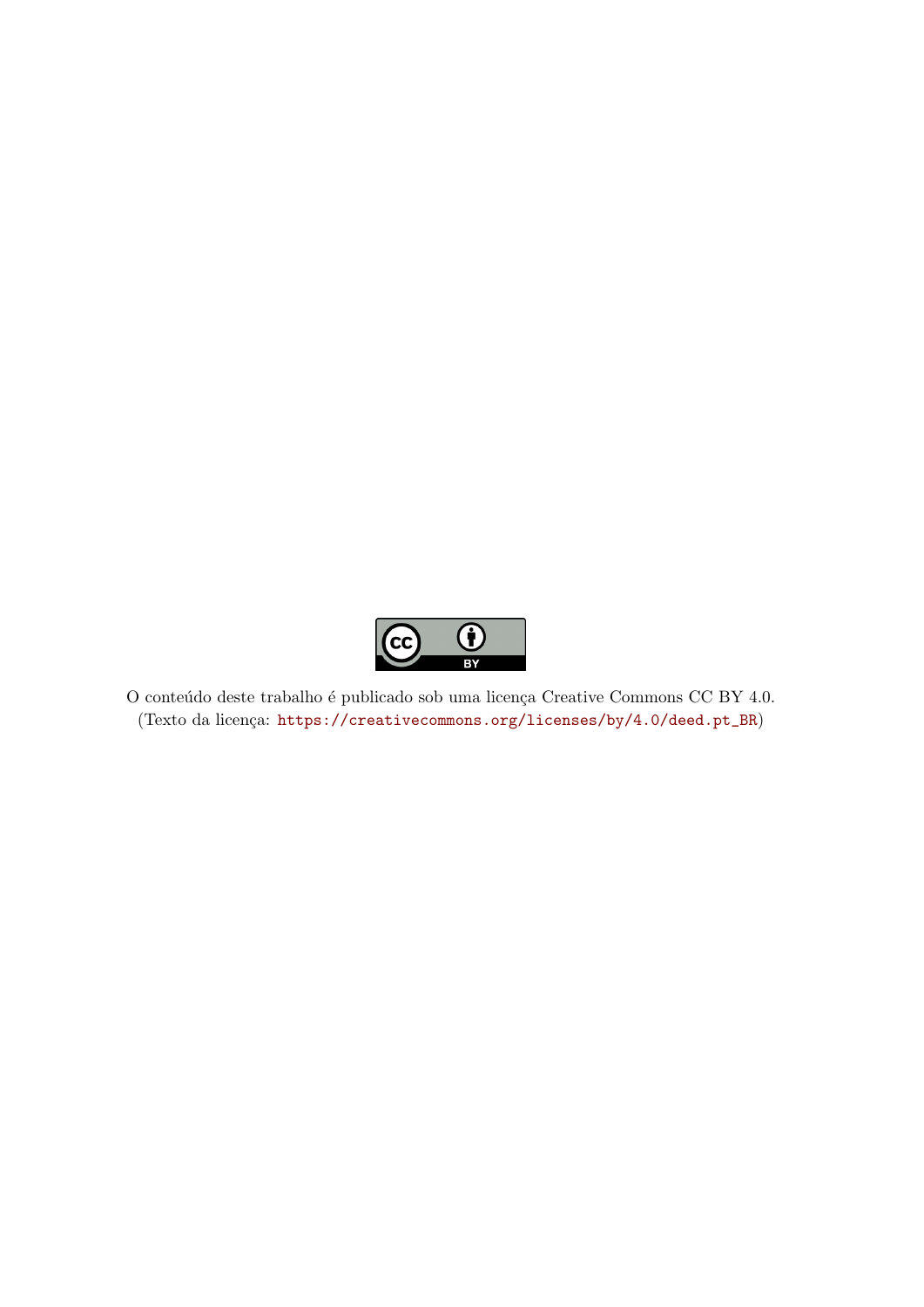## Resumo

Bassan do Santos, G. O Teorema de Riemann-Roch e a Dualidade de Serre. Monografia (Bacharelado em Matemática). Instituto de Matemática e Estatística, Universidade de São Paulo, São Paulo, 2021.

Neste texto estudamos a cohomologia de feixes em esquemas, culminando no teorema da dualidade de Serre. Começamos estudando cohomologia de feixes em espaços gerais, a relacionando com a cohomologia de Cech. Após introduzir algumas ferramentas e técnicas, nós nos especializamos para o caso de esquemas, começando com esquemas afins e passando para esquemas projetivos sobre anéis. Após isso, estudamos um dos mais impotantes teoremas em geometria alg´ebrica, a dualidade de Serre. Para isto, introduzimos os funtores Ext e os relacionamos com a cohomologia de feixes. No último capítulo, discutimos uma aplicação da teoria na forma do teorema de Riemann-Roch, um teorema poderoso sobre curvas algébricas. O caminho geral do texto segue essencialmente como em [\[Har77\]](#page-56-0), porém se utilizando do maquinário de categorias derivadas e sequências espectrais. Certas provas e resultados também foram tirados de [\[SD17\]](#page-57-0), [\[Ill04\]](#page-56-1), [\[MO15\]](#page-57-1) e [\[GW10\]](#page-56-2).

Palavras-chave: Cohomologia, Dualidade de Serre, Esquemas, Geometria Algébrica, Teorema de Riemann-Roch.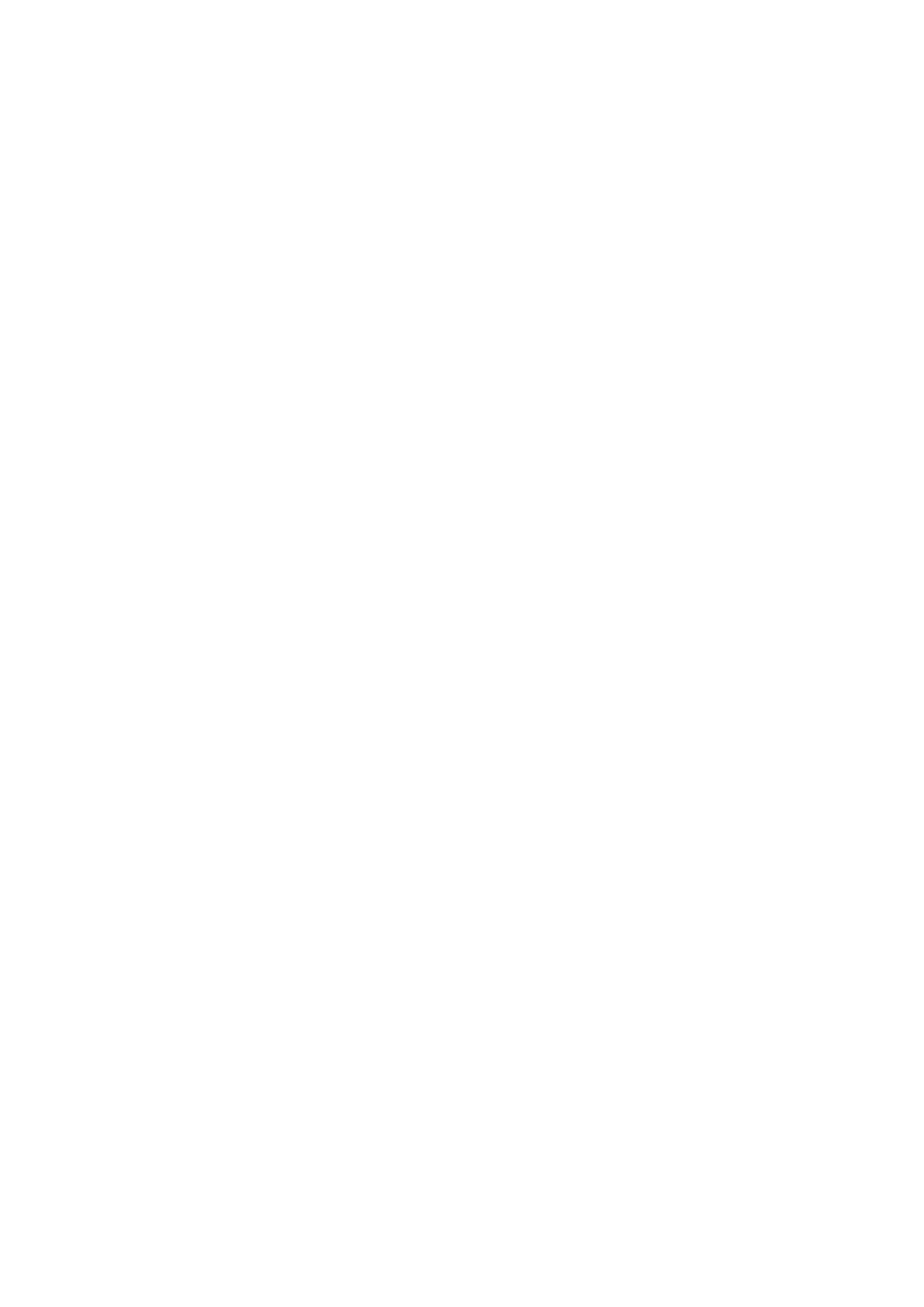## Abstract

Bassan dos Santos, Gabriel. The Riemann-Roch Theorem and Serre Duality. Undergraduate thesis (Bachelor's degree in Mathematics). Institute of Mathematics and Statistics, University of São Paulo, São Paulo, 2021.

In this survey we study sheaf cohomology of schemes, culminating in the Serre duality theorem. We start by studying sheaf cohomology in general spaces, relating it to Cech cohomology. After introducing some tools and techniques we specialize to the case of schemes, starting with affine schemes and eventually passing to projective schemes over rings. Afterward we study one of the most important theorems in algebraic geometry, Serre duality. For that we introduce Ext functors and relate them to sheaf cohomology. In the last chapter we also give an application of the theory in the form of the Riemann-Roch theorem, a powerful theorem about algebraic curves. The general path followed is roughly the same as the one seen in [\[Har77\]](#page-56-0), but we use the language of derived categories and spectral sequences. Certain proofs and results where also taken from [\[SD17\]](#page-57-0), [\[Ill04\]](#page-56-1), [\[MO15\]](#page-57-1) and [\[GW10\]](#page-56-2).

Keywords: cohomology, Serre Duality, Schemes, Algebraic Geometry, Riemann-Roch Theorem.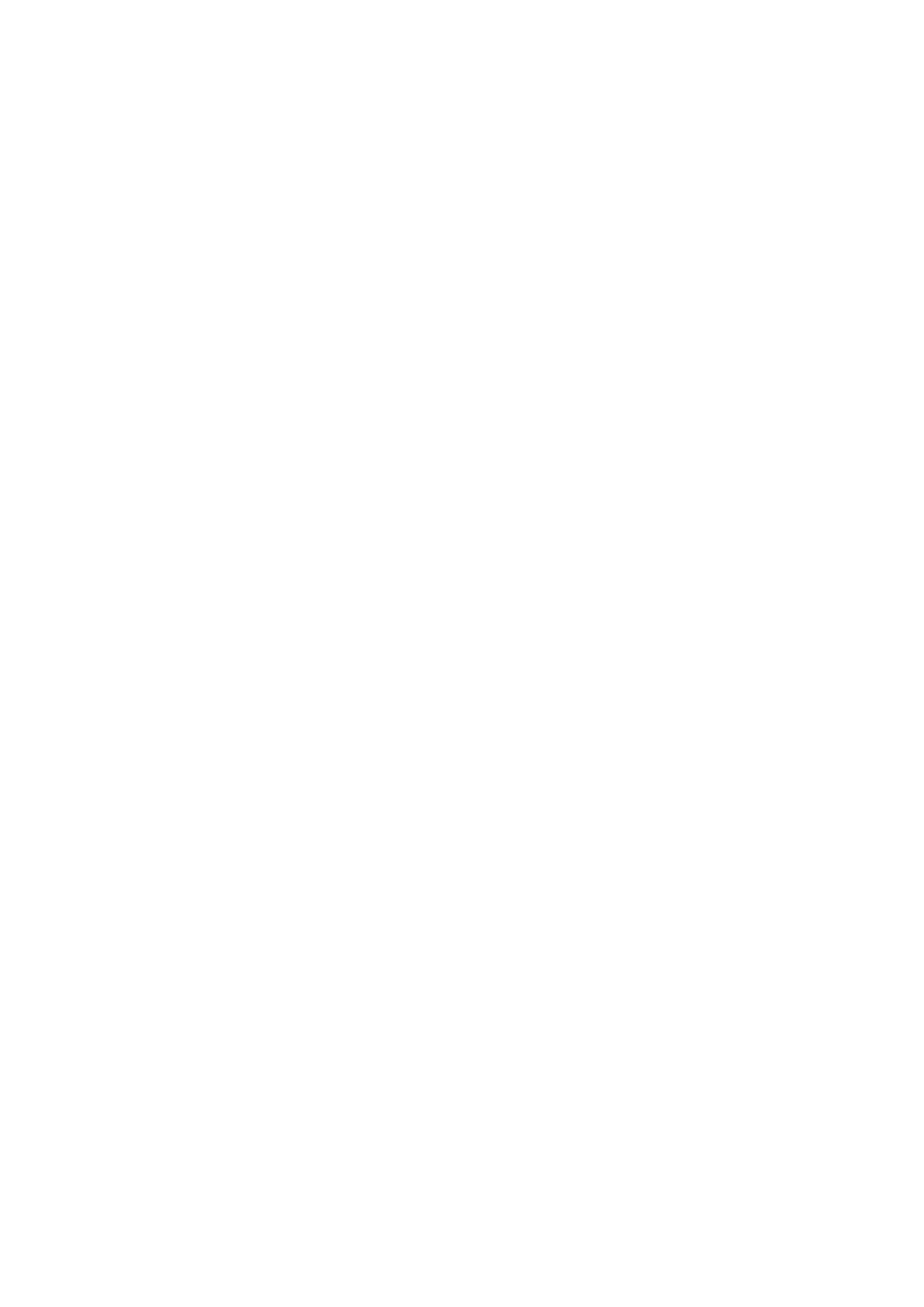# **Contents**

|              |                                                        | <b>Conventions, Notations and Prerequisites</b>                | vii          |
|--------------|--------------------------------------------------------|----------------------------------------------------------------|--------------|
| $\mathbf 1$  | <b>Cohomology of Sheaves</b>                           |                                                                | $\mathbf{1}$ |
|              | 1.1                                                    |                                                                | $\mathbf{1}$ |
|              | 1.2                                                    |                                                                | 3            |
|              | 1.3 <sup>°</sup>                                       |                                                                | 5            |
| $\mathbf{2}$ | <b>Cohomology of Quasi-Coherent Sheaves on Schemes</b> |                                                                | 11           |
|              | 2.1                                                    |                                                                | 11           |
|              | 2.2                                                    | Some Reminders on Projective Schemes                           | 14           |
|              | 2.3                                                    |                                                                | 19           |
|              | 2.4                                                    | Finiteness and Vanishing Theorems in Cohomology                | 22           |
| $\bf{3}$     | <b>Serre Duality</b>                                   |                                                                | 27           |
|              | 3.1                                                    |                                                                | 27           |
|              | 3.2                                                    |                                                                | 27           |
|              | 3.3                                                    |                                                                | 31           |
|              | 3.4                                                    |                                                                | 34           |
|              | 4 The Riemann-Roch Theorem and Applications            |                                                                | 39           |
|              | 4.1                                                    | Divisors and the Riemann-Roch Theorem                          | 39           |
|              | 4.2                                                    | Applications of Riemann-Roch to the Theory of Algebraic Curves | 42           |
|              |                                                        | <b>Bibliography</b>                                            | 46           |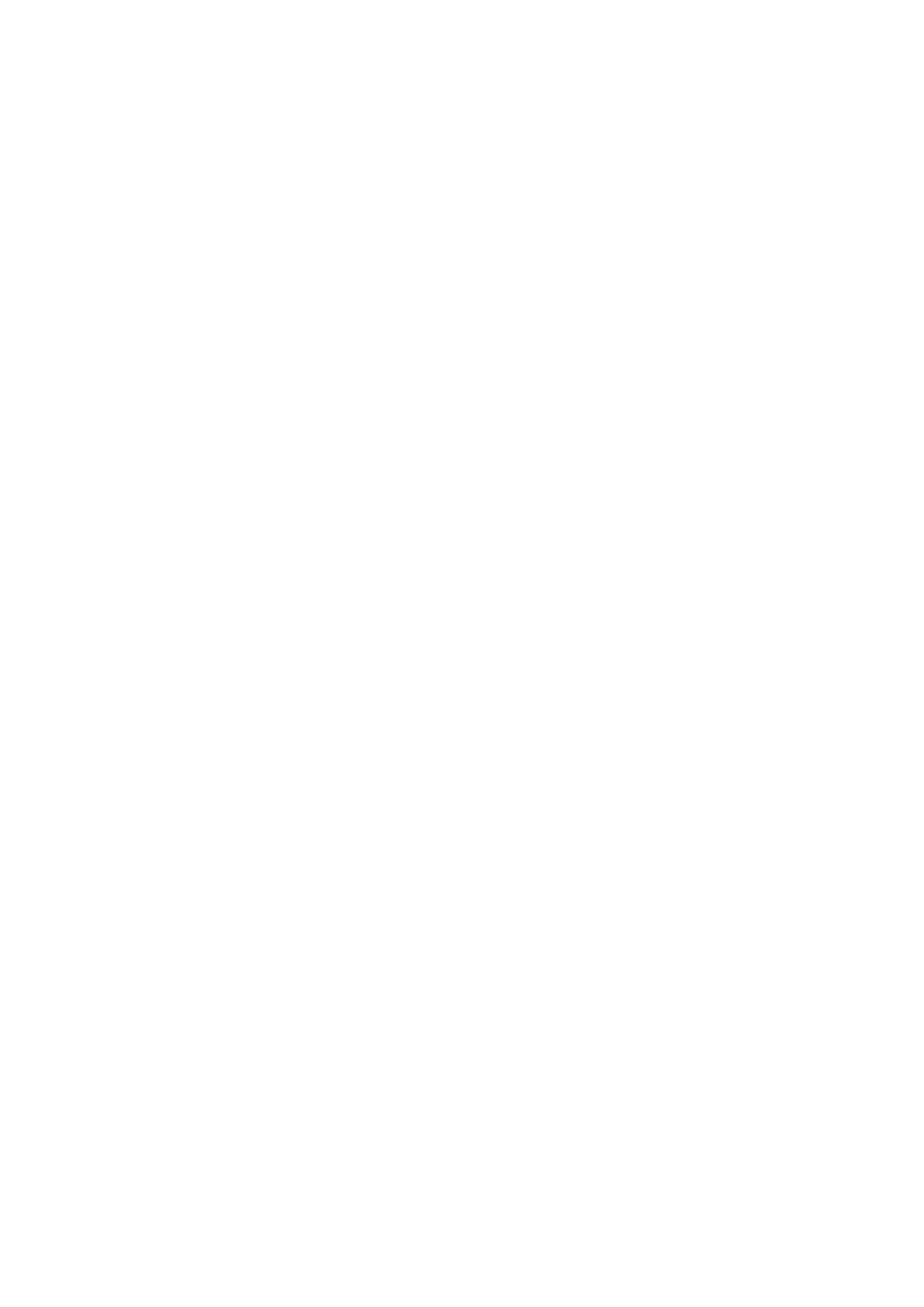# <span id="page-8-0"></span>Conventions, Notations and **Prerequisites**

#### Conventions and Notations

Unless otherwise stated, every ring A will be assumed to be commutative and unital. In this case, we denote the category of A-modules by  $\mathsf{Mod}_A$ . Given an A-module M we always denote its dual module  $\text{Hom}_A(M, A)$  by  $M^{\vee}$ . Given a topological space X we denote the category of sheaves over X by  $\mathsf{Sh}(X)$  and the category of abelian sheaves (i.e., sheaves of abelian groups) over X by  $\mathsf{Ab}(X)$ . If X is endowed with a sheaf of commutative rings  $\mathcal{O}_X$  (i.e.  $(X, \mathcal{O}_X)$  is a ringed space), we denote by Mod<sub>X</sub> its category of  $\mathcal{O}_X$ -modules, by  $\mathsf{QCoh}(X)$  its category of quasi-coherent sheaves and by  $\mathsf{Coh}(X)$  its category of coherent sheaves.

Given an abelian category A, we denote by  $D^*(A)$  (\* =  $\emptyset, +, -, \flat$ ) its derived category (and its bounded variants). In the case of  $A = Mod_A$  or  $A = Mod_X$  we also denote the derived category by  $D^*(A)$  or  $D^*(X)$  respectively. Given an object  $A \in \mathcal{A}$ we also denote by A the complex concentrated in degree  $0, \cdots \rightarrow 0 \rightarrow A \rightarrow 0 \rightarrow \ldots$ inside  $D(\mathcal{A})$ .

During this survey we'll commonly use an equal sign  $(=)$  for canonical isomorphisms.

#### **Prerequisites**

During the writing of this survey I was faced with the hard task of determining exactly how much background I should assume from a possible reader. At first I decided to assume as little as I could and try to develop most of the theory needed. I soon realized that if I was to do that, I would end up writing a book hundreds of pages long. With that in mind, I scrapped what I had done so far and started again, this time assuming some prerequisites. The following is a short list containing most of the knowledge I decided to assume other than standard undergrad courses.

- Firstly, we assume the reader is well acquainted with category theory. More specifically, we assume prior knowledge in limits, adjunctions, abelian categories, etc. All of these can be found in the first two volumes of Borceux's "Handbook of Categorical Algebra", [\[Bor94a;](#page-56-3) [Bor94b\]](#page-56-4).
- Basic Knowledge in commutative algebra. Roughly equivalent to what is in [\[AM16\]](#page-56-5).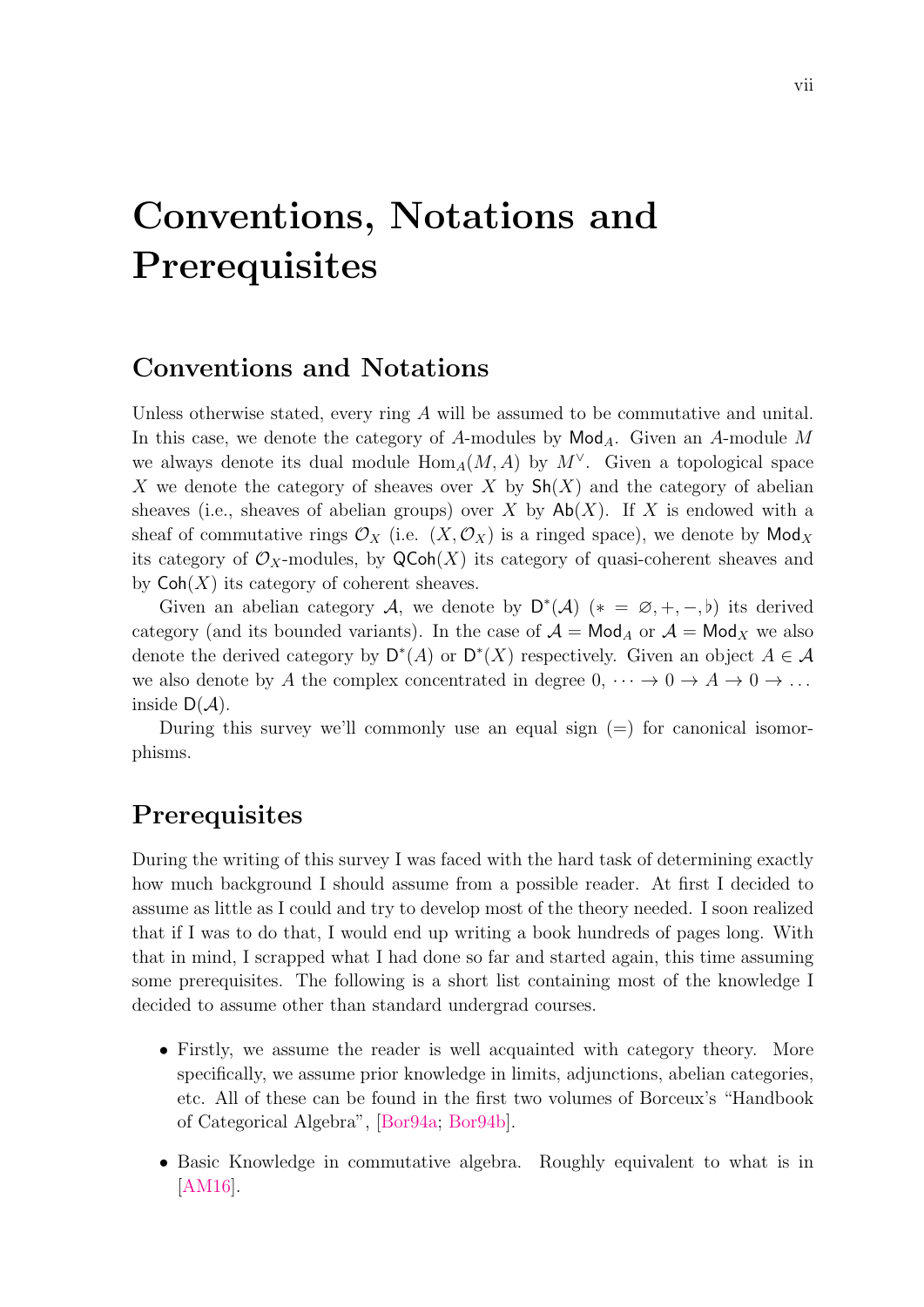- Some modern algebraic geometry. More specifically, we assume prior knowledge of schemes and morphisms of schemes, along with some of its properties. The classical reference is [\[Har77\]](#page-56-0), which essentially covers the prerequisites in the first two chapters.
- We also assume a good knowledge in homological algebra. This is probably the topic from which we assume the most. We assume essentially what can be found in the first five chapters (minus chapter 4) of [\[Wei94\]](#page-57-2) and also, a great deal of knowledge in derived categories, which can be found for example in [\[GM99\]](#page-56-6).

Although we assume all of this, we'll recall some definitions and notions whenever we feel the need.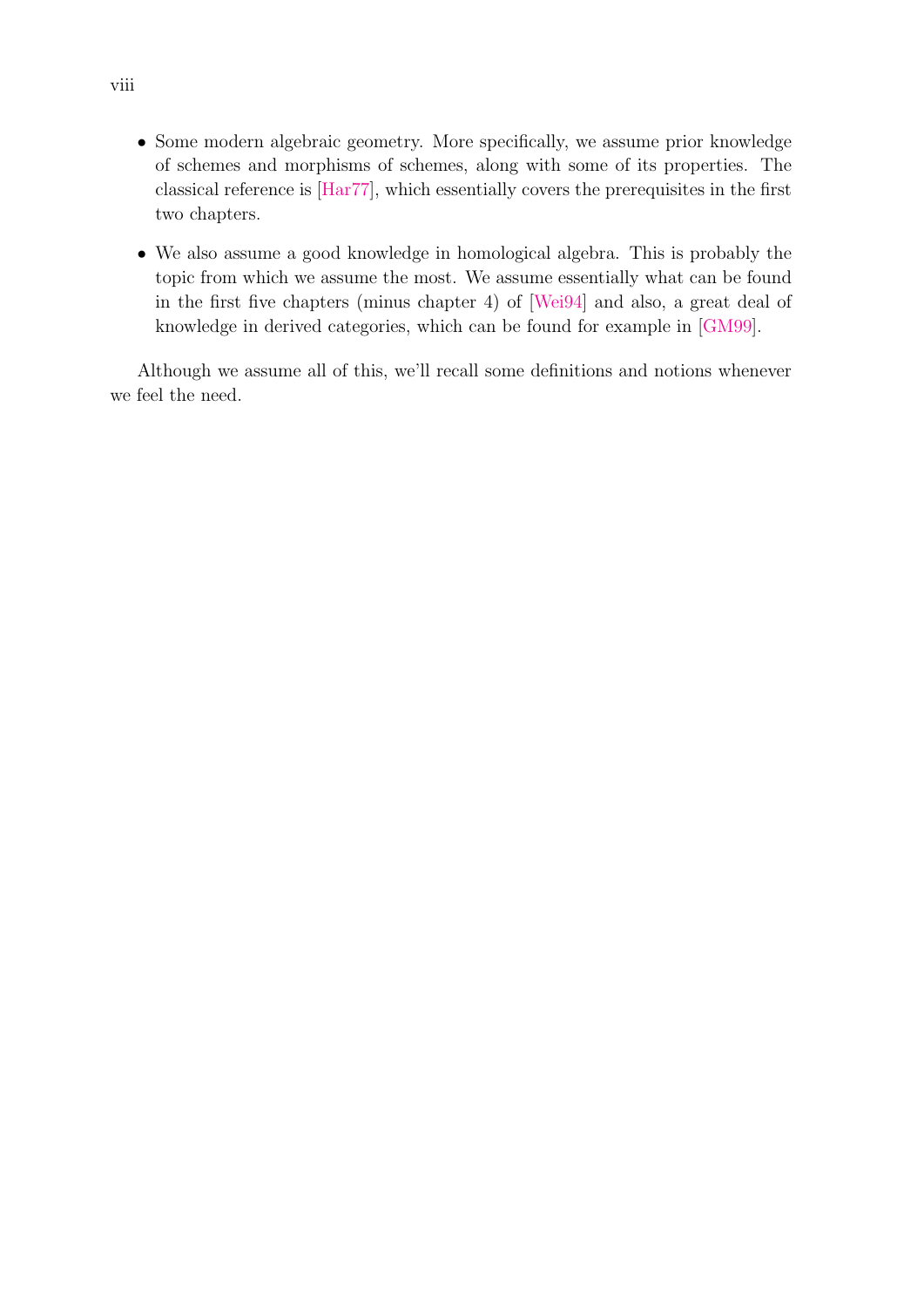### <span id="page-10-0"></span>Chapter 1

## Cohomology of Sheaves

We begin this survey by defining cohomology groups of sheaves on topological spaces before focusing on the cases that will be of interest for us, namely, schemes.

#### <span id="page-10-1"></span>1.1 RΓ and  $Rf_*$

Let  $(X, \mathcal{O}_X)$  be a ringed space. One can show that  $\mathsf{Mod}_X$  has enough injectives. Let  $\Gamma = \Gamma(X, \_)$ : Mod<sub>X</sub>  $\rightarrow$  Ab be the global sections functor (i.e.  $\mathcal{F} \mapsto \Gamma(X, \mathcal{F}) =$  $\mathcal{F}(X)$ ). Then  $\Gamma$  is additive and left exact, but is not right exact in general. By general abstract nonsense its derived functor  $\mathbb{R}\Gamma: D(X) \to D(\mathbb{A}\mathbb{b})$  exists<sup>[1](#page-10-2)</sup> and so, we define the *cohomology groups* of a complex  $\mathcal{F}^{\bullet} \in D(X)$  by

$$
H^n(X, \mathcal{F}^\bullet) := H^n(\mathbf{R}\Gamma(X, \mathcal{F}^\bullet)).
$$

Calculating derived functors in general is quite difficult and in fact the existence of the derived global sections functor (among other important derived functors, such as  $\mathbf{R}f_*$ ,  $Lf^*$ , etc) on the unbounded derived category was an open problem for a long time, being finally solved by N. Spaltenstein in 1988 in [\[Spa88\]](#page-57-3). Luckily enough we will only deal with derived functors in the case where the complex  $\mathcal{F}^{\bullet}$  is bounded below, and so, we have the "classic" method of computing derived functors. Given  $\mathcal{F}^{\bullet}$  bounded below, we find a quasi-isomorphism<sup>[2](#page-10-3)</sup>  $\mathcal{F}^{\bullet} \xrightarrow{\sim} I^{\bullet}$ , where  $I^{\bullet}$  is a bounded below complex of injective sheaves (e.g. an injective resolution if  $\mathcal{F}^{\bullet}$  is a sheaf) and then we have that

$$
\mathbf{R}\Gamma(X,\mathcal{F}^{\bullet})\cong\Gamma(X,I^{\bullet}).
$$

It is then easy to see that if  $\mathcal{F}^i = 0$  for all  $i < a$  then  $\mathbb{R}\Gamma(X, \mathcal{F}^{\bullet})^i = 0$  for all  $i < a$ . Moreover, as usual with derived functors, we can also use  $\Gamma$ -acyclic sheaves<sup>[3](#page-10-4)</sup> to compute RΓ, i.e. change  $I^{\bullet}$  in the above discussion by a complex whose components are all Γacyclic sheaves.

<span id="page-10-2"></span><sup>&</sup>lt;sup>1</sup>A classical reference is [\[GM99\]](#page-56-6) but it only deals with derived functors in bounded derived categories. For more complete and modern references dealing with the unbounded case see [\[KS06,](#page-56-7) Chapters 13 and 14] or [\[Lip09,](#page-57-4) Chapter 2].

<span id="page-10-4"></span><span id="page-10-3"></span><sup>2</sup> i.e., a morphism which induces isomorphisms in cohomology.

<sup>&</sup>lt;sup>3</sup>Given a left exact additive functor  $F: \mathcal{A} \to \mathcal{B}$  between abelian categories, suppose we can define the right derived functor of F. An object  $A \in \mathcal{A}$  is said to be F-acyclic if  $\mathbf{R}^n F(A) := H^n(\mathbf{R} F(A)) = 0$ for all  $n > 0$ .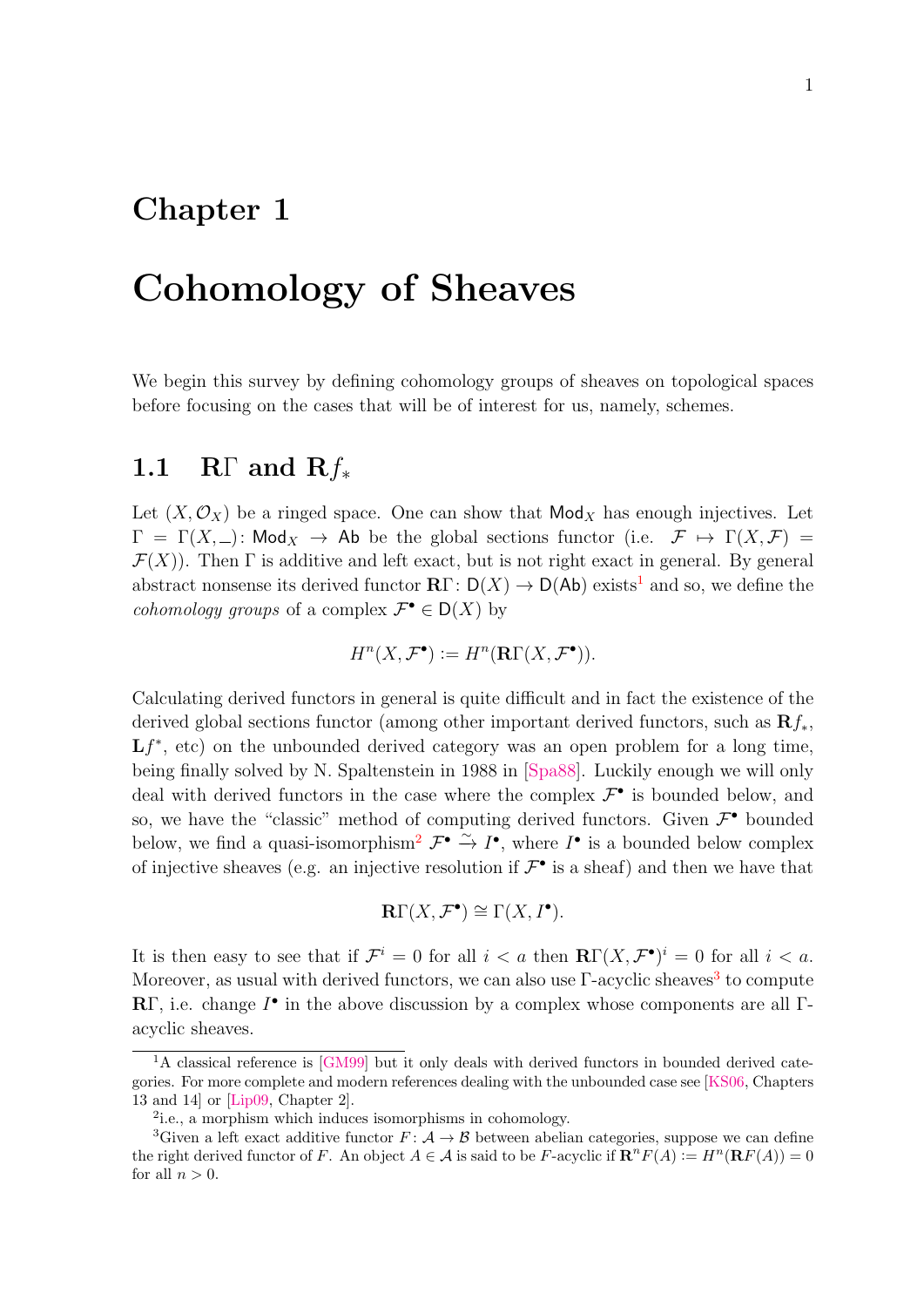Remark 1.1.1. The definition of the global sections functor we gave can be quite ambiguous, in the sense that for a  $\mathcal{O}_X$ -module F we can think of  $\Gamma(X,\mathcal{F})$  in two ways:

- As the composition of the forgetful functor  $\mathsf{Mod}_X \to \mathsf{Ab}(X)$  with the "abelian" global sections functor  $\Gamma_{\mathsf{Ab}}: \mathsf{Ab}(X) \to \mathsf{Ab}.$
- As the composition of the global sections functor  $\Gamma_X$ : Mod $_X \to \mathsf{Mod}_{\mathcal{O}_X(X)}$  with the forgetful functor  $\mathsf{Mod}_{\mathcal{O}_X(X)} \to \mathsf{Ab}.$

Obviously these two functors coincide, both sends an  $\mathcal{O}_X$ -module F to the underlying abelian group of the  $\mathcal{O}_X(X)$ -module  $\mathcal{F}(X)$  and similarly for morphisms, but the calculation of their derived functors gives us more ways to compute  $\mathbb{R}\Gamma$ . In the first case, it's easy to see that the forgetful functor  $\mathsf{Mod}_X \to \mathsf{Ab}(X)$  is exact and takes injective  $\mathcal{O}_X$ -modules to flasque abelian sheaves<sup>[4](#page-11-0)</sup> which are Γ-acyclic, so, by more abstract nonsense, to compute RΓ we can think of a bounded below complex of  $\mathcal{O}_X$ -modules  $\mathcal{F}^{\bullet}$  as a complex of abelian sheaves, find a quasi-isomorphism  $\mathcal{F}^{\bullet}$   $\stackrel{\sim}{\to} I^{\bullet}$  to a complex of abelian injective sheaves and then apply the global sections functor. The second case gives us the computation we have already been using, find a quasi-isomorphism  $\mathcal{F}^{\bullet} \stackrel{\sim}{\to} I^{\bullet}$  to a complex of injective  $\mathcal{O}_X$ -modules and then apply the global sections functor.

For any open set  $U \subseteq X$  we can also define the right derived functor  $\mathbb{R}\Gamma_U$  of the left exact functor

$$
\Gamma_U\colon \mathsf{Mod}_X\to \mathsf{Ab},
$$

given by  $\mathcal{F} \to \Gamma(U, \mathcal{F}) = \mathcal{F}(U)$  and then define

$$
H^n(U, \mathcal{F}^{\bullet}) = H^n(\mathbf{R}\Gamma_U(\mathcal{F}^{\bullet})).
$$

All remarks made about the calculation of  $\mathbb{R}\Gamma$  also apply here and moreover, once again we have some kind of ambiguity, we can think of  $\Gamma_U$  in an alternative way.  $\Gamma_U$  can be seen as the composition of the restriction functor  $\mathsf{Mod}_X \to \mathsf{Mod}_U$ , which is exact, with the global sections functor  $\Gamma: \mathsf{Mod}_U \to \mathsf{Ab}$ . Once again all of these interpretations gives us the same result with different methods of computing it.

Now we turn the discussion to a different but related functor, the derived pushfoward functor. Let  $(X, \mathcal{O}_X)$  and  $(Y, \mathcal{O}_Y)$  be two ringed spaces and  $f: X \to Y$  a morphism of ringed spaces<sup>[5](#page-11-1)</sup>. Recall that we have an additive left exact functor, the pushfoward (or direct image) functor  $f_*$ : Mod<sub>X</sub> → Mod<sub>Y</sub>, where  $f_*\mathcal{F}$  is given by

$$
V \mapsto \mathcal{F}(f^{-1}(V)).
$$

<span id="page-11-0"></span><sup>&</sup>lt;sup>4</sup>Recall that a sheaf F is flasque if for all open sets  $V \subseteq U \subseteq X$  the restriction  $\mathcal{F}(U) \to \mathcal{F}(V)$  is surjective. We'll say a little bit more about flasque sheaves in the next section.

<span id="page-11-1"></span><sup>&</sup>lt;sup>5</sup>i.e. a continuous map  $f: X \to Y$  and a morphism of sheaves of commutative rings  $\mathcal{O}_Y \to f_* \mathcal{O}_X$ . Where  $(f_*\mathcal{O}_X)(V) = \mathcal{O}_X(f^{-1}(V)).$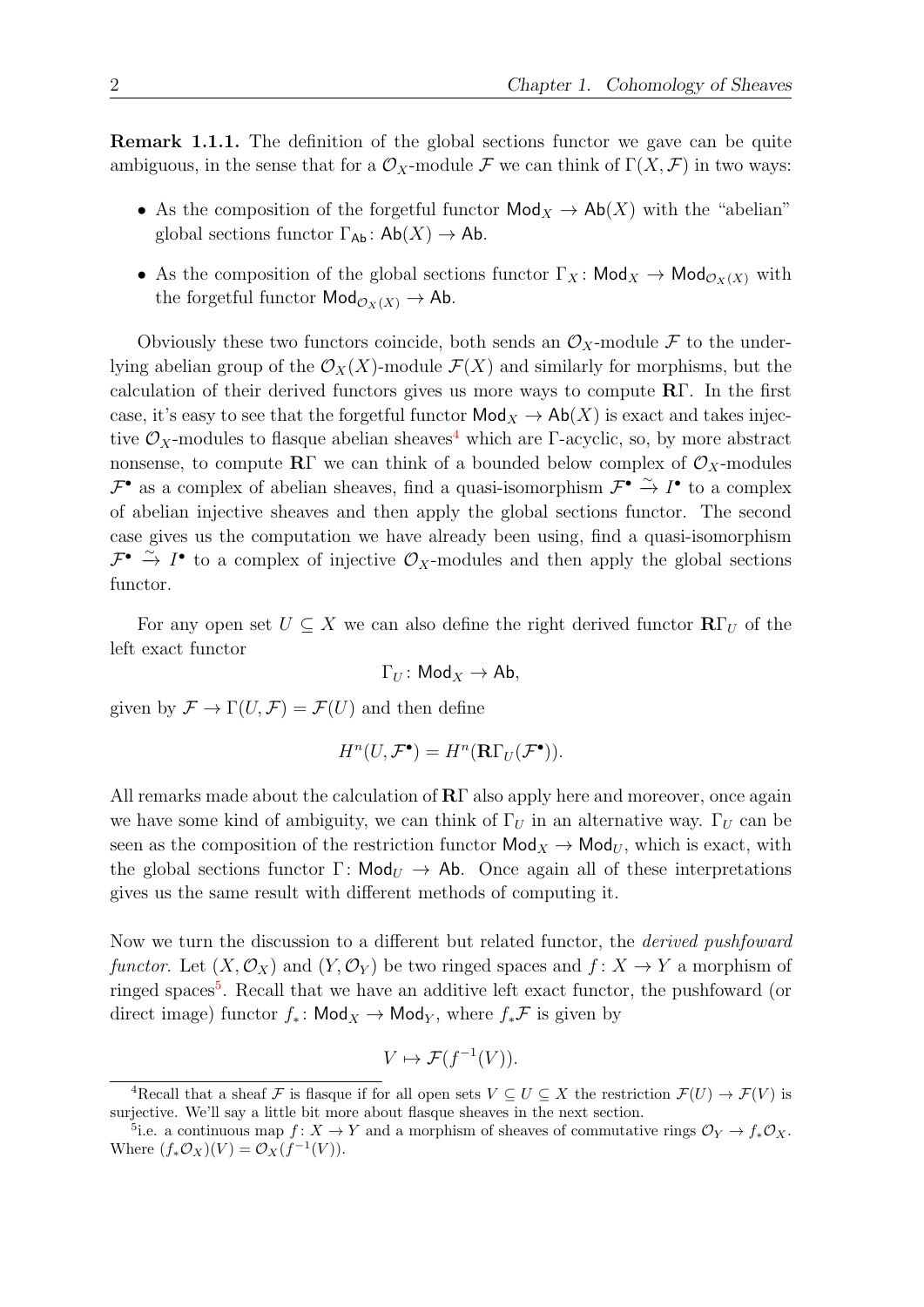For all  $V \subseteq Y$  open. Similarly to the global sections functor, its derived functor  $\mathbf{R}f_*\colon D(X)\to D(Y)$  exists and can be computed in the same way as  $\mathbf{R}\Gamma^6$  $\mathbf{R}\Gamma^6$ . Once again we have that flasque sheaves are  $f_*$ -acyclic and moreover, by definition,  $f_*$  takes flasque sheaves to flasque sheaves. This discussion and the fact that

$$
\Gamma(X, \underline{\hphantom{A}}) = \Gamma(Y, \underline{\hphantom{A}}) \circ f_*
$$

implies that

$$
\mathbf{R}\Gamma(X,\_)=\mathbf{R}\Gamma(Y,\_)\circ\mathbf{R}f_*\ .
$$

Similarly, if we have morphisms  $X \stackrel{f}{\to} Y \stackrel{g}{\to} Z$  of ringed spaces, then

$$
\mathbf{R}(g\circ f)_*=\mathbf{R}g_*\circ\mathbf{R}f_*.
$$

We also have the following alternative characterization of the higher direct image functors.

<span id="page-12-2"></span>**Proposition 1.1.2.** Given a morphism  $f: X \to Y$  of ringed spaces, and a  $\mathcal{O}_X$ -module F, we have that  $\mathbf{R}^i f_*(\mathcal{F})$  is canonically isomorphic to the sheafification of the presheaf given by

$$
U \mapsto H^i(f^{-1}(U), \mathcal{F}).
$$

*Proof.* See [\[SD17,](#page-57-0) Lemma 11.2].

#### <span id="page-12-0"></span>1.2 Flasque Sheaves

As we said before, a sheaf F is flasque if for all open sets  $V \subseteq U \subseteq X$  the restriction  $\mathcal{F}(U) \to \mathcal{F}(V)$  is surjective. It's clear from the definition that if F is flasque then  $f_*\mathcal{F}$ and  $\mathcal{F}|_U$  are also flasque. Now lets prove a proposition that essentially justify all of the assertions about flasque sheaves made on the preceding section.

<span id="page-12-3"></span>**Proposition 1.2.1.** Let  $X$  be a ringed space.

1. Suppose

 $0 \to \mathcal{F}' \to \mathcal{F} \to \mathcal{F}'' \to 0$ 

is an exact sequence in  $\mathsf{Mod}_X$  with  $\mathcal{F}'$  a flasque sheaf. Then

$$
0 \to \Gamma(X, \mathcal{F}') \to \Gamma(X, \mathcal{F}) \to \Gamma(X, \mathcal{F}'') \to 0
$$

is also exact.

- 2. Under the same assumptions of 1., if  $\mathcal F$  is also flasque, then  $\mathcal F''$  is flasque.
- 3. An injective sheaf is flasque.

Proof. 1. The proof of 1. is quite tiresome and so we relegate the task to the reader. Alternatively, check out [\[Ill04,](#page-56-1) Proposition 6.2].

<span id="page-12-1"></span><sup>&</sup>lt;sup>6</sup>In fact,  $\Gamma$  can be seen as a special case of  $f_*$  where  $Y = *$  and  $\mathcal{O}_Y = \mathbb{Z}$ .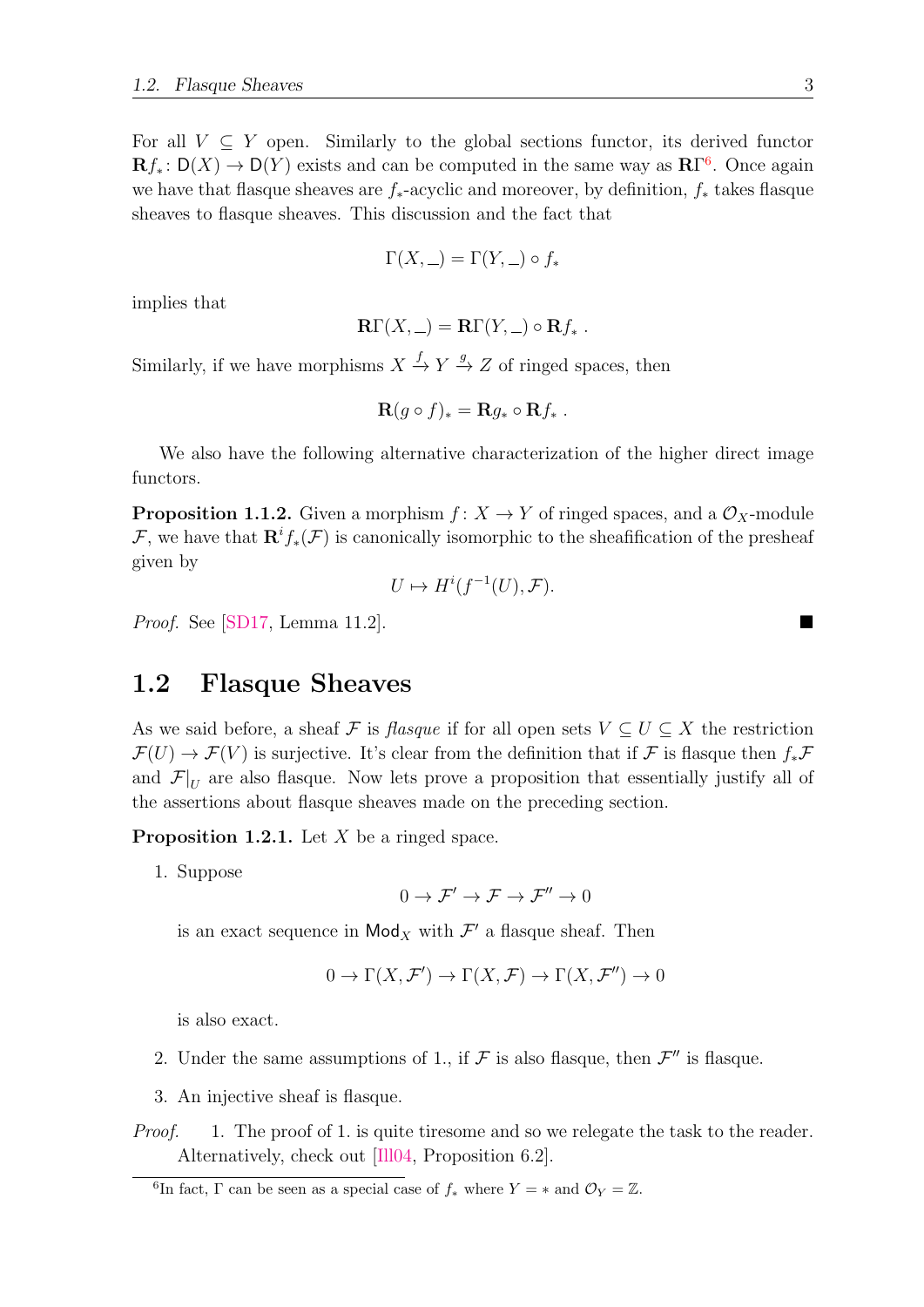2. Given open sets  $V \subseteq U \subseteq X$ , since the restriction functor  $\mathsf{Mod}_X \to \mathsf{Mod}_U$  is exact and sends flasque sheaves to flasque sheaves, we have by 1. the following commutative diagram with exact rows

$$
0 \longrightarrow \mathcal{F}'(U) \longrightarrow \mathcal{F}(U) \longrightarrow \mathcal{F}''(U) \longrightarrow 0
$$
  

$$
\downarrow \qquad \qquad \downarrow \qquad \qquad \downarrow
$$
  

$$
0 \longrightarrow \mathcal{F}'(V) \longrightarrow \mathcal{F}(V) \longrightarrow \mathcal{F}''(V) \longrightarrow 0.
$$

By hypothesis the two left vertical arrows are surjective, and so, we conclude that the last arrow is also surjective.

3. This proof needs a little more machinery, so let me use the opportunity to introduce it now. If  $U \stackrel{i_U}{\hookrightarrow} X$  is the inclusion of an open set, one can show that  $i_U^{*7}$  $i_U^{*7}$  $i_U^{*7}$  is simply given by the restriction functor  $\mathcal{F} \mapsto \mathcal{F}|_U$  and moreover has a left adjoint  $i_{U!}$ : Mod $_{U}$   $\rightarrow$  Mod $_{X}$  which sends a sheaf  ${\cal F}$  in Mod $_{U}$  to the sheafification of the presheaf  $\mathcal{F}^0$  given by

$$
\mathcal{F}^0(V) = \begin{cases} \mathcal{F}(V), & \text{if } V \subseteq U. \\ 0, & \text{otherwise.} \end{cases}
$$

 $i_{U!}$  is known as the *extension by zero functor* because one can show that  $(i_{U!} \mathcal{F})_x =$  $\mathcal{F}_x$  if  $x \in U$  and zero otherwise. In particular, we have that for any  $\mathcal{O}_X$ -module  $\mathcal F$ 

$$
\mathcal{F}(U) = \text{Hom}_U(\mathcal{O}_U, \mathcal{F}|_U) = \text{Hom}_X(i_{U!}\mathcal{O}_U, \mathcal{F}).
$$

Given open sets  $V \subseteq U \subseteq X$  one can show by hand that we have a canonical map  $i_{V!}\mathcal{O}_V \to i_{U!}\mathcal{O}_U$  which is given at the level of presheaves by the map  $\iota: \mathcal{O}_V^0 \to \mathcal{O}_U^0$ , which is the identity in open sets  $W \subseteq V$  and 0 otherwise. It's clear that this map is a monomorphism. Now, given an injective sheaf  $I$ , we obtain a surjection

$$
I(U) = \text{Hom}_X(i_{U!}\mathcal{O}_U, I) \twoheadrightarrow \text{Hom}_X(i_{V!}\mathcal{O}_V, I) = I(V).
$$

By the universal property of the sheafification, we have that  $\text{Hom}_X(i_{U!}\mathcal{O}_U, I)$  $\text{Hom}_X(\mathcal{O}_U^0,I)$ . So we have

$$
I(U) = \text{Hom}_X(\mathcal{O}_U^0, I) \to \text{Hom}_X(\mathcal{O}_V^0, I) = I(V) ,
$$

given by

$$
\alpha \mapsto \phi = \begin{cases} 1 \mapsto \alpha|_W, & \text{if } W \subseteq U. \\ 0, & \text{otherwise.} \end{cases} \mapsto \phi \circ \iota \mapsto (\phi \circ \iota)_V(1) = \alpha|_V.
$$

<span id="page-13-0"></span><sup>&</sup>lt;sup>7</sup>Recall that given a morphism of ringed spaces  $f: X \to Y$  the *pullback* functor  $f^*$ : Mod<sub>Y</sub>  $\to$  Mod<sub>X</sub> is the left adjoint to  $f_{U*}$ .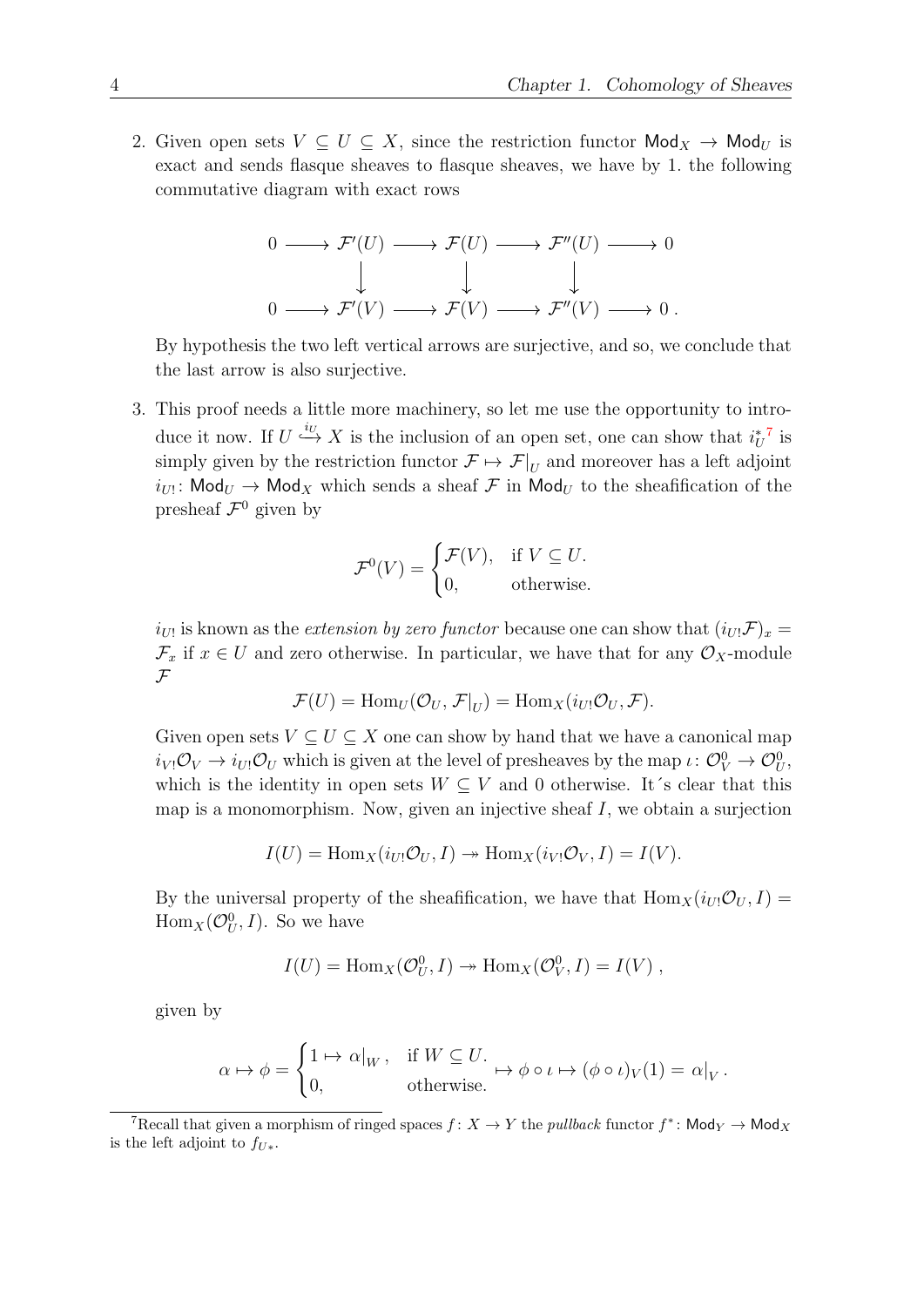In conclusion, we find that the surjection described above is the restriction map, proving the claim.

The preceding proposition is essential to prove that flasque sheaves are  $f_*$ -acyclic. Indeed, by Proposition [1.1.2](#page-12-2) it is enough to prove that every flasque sheaf is  $\Gamma$ -acyclic.

**Proposition 1.2.2.** Every flasque sheaf  $\mathcal F$  is Γ-acyclic.

*Proof.* Let  $\mathcal{F} \hookrightarrow I$  be a monomorphism into an injective sheaf and  $\mathcal{G} = I/\mathcal{F}$ . By Proposition [1.2.1](#page-12-3) 2. we have that G is flasque and by 1., that  $H^1(X, \mathcal{F}) = 0$ . Moreover, since  $H^{i}(X, I) = 0$  for all  $i > 0$ , by the long exact sequence in cohomology we see that  $H^{i}(X,\mathcal{G})=H^{i+1}(X,\mathcal{F})$ . The proposition now follows by induction on i since  $\mathcal{G}$  is also  $f$ lasque.

### <span id="page-14-0"></span>1.3 Cech Cohomology

Given that cohomology will play an important role in future sections, it's important to have a concrete and effective way to compute it. Certainly the abstract definitions given up until now won't help us with computations in general. In this section we introduce Cech Cohomology groups, which are more friendly and more concrete groups that (in most cases) coincide with the usual derived functor cohomology.

<span id="page-14-1"></span>**Definition 1.3.1.** Let  $\mathcal{U} = \{U_i\}_{i \in I}$  be an open cover of a topological space X and  $\mathcal{F} \in \mathsf{Ab}(X)$ . For  $n \geq 0$  we define groups  $\check{C}^n(\mathcal{U}, \mathcal{F})$  by

$$
\check{C}^n(\mathcal{U},\mathcal{F}) := \prod_{(i_0,\ldots,i_n)\in I^{n+1}} \mathcal{F}(U_{i_0\ldots i_n}),
$$

where  $U_{i_0...i_n} = \bigcap^n$  $\bigcap_{j=0}^{n} U_{i_j}$ . Given an element  $a \in \check{C}^n(\mathcal{U}, \mathcal{F})$  we denote its  $(i_0, \ldots, i_n)$  component by  $a_{i_0...i_n} \in \mathcal{F}(U_{i_0...i_n})$ . We also define a homomorphism of groups  $d \colon \check{C}^n(\mathcal{U}, \mathcal{F}) \to$  $\check{C}^{n+1}(\mathcal{U},\mathcal{F})$ 

$$
(da)_{i_0...i_{n+1}} := \sum_{j=0}^{n+1} (-1)^j a_{i_0...i_j...i_{n+1}} \Big|_{U_{i_0...i_{n+1}}} \in \mathcal{F}(U_{i_0...i_{n+1}}).
$$

It's not hard to verify that this is a homomorphism of groups and moreover, that  $d^2 = 0$ . In fact, direct computation give us

$$
(d^2a)_{i_0...i_{n+2}} = \sum_{0 \le j < k \le n+2} (-1)^{j+k} a_{i_0...i_j...i_k...i_{n+2}} \Big|_{U_{i_0...i_{n+2}}} - \sum_{0 \le k < j \le n+2} (-1)^{j+k} a_{i_0...i_k...i_j...i_{n+2}} \Big|_{U_{i_0...i_{n+2}}} = 0.
$$

■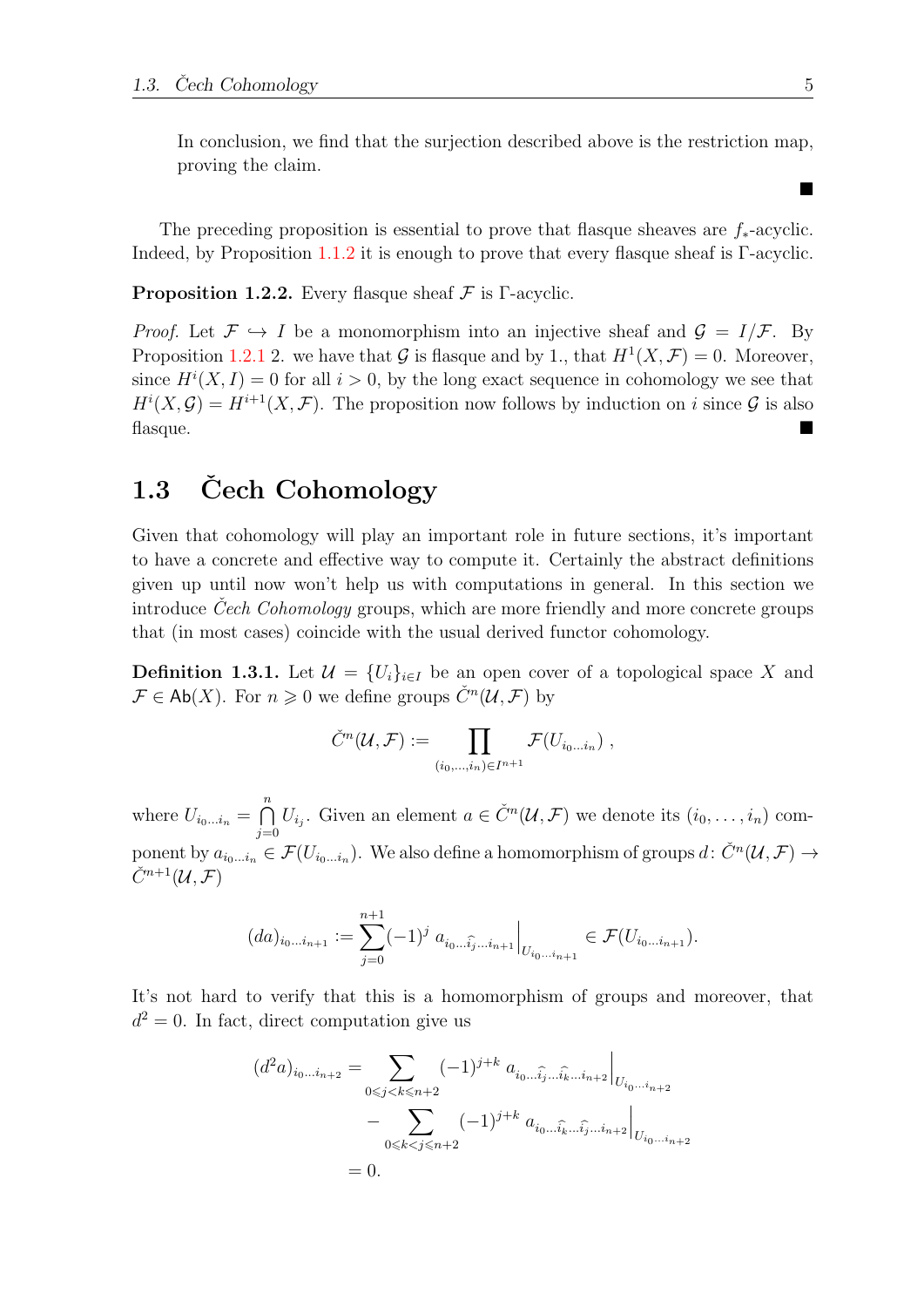We then get a complex  $\check{C}^{\bullet}(\mathcal{U},\mathcal{F}) \in D^+(\mathsf{Ab})$ , the  $\check{C}ech$  complex. The cohomology groups of this complex are called the *Čech cohomology groups* and are denoted by  $\check{H}^{i}(\mathcal{U},\mathcal{F})$ .

It's clear by definition that  $\check{H}^0(\mathcal{U}, \mathcal{F}) = \Gamma(X, \mathcal{F})$  for any open cover  $\mathcal U$  of X and for any sheaf  $\mathcal F$ .

Remark 1.3.2. We can also define a related complex, the *alternated* Čech complex  $\check{C}_{alt}^{\bullet}(\mathcal{U},\mathcal{F}) \in D^{+}(\mathsf{Ab})$ . Let  $\mathcal{U}, X$  and  $\mathcal{F}$  be as in [1.3.1.](#page-14-1) Choose a total order  $\leqslant$  on the set  $I$ . The alternated Cech complex is defined by

$$
\check{C}^n_{alt}(\mathcal{U}, \mathcal{F}) := \prod_{i_0 < \cdots < i_n \in I} \mathcal{F}(U_{i_0 \ldots i_n}),
$$

with differentials as defined in the usual Čech complex. Obviously, we have a monomorphism  $\check{C}_{alt}^{\bullet}(\mathcal{U},\mathcal{F}) \hookrightarrow \check{C}^{\bullet}(\mathcal{U},\mathcal{F})$  which is in fact a quasi-isomorphism, i.e. an isomorphism in  $D(Ab)$ . Moreover, different choices of total orders on I gives quasi-isomorphic complexes. With this in mind, we'll denote both of these complexes by  $\check{C}^{\bullet}(\mathcal{U},\mathcal{F})$  and let the precise meaning be specified by the context.

Now we define a "sheafified" version of the Cech complex.

**Definition 1.3.3.** Let  $\mathcal{U}, X$  and  $\mathcal{F}$  be as in [1.3.1.](#page-14-1) Given an open set  $V \subseteq X$ , define  $U \cap V := \{U_i \cap V\}_{i \in I}$ , which is an open cover of V. For each integer  $n \geq 0$  we define a presheaf  $\check{\mathcal{C}}^n(\mathcal{U}, \mathcal{F})$  by

$$
\check{\mathcal{C}}^n(\mathcal{U},\mathcal{F})(V) \mathrel{\mathop:}= \check{C}^n(\mathcal{U} \cap V, \mathcal{F}|_V) ,
$$

with obvious restriction morphisms. The differentials of the Čech complex assemble into a differential  $\check{C}^n(\mathcal{U},\mathcal{F}) \to \check{C}^{n+1}(\mathcal{U},\mathcal{F})$  and so we get a complex of presheaves  $\check{\mathcal{C}}^\bullet(\mathcal{U},\mathcal{F}).$ 

Remark 1.3.4. By definition it's clear that

$$
\check{\mathcal{C}}^n(\mathcal{U},\mathcal{F})=\prod i_{U_{i_0...i_n}*}\mathcal{F}|_{U_{i_0...i_n}}\;,
$$

where  $i_{U_{i_0...i_n}}: U_{i_0...i_n} \hookrightarrow X$  is the inclusion the open set  $U_{i_0...i_n}$ . We can easily see that  $\check{\mathcal{C}}^{\bullet}(\mathcal{U},\tilde{\mathcal{F}})$  is in fact a complex of sheaves. Moreover, if  $\mathcal F$  is a  $\mathcal{O}_X$ -module then  $\check{\mathcal{C}}^{\bullet}(\mathcal{U},\mathcal{F})\in \mathsf{D}(X).$ 

The natural morphisms  $\varepsilon_V : \mathcal{F}(V) \to \check{\mathcal{C}}^{\bullet}(\mathcal{U}, \mathcal{F})(V)$ ,  $a \mapsto (a|_{U_i \cap V})_{i \in I}$  induces a morphism of complexes of sheaves

$$
\varepsilon\colon \mathcal{F}\to \check{\mathcal{C}}^\bullet(\mathcal{U},\mathcal{F}).
$$

In fact, this is a quasi-isomorphism.

<span id="page-15-0"></span>**Proposition 1.3.5.** Let F be a sheaf on X and U an open cover of X. Then  $\varepsilon: \mathcal{F} \to$  $\check{\mathcal{C}}^{\bullet}(\mathcal{U},\mathcal{F})$  is a quasi-isomorphism.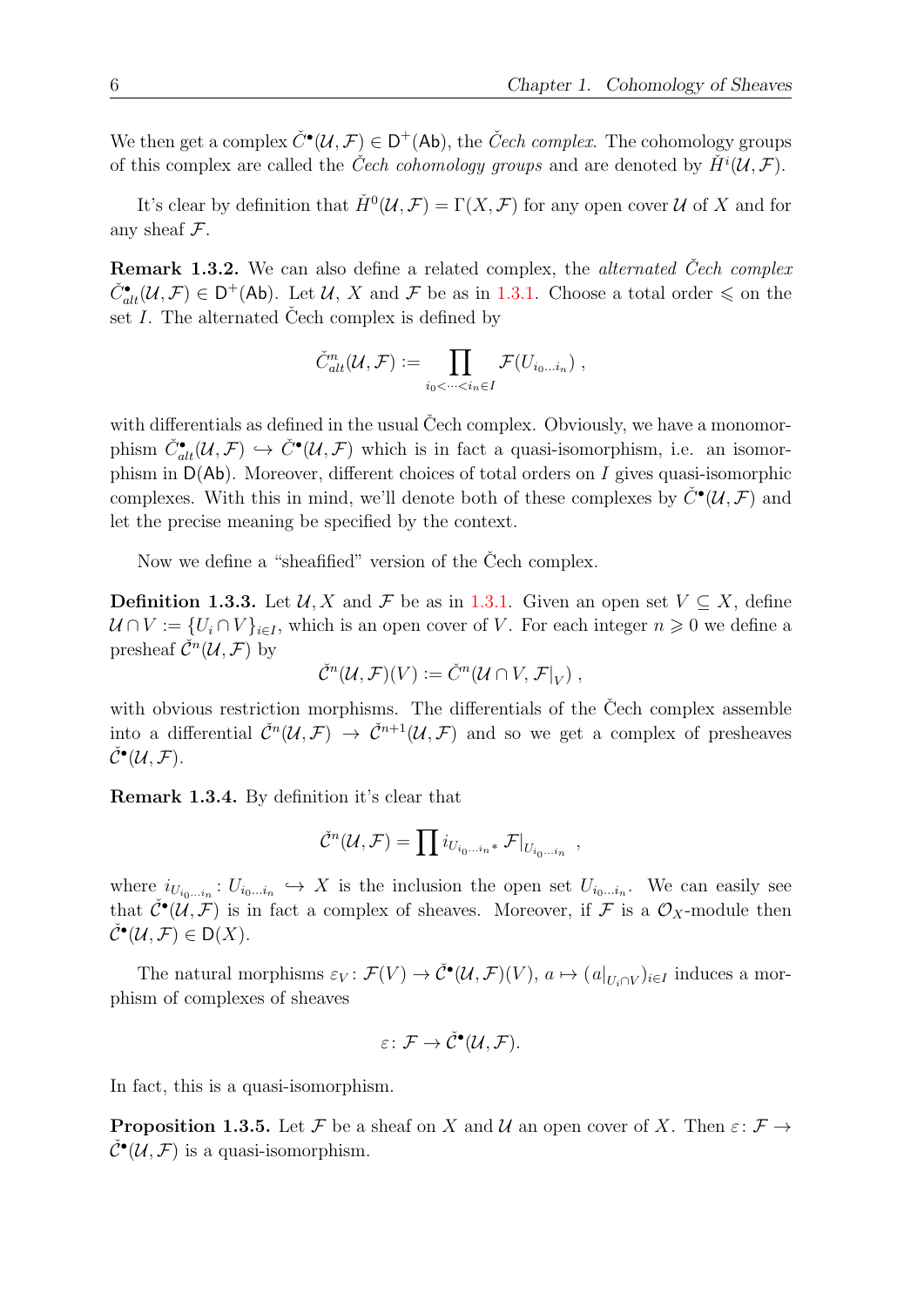*Proof.* To avoid confusion, given a complex of sheaves  $\mathcal{F}^{\bullet}$  we sometimes use the notation  $\mathcal{H}^i(\mathcal{F}^{\bullet})$  for the chain complex cohomology of  $\mathcal{F}^{\bullet}$ , i.e.

$$
\mathcal{H}^i(\mathcal{F}^{\bullet}) = \frac{\ker(\mathcal{F}^i \to \mathcal{F}^{i+1})}{\text{im}(\mathcal{F}^{i-1} \to \mathcal{F}^i)}.
$$

Now, to prove that  $\varepsilon$  is a quasi-isomorphism, we have to check that the morphisms of sheaves

$$
\mathcal{H}^i(\varepsilon)\colon \mathcal{H}^i(\mathcal{F}) \to \mathcal{H}^i(\check{\mathcal{C}}^\bullet(\mathcal{U},\mathcal{F}))
$$

is an isomorphism. To show this, it's enough to see that for each  $x \in X$  the induced morphism on the stalk

$$
\mathcal{H}^i(\varepsilon)_x\colon \mathcal{H}^i(\mathcal{F})_x\to \mathcal{H}^i(\check{\mathcal{C}}^\bullet(\mathcal{U},\mathcal{F}))_x
$$

is an isomorphism. As cohomology commutes with the stalk<sup>[8](#page-16-0)</sup>, this is the same as the morphism

$$
\mathcal{H}^i(\varepsilon_x)\colon \mathcal{H}^i(\mathcal{F}_x)\to \mathcal{H}^i(\check{\mathcal{C}}^\bullet(\mathcal{U},\mathcal{F})_x).
$$

We then conclude that it's enough to prove that for each  $x \in X$  the morphism  $\varepsilon_x$ is a quasi-isomorphism. By the definition of the stalk, to prove that  $\varepsilon_x$  is a quasiisomorphism it's enough to prove that there exists an open neighborhood  $U$  of  $x$  such that for every neighborhood  $V \subseteq U$  of x we have that  $\varepsilon_V$  is a quasi-isomorphism. To show this, we take an open set  $U_i$  of the cover  $\mathcal U$  such that  $x \in U_i$ . Then, for every open set  $V \subseteq U_i$ , we apply the following lemma with  $X, \mathcal{U}, \mathcal{F}$  replaced respectively by  $V, \mathcal{U} \cap V, F|_{V}$ . . A construction of the construction of the construction of the construction of the construction of the construction of the construction of the construction of the construction of the construction of the construction of th

<span id="page-16-1"></span>**Lemma 1.3.6.** Let U, X and F be as in [1.3.1.](#page-14-1) Suppose that there exists  $i \in I$  such that  $U_i = X$ . Then  $\varepsilon_X : \mathcal{F}(X) \to \check{C}^\bullet(\mathcal{U}, \mathcal{F})$  is a homotopy equivalence.

*Proof.* Define the morphism  $\alpha: \check{C}^{\bullet}(\mathcal{U}, \mathcal{F}) \to \mathcal{F}(X)$  by  $\alpha^{j} = 0$  for  $j \neq 0$  and

$$
\alpha^0((a_j)_{j\in I}) = a_i.
$$

It's clear that  $\alpha \circ \varepsilon = id_{\mathcal{F}(X)}$ . On the other hand, consider the homotopy  $h^n: \check{C}^n(\mathcal{U}, \mathcal{F}) \to$  $\check{C}^{n-1}(\mathcal{U},\mathcal{F})$  given by  $(h^n a)_{i_0...i_{n-1}} = a_{i i_0...i_{n-1}}$  (this makes sense because  $U_{i_0...i_{n-1}} =$  $U_{i i_0 \dots i_{n-1}}$ ). Now we have to check that

$$
id_{\check{C}\bullet(\mathcal{U},\mathcal{F})} - \varepsilon \circ \alpha = hd + dh.
$$

In degree 0 we have,

$$
(h1 d0 a)_{i_0} = (d0 a)_{ii_0} = a_{i_0}|_{U_{ii_0}} - a_i|_{U_{ii_0}} = ((id_{\check{C}^0(\mathcal{U},\mathcal{F})} - \varepsilon^0 \alpha^0) a)_{i_0}.
$$

<span id="page-16-0"></span><sup>8</sup>This follows from the fact that the stalk functor is exact.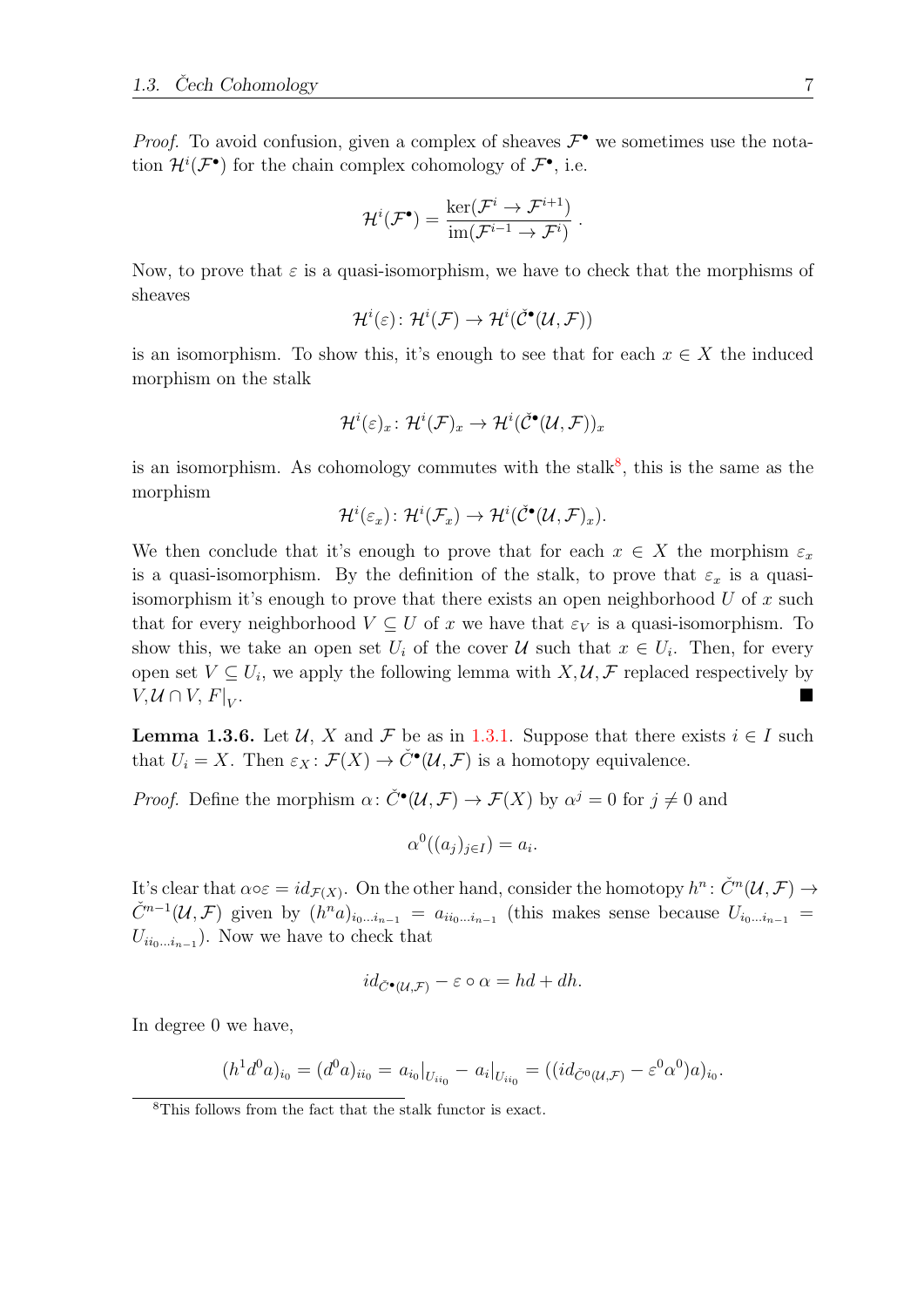In degree  $n > 0$ , we have

$$
(h^{n+1}d^n a)_{i_0...i_n} = (d^n a)_{i i_0...i_n}
$$
  
=  $a_{i_0...i_n} + \sum_{j=0}^n (-1)^{j+1} a_{i i_0...i_j...i_n} \Big|_{U_{i_0...i_n}}$   

$$
((id_{\tilde{C}^n(u,\mathcal{F})} - d^{n-1}h^n)a)_{i_0...i_n}.
$$

This concludes the proof.

Recall that by the theory of derived functors, given a complex  $\mathcal{F}^{\bullet} \in D(X)$  we always have a natural morphism  $\beta \colon \Gamma(X, \mathcal{F}^{\bullet}) \to \mathbf{R}\Gamma(X, \mathcal{F}^{\bullet})$  in  $\mathsf{D}(\mathsf{Ab})^9$  $\mathsf{D}(\mathsf{Ab})^9$ . In particular, since  $\Gamma(X, \check{\mathcal{C}}^{\bullet}(\mathcal{U}, \mathcal{F})) = \check{C}^{\bullet}(\mathcal{U}, \mathcal{F})$  we get a morphism

$$
\beta\colon \check{C}^\bullet(\mathcal{U},\mathcal{F})\to \mathbf{R}\Gamma(X,\check{\mathcal{C}}^\bullet(\mathcal{U},\mathcal{F})).
$$

Using  $\varepsilon$  as in [1.3.5,](#page-15-0) we get an isomorphism (in the derived category)

$$
\mathbf{R}\Gamma(X,\varepsilon)\colon\mathbf{R}\Gamma(X,\mathcal{F})\xrightarrow{\sim}\mathbf{R}\Gamma(X,\check{\mathcal{C}}^{\bullet}(\mathcal{U},\mathcal{F})).
$$

Composing  $\beta$  with  $\mathbb{R}\Gamma(X,\varepsilon)^{-1}$  we get a morphism (once again in the derived category)

$$
\gamma\colon \check{C}^\bullet(\mathcal{U},\mathcal{F})\to \mathbf{R}\Gamma(X,\mathcal{F})\ ,
$$

which in turns induces morphisms

$$
\check{H}^i(\mathcal{U}, \mathcal{F}) \to H^i(X, \mathcal{F})
$$

for all  $i$ . Finally, we have the following theorem.

**Theorem 1.3.7.** Let X be a topological space and  $\mathcal F$  an abelian sheaf. Let B be a basis of  $X$  such that

- $\beta$  is closed under pairwise intersection.
- For every  $U \in \mathcal{B}$  and every  $i > 0$ ,  $H^i(U, \mathcal{F}) = 0$ .

Then for any open cover  $\mathcal{U} \subseteq \mathcal{B}$  of X,  $\gamma$  defined above is an isomorphism.

Proof. Clearly, it's enough to prove that the natural map

$$
\beta \colon \check{C}^{\bullet}(\mathcal{U}, \mathcal{F}) = \Gamma(X, \check{\mathcal{C}}^{\bullet}(\mathcal{U}, \mathcal{F})) \to \mathbf{R}\Gamma(X, \check{\mathcal{C}}^{\bullet}(\mathcal{U}, \mathcal{F}))
$$

is an isomorphism. It's a known fact in homological algebra that the above morphism will be an isomorphism if each object in the complex  $\check{\mathcal{C}}^{\bullet}(\mathcal{U},\mathcal{F})$  is Γ-acyclic. Indeed, if every object is Γ-acyclic we can use  $\check{\mathcal{C}}^{\bullet}(\mathcal{U},\mathcal{F})$  itself to compute  $\mathbf{R}\Gamma(X,\check{\mathcal{C}}^{\bullet}(\mathcal{U},\mathcal{F}))$  and the map  $\beta$  will be the identity (at least up to a natural isomorphism) by construction.

<span id="page-17-0"></span><sup>&</sup>lt;sup>9</sup>This morphism is essentially part of the definition of derived functors, for specific details see [\[Lip09,](#page-57-4) Chapter 2] or [\[GM99,](#page-56-6) Section III.6].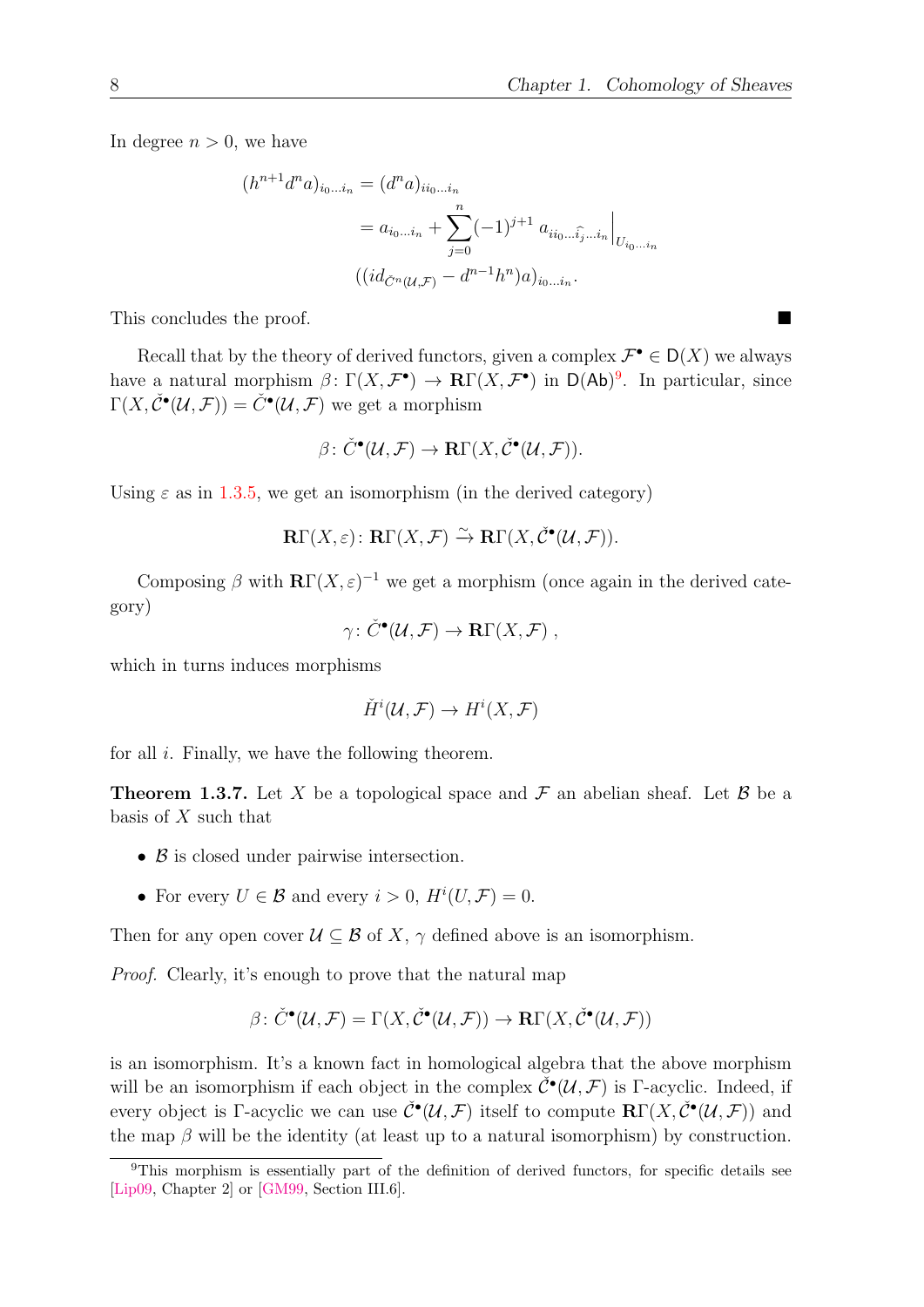First of all, recall that if a sheaf vanishes on a base then it vanishes everywhere. Consider for each  $U_{i_0}, \ldots, U_{i_n} \in \mathcal{U} = \{U_i\}_{i \in I}$  the inclusion  $j_{i_0 \ldots i_n} : U_{i_0 \ldots i_n} \to X$ . Using the assumptions on  $\mathcal B$  and our observation on the vanishing of sections of a sheaf, by Proposition [1.1.2](#page-12-2) we can conclude that  $\mathbf{R}^n j_{i_0...i_n,*}$   $\mathcal{F}|_{U_{i_0...i_n}} = 0$  for all  $n > 0$ . Thus, we have canonical isomorphisms  $j_{i_0...i_n,*}\mathcal{F}|_{U_{i_0...i_n}} \cong \mathbf{R}^{i_0...i_n}_{j_{i_0...i_n,*}}\mathcal{F}|_{U_{i_0...i_n}}$ . Now, for each  $n \geqslant 0$ , we have the following.

$$
\mathbf{R}\Gamma(X,\check{C}^n(\mathcal{U},\mathcal{F})) = \prod_{i_0 < \dots < i_n} \mathbf{R}\Gamma(X,j_{i_0\dots i_n,*} \mathcal{F}|_{U_{i_0\dots i_n}})
$$
\n
$$
= \prod_{i_0 < \dots < i_n} \mathbf{R}\Gamma(X,\mathbf{R}j_{i_0\dots i_n,*} \mathcal{F}|_{U_{i_0\dots i_n}})
$$
\n(by composition of derived functors) 
$$
= \prod_{i_0 < \dots < i_n} \mathbf{R}\Gamma(U_{i_0\dots i_n}, \mathcal{F}|_{U_{i_0\dots i_n}})
$$
\n(by our hypothesis on  $\mathcal{B}$ ) 
$$
= \prod_{i_0 < \dots < i_n} \Gamma(U_{i_0\dots i_n}, \mathcal{F}|_{U_{i_0\dots i_n}})
$$
\n
$$
= \check{C}^n(\mathcal{U}, \mathcal{F}).
$$

And so, we conclude that each  $\check{C}^n(\mathcal{U}, \mathcal{F})$  is Γ-acyclic, thus concluding the proof.

In the next chapter we'll use this last theorem to compare sheaf and  $\check{C}$ ech cohomology of quasi-coherent sheaves on schemes.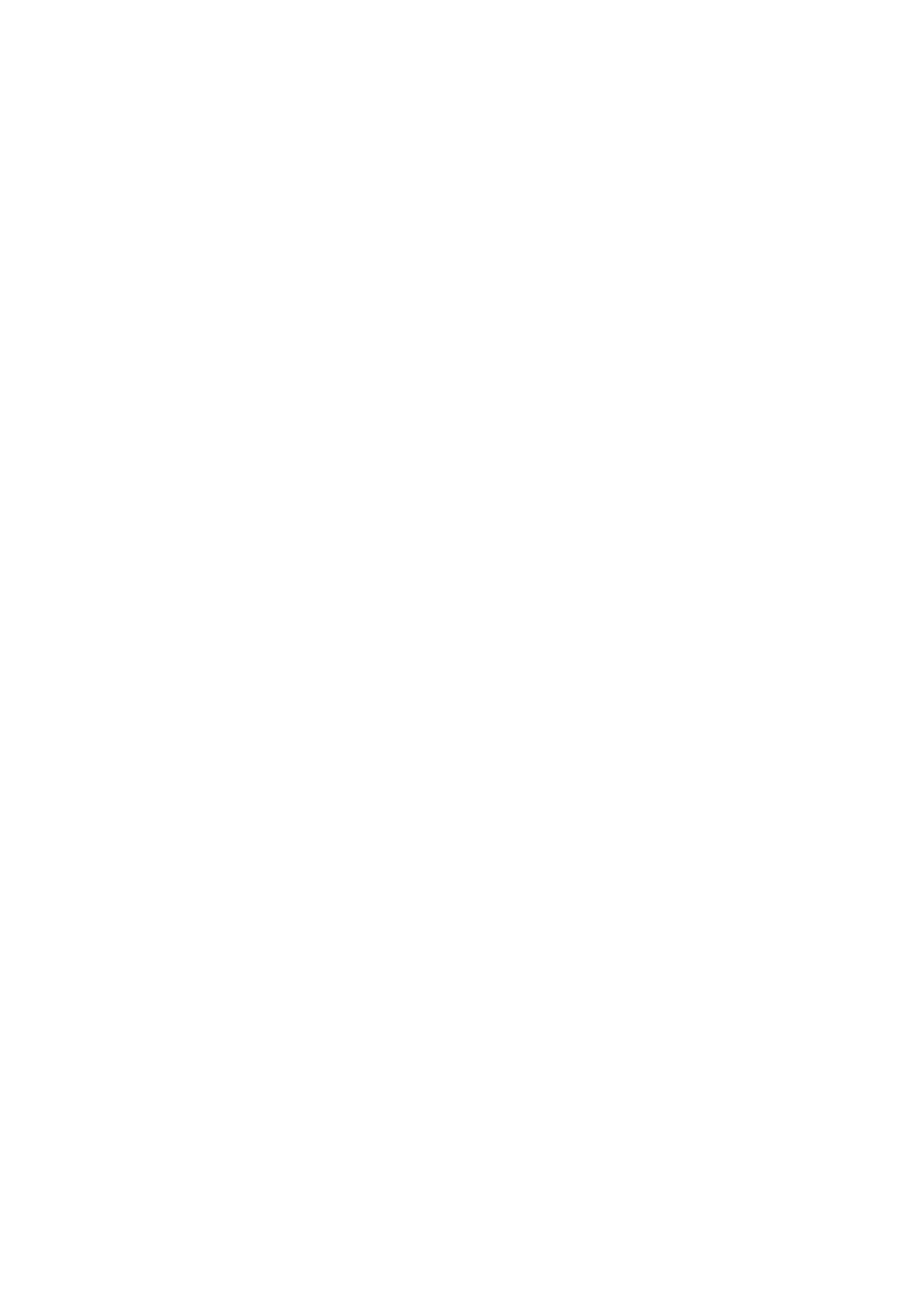### <span id="page-20-0"></span>Chapter 2

# Cohomology of Quasi-Coherent Sheaves on Schemes

#### <span id="page-20-1"></span>2.1 Cohomology on Affine Schemes

During this section  $X$  will denote a fixed affine scheme Spec  $A$  unless stated other-wise. Recall<sup>[1](#page-20-2)</sup> that for X, the category  $\mathsf{QCoh}(X)$  of quasi-coherent  $\mathcal{O}_X$ -modules over X is equivalent (as an abelian category) to  $\mathsf{Mod}_A$ , the category of A-modules. This equivalence is given by the pair of functors

$$
\Gamma\colon \mathsf{QCoh}(X) \to \mathsf{Mod}_A \widetilde{(\_)}\colon \mathsf{Mod}_A \to \mathsf{QCoh}(X).
$$

Where  $\Gamma$  is the usual global sections functor and  $\tilde{f}(\Gamma)$  is essentially characterized by the property that  $M(D(f)) \cong M_f$  (as  $A_f$ -modules) for all  $f \in A$  and restrictions between such open sets are identified under these isomorphisms with the localization maps.<sup>[2](#page-20-3)</sup> For a general scheme X, an  $\mathcal{O}_X$ -module F over is quasi-coherent if and only if for an affine open cover U of X the restriction  $\mathcal{F}|_U$  is quasi-coherent for all  $U \in \mathcal{U}$  (equivalently, for every affine open set  $U \subseteq X$ ,  $\mathcal{F}|_U$  is quasi-coherent).

We'll prove that for a quasi-coherent sheaf over  $X$  all of the higher cohomology vanishes. This will allow us to prove in the next section that, under mild assumptions, the morphism  $\gamma: \check{C}^{\bullet}(\mathcal{U}, \mathcal{F}) \to \mathbf{R}\Gamma(X, \mathcal{F})$  defined last chapter is an isomorphism when working with well behaved schemes and open covers. With that in mind, lets start with some important lemmas.

<span id="page-20-4"></span>**Lemma 2.1.1.** Let  $\mathcal{U} = \{D(f_i)\}_{i=0}^n$  be a finite open covering of an open set  $D(g) \subseteq X$ by principal open sets. Let  $\mathcal{F} \in \mathsf{QCoh}(X)$ . Then

$$
\check{H}^i(\mathcal{U},\mathcal{F})=0
$$

for all  $i > 0$ .

<span id="page-20-3"></span><span id="page-20-2"></span><sup>&</sup>lt;sup>1</sup>See [\[Har77,](#page-56-0) Section III.5].

<sup>&</sup>lt;sup>2</sup>Recall that given  $f \in A$ , we have an open set  $D(f) = \{ \mathfrak{p} \in \mathrm{Spec} A \mid f \notin \mathfrak{p} \}$  which is canonically isomorphic as a scheme to Spec  $A_f$ . Moreover, the collection of all such open sets forms a base for the Zariski topology on Spec A which is closed under intersections, in fact,  $D(f) \cap D(q) = D(fq)$ .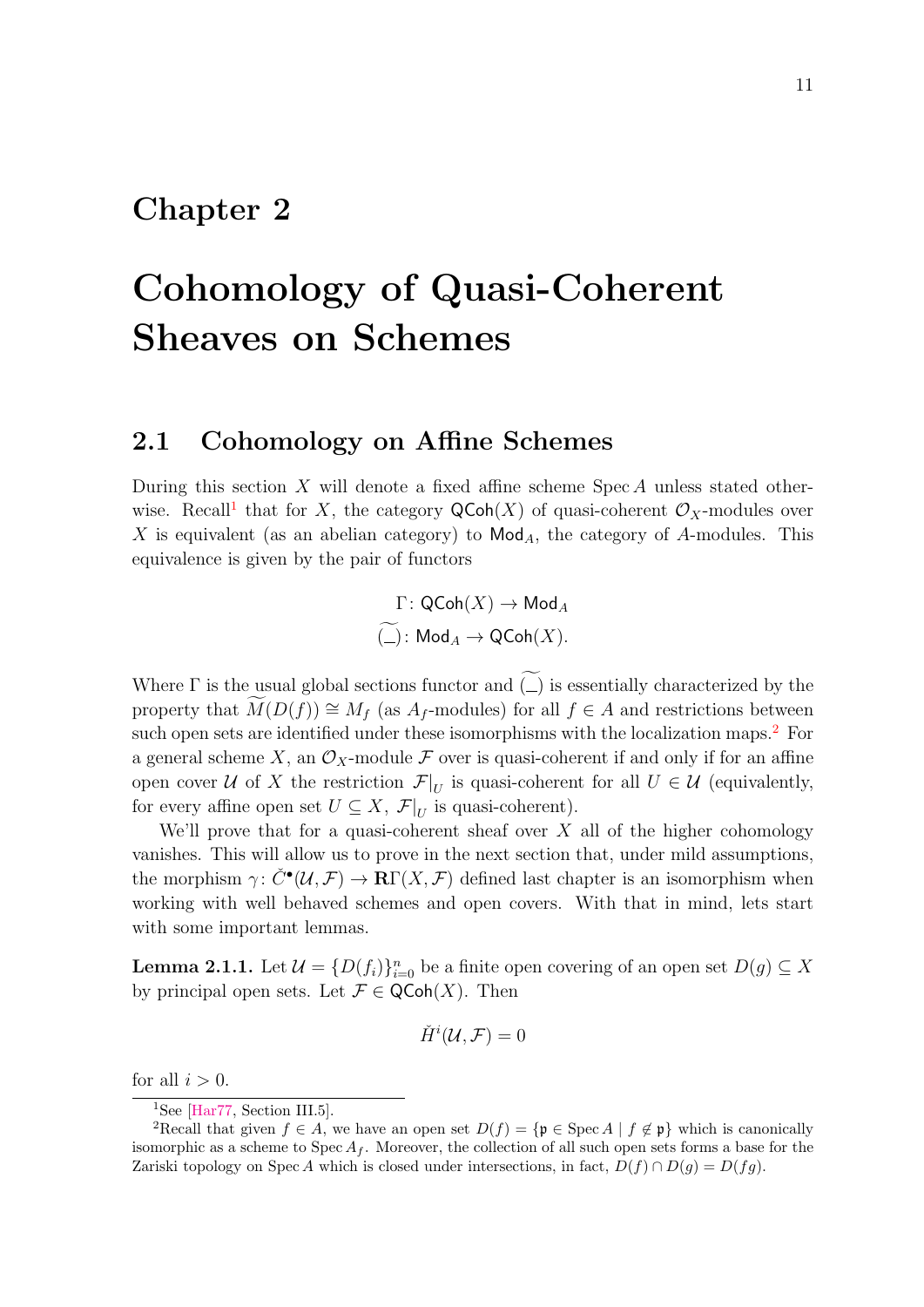*Proof.* Since  $D(g)$  is affine and  $D(f_i) \cap D(g) = D(f_i g)$  it is clearly enough to consider the case  $D(g) = X$ . We know that  $\mathcal{F} \cong \widetilde{M}$  for some A-module M. Then,  $\check{C}^{\bullet}(\mathcal{U}, \mathcal{F})$  is isomorphic to  $\check{C}^{\bullet}(\mathcal{U}, \widetilde{M})$ , which is given by

$$
\bigoplus_{0\leq i\leq n} M_{f_i} \to \bigoplus_{0\leq i
$$

with the usual alternating sums as morphisms. To prove the claim, it's enough to prove that the following sequence of A-modules

$$
0 \to M \to \bigoplus_{0 \leq i \leq n} M_{f_i} \to \bigoplus_{0 \leq i < j \leq n} M_{f_i f_j} \to \cdots \to M_{f_1 \dots f_n} \to 0
$$

where the map  $M \to \bigoplus_{0 \leq i \leq n} M_{f_i}$  is the sum of the canonical localization maps. To prove this, we use a baby case of the powerful theorem of faithfully flat descent<sup>[3](#page-21-0)</sup>. Consider the canonical morphism of rings  $A \to B := \prod_{0 \leq i \leq n} A_{f_i}$  given by the localization maps. Since localization is exact, its clear that this morphism is  $\text{flat}^4$  $\text{flat}^4$  and moreover, the map induced on affine schemes

$$
\coprod_{0 \leq i \leq n} D(f_i) \to X
$$

is the product of the inclusions  $D(f_i) \hookrightarrow X$ . Since U covers X, the map above is surjective and we conclude that  $A \to B$  is faithfully flat. That is to say that a sequence in  $\mathsf{Mod}_A$  is exact if an only if the sequence tensored with B over A is an exact sequence in  $\mathsf{Mod}_B$ . So, it suffices to prove that

$$
0 \to \prod_{0 \leq k \leq n} M_{f_k} \to \prod_{0 \leq k \leq n} \bigoplus_{0 \leq i \leq n} M_{f_k f_i} \to \prod_{0 \leq k \leq n} \bigoplus_{0 \leq i < j \leq n} M_{f_k f_i f_j} \to \cdots \to \prod_{0 \leq k \leq n} M_{f_k f_1 \dots f_n} \to 0
$$

is an exact sequence of  $B$ -modules. Since  $B$  is a finite product of rings, we are done if we prove that for each  $0 \leq k \leq n$  fixed, the sequence

$$
0 \to M_{f_k} \to \bigoplus_{0 \leq i \leq n} M_{f_k f_i} \to \bigoplus_{0 \leq i < j \leq n} M_{f_k f_i f_j} \to \cdots \to M_{f_k f_1 \dots f_n} \to 0
$$

is an exact sequence of  $A_{f_k}$ -modules. But this sequence is simply the canonical sequence

$$
0 \to \widetilde{M_{f_k}}(D(f_k)) \to \check{C}^\bullet(\mathcal{U} \cap D(f_k), \widetilde{M_{f_k}})
$$

of [1.3.6](#page-16-1) for  $X = D(f_k) \cong \operatorname{Spec} A_{f_k}, \mathcal{U} = \{D(f_i) \cap D(f_k)\}_{0 \leq i \leq n}$  and  $\mathcal{F} = \widetilde{M_{f_k}}$ . The exactness of such sequence is then simply a restatement of Lemma [1.3.6.](#page-16-1)

<span id="page-21-2"></span>Lemma 2.1.2. Let

$$
0 \to \mathcal{F} \xrightarrow{\varphi} \mathcal{G} \xrightarrow{\psi} \mathcal{H} \to 0
$$

<span id="page-21-0"></span><sup>&</sup>lt;sup>3</sup>All of the results used about faithfully flat morphisms are in [\[Stacks,](#page-57-5) [Tag 00H9\]](https://stacks.math.columbia.edu/tag/00H9). For a more advanced introduction to the theory of descent on can look at [\[Vis05\]](#page-57-6).

<span id="page-21-1"></span> ${}^{4}$ I.e., the morphism gives  $B$  the structure of a flat  $A$ -module.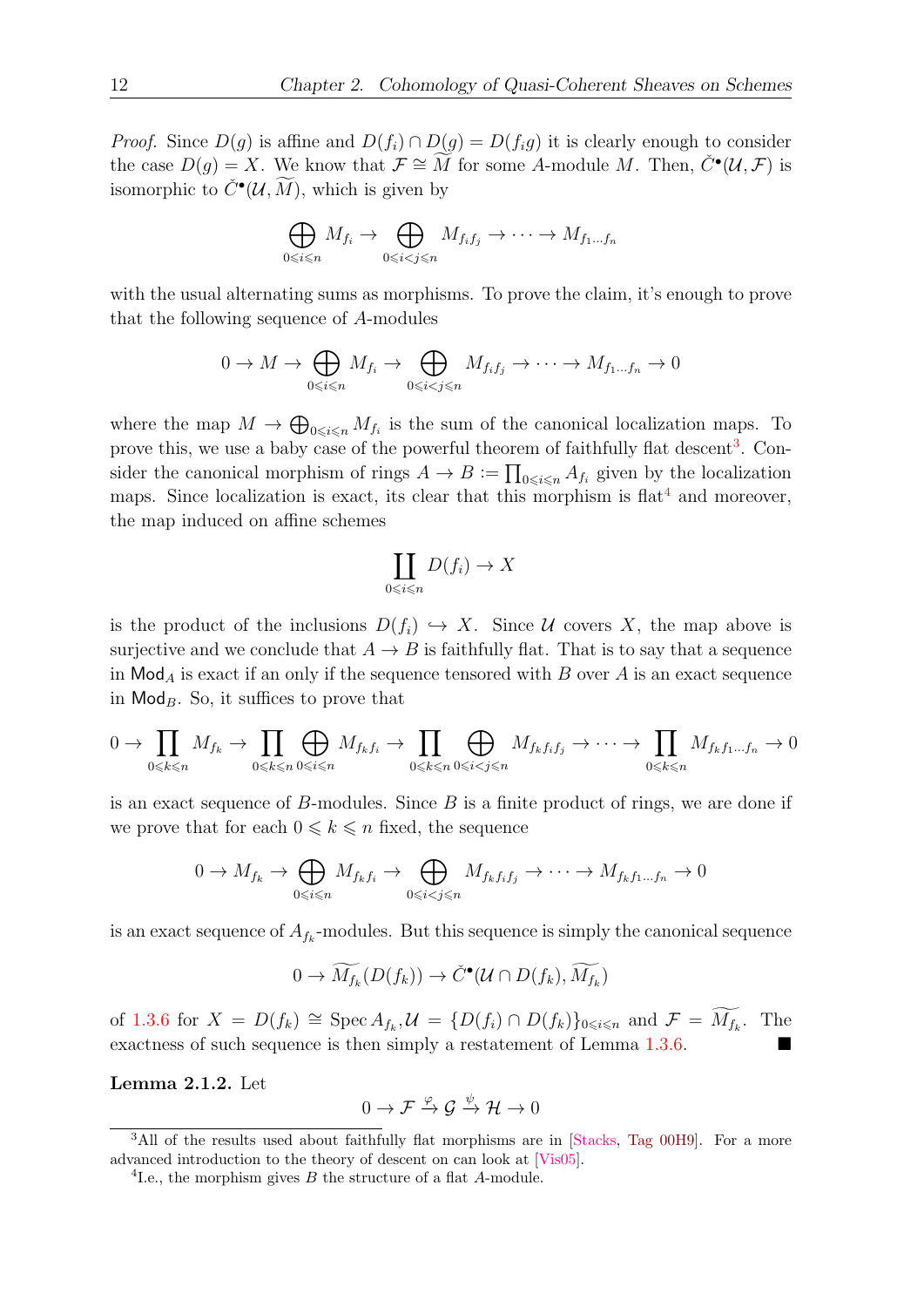be a short exact sequence of  $\mathcal{O}_X$ -modules. If  $\check{H}^1(\mathcal{U}, \mathcal{F}) = 0$  for all finite open covers of an open set  $D(q) \subset X$  by principal open sets, then the map  $\mathcal{G}(D(q)) \to \mathcal{H}(D(q))$  is surjective. In particular, we conclude that  $H^1(D(g), \mathcal{F}) = 0$  for all  $g \in A$ .

*Proof.* Let  $U = D(q)$ . Take an element  $s \in \mathcal{H}(U)$ . Choose an open covering  $\mathcal{U} =$  ${D(f_i)}_{i=1}^n$  of U such that the following holds

- $\check{H}^1(\mathcal{U}, \mathcal{F}) = 0.$
- $s|_{D(f_i)}$  is the image of a section  $s_i \in \mathcal{G}(D(f_i))$ .

Such a cover always exists. In fact, since  $\psi$  is surjective and U is compact, we can find a finite covering such that the second condition holds. Since principal open sets forms a base for the topology of  $X$ , the existence of such a cover follows from Lemma [2.1.1.](#page-20-4) Now, consider the sections

$$
\widetilde{s}_{ij} = s_i|_{D(f_i f_j)} - s_j|_{D(f_i f_j)} \in \mathcal{G}(D(f_i f_j)).
$$

Since  $s_i$  maps to  $s|_{D(f_i)}$  we see that  $s_{ij}$  is mapped to zero in  $H$ . But then, there exists  $\widetilde{s}_{ij} \in \mathcal{F}(D(f_i f_j))$  with image  $s_{ij}$  in  $\mathcal{G}$ . By the vanishing of  $\check{H}^1(\mathcal{U}, \mathcal{F})$  we can find sections  $t_i \in \mathcal{F}(D(f_i))$  such that

$$
s_{ij} = t_i |_{D(f_i f_j)} - t_j |_{D(f_i f_j)}.
$$

It's then easy to see that the sections  $s_i - \varphi(t_i) \in \mathcal{G}(D(f_i))$  glue to a section of  $\mathcal G$  over U which maps to  $s$ .

With all of these lemmas in hand, we can prove the following.

<span id="page-22-0"></span>**Theorem 2.1.3.** Let F be an  $\mathcal{O}_X$ -module an suppose that for each  $g \in A$ 

$$
\check{H}^p(\mathcal{U}, \mathcal{F}) = 0
$$

for all  $p > 0$  and any finite open covering  $\mathcal{U} = \{D(f_i)\}_{i=0}^n$  of  $D(g)$ . Then  $H^p(X, \mathcal{F}) = 0$ for all  $p > 0$ .

*Proof.* Choose a monomorphism  $\mathcal{F} \hookrightarrow I$  with I injective. We then have an exact sequence

$$
0 \to \mathcal{F} \to I \to \mathcal{Q} \to 0
$$

with  $Q = I/F$ . By Lemma [2.1.2](#page-21-2) we conclude that  $I(D(g)) \to Q(D(g))$  is surjective for any  $g \in A$ . Taking products, we conclude that for any finite open cover  $\mathcal{U} = \{D(f_i)\}_{i=0}^n$ of  $X$  the sequence

$$
0 \to \check{C}^{\bullet}(\mathcal{U}, \mathcal{F}) \to \check{C}^{\bullet}(\mathcal{U}, I) \to \check{C}^{\bullet}(\mathcal{U}, \mathcal{Q}) \to 0
$$

is exact. Since both  $\check{H}^p(\mathcal{U}, \mathcal{F})$  and  $\check{H}^p(\mathcal{U}, I)$  vanishes for  $p > 0$ , we conclude by taking the long exact sequence in cohomology of the above short exact sequence that the same holds for  $\mathcal{Q}$ . In fact, we conclude that  $\mathcal{Q}$  also satisfies the hypothesis of the theorem.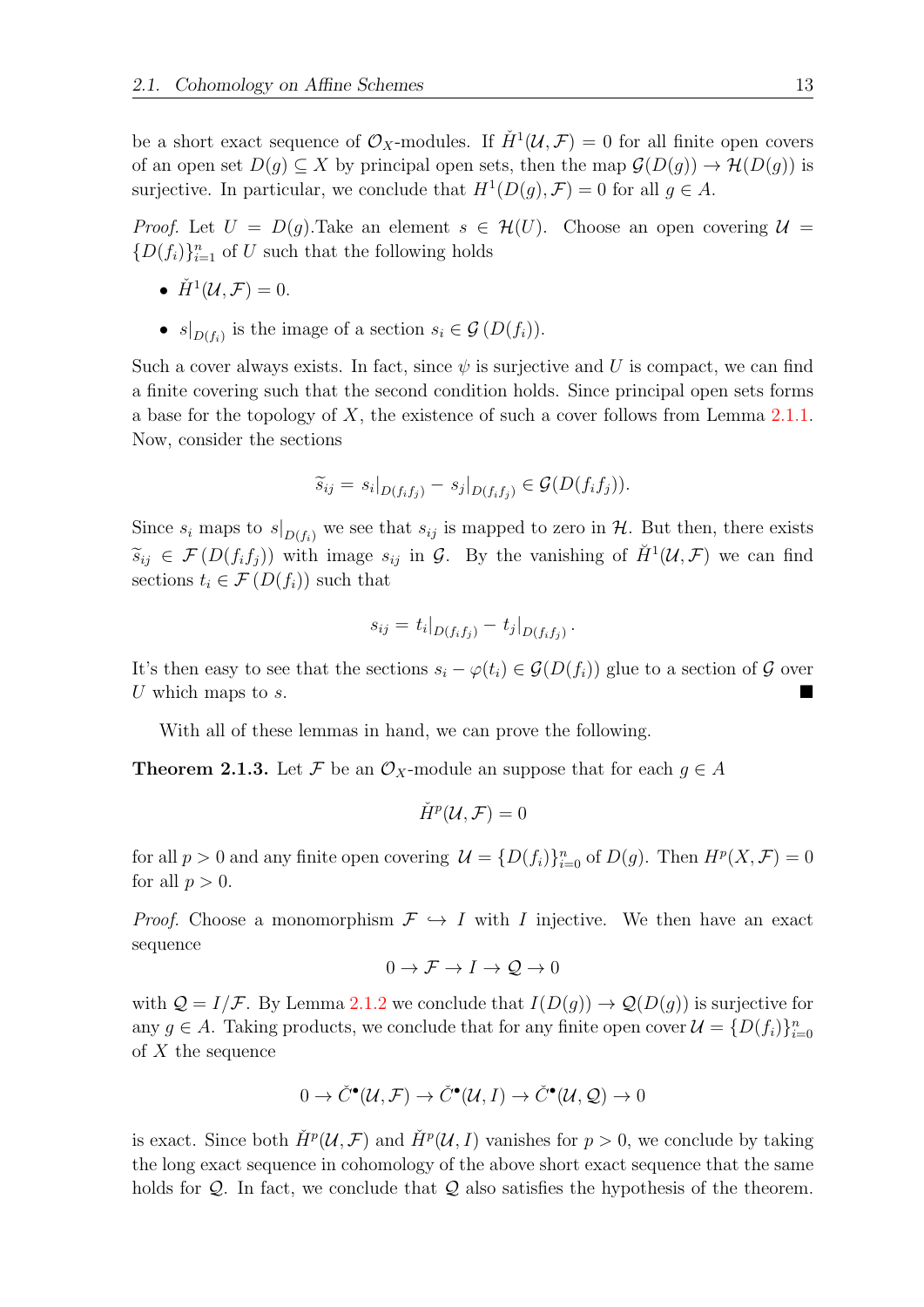Now, by the taking cohomology of the exact sequence  $0 \to \mathcal{F} \to I \to \mathcal{Q} \to 0$ , we see that

- $H^1(X, \mathcal{F}) = 0.$
- $H^p(X, \mathcal{F}) = H^{p-1}(X, \mathcal{Q})$  for all  $p > 1$ .

Since Q satisfies the hypothesis of the theorem, we conclude the proof by induction on  $p$ .

We can now prove the following.

**Theorem 2.1.4.** Let X be an affine scheme and let  $\mathcal F$  be a quasi-coherent sheaf on X. Then  $H^i(X,\mathcal{F})=0$  for all  $i>0$ .

Proof. This follows directly from Lemmas [2.1.1](#page-20-4) and [2.1.3.](#page-22-0)

Finally, if we have a separated scheme<sup>[5](#page-23-1)</sup>, using Theorem [2.1.5,](#page-23-2) we get the following.

<span id="page-23-2"></span>**Theorem 2.1.5.** Let X be a separated scheme and let  $\mathcal{F} \in \mathsf{QCoh}(X)$ . Then, for any open cover  $\mathcal U$  of X be affine open sets we have that

$$
\gamma \colon \check{C}^\bullet(\mathcal{U}, \mathcal{F}) \to \mathbf{R}\Gamma(X, \mathcal{F})
$$

is an isomorphism.

This essentially justifies the use of Čech cohomology to calculate the cohomology of sheaves on well behaved schemes. In particular, any projective scheme is separated. We now go into a revision of properties of such schemes.

#### <span id="page-23-0"></span>2.2 Some Reminders on Projective Schemes

For this section, the principal reference was [\[MO15\]](#page-57-1). Let  $R = \bigoplus_{i \geq 0} R_i$  be any graded ring (i.e.,  $R_i \cdot R_j \subset R_{i+j}$ ), and let  $R_+ = \bigoplus_{i \geq 1} R_i$  be the ideal of elements of positive degree. We define a scheme  $\text{Proj } R$  as follows:

1. As a point set:

$$
Proj R = \{ \mathfrak{p} \in \operatorname{Spec} R \mid \mathfrak{p} \text{ is homogeneous and } R_+ \nsubseteq \mathfrak{p} \}.
$$

2. As a topological space:

For all subsets  $S \subset R$ , let  $V(S) = {\mathfrak{p} \in \text{Proj } R \mid S \subset \mathfrak{p}}$ . If a is the homogeneous ideal generated by the homogeneous parts of all  $f \in S$ , then

$$
V(S) = V(\mathfrak{a}).
$$

<span id="page-23-1"></span><sup>5</sup>This essentially means that a finite intersections of affine open sets is affine.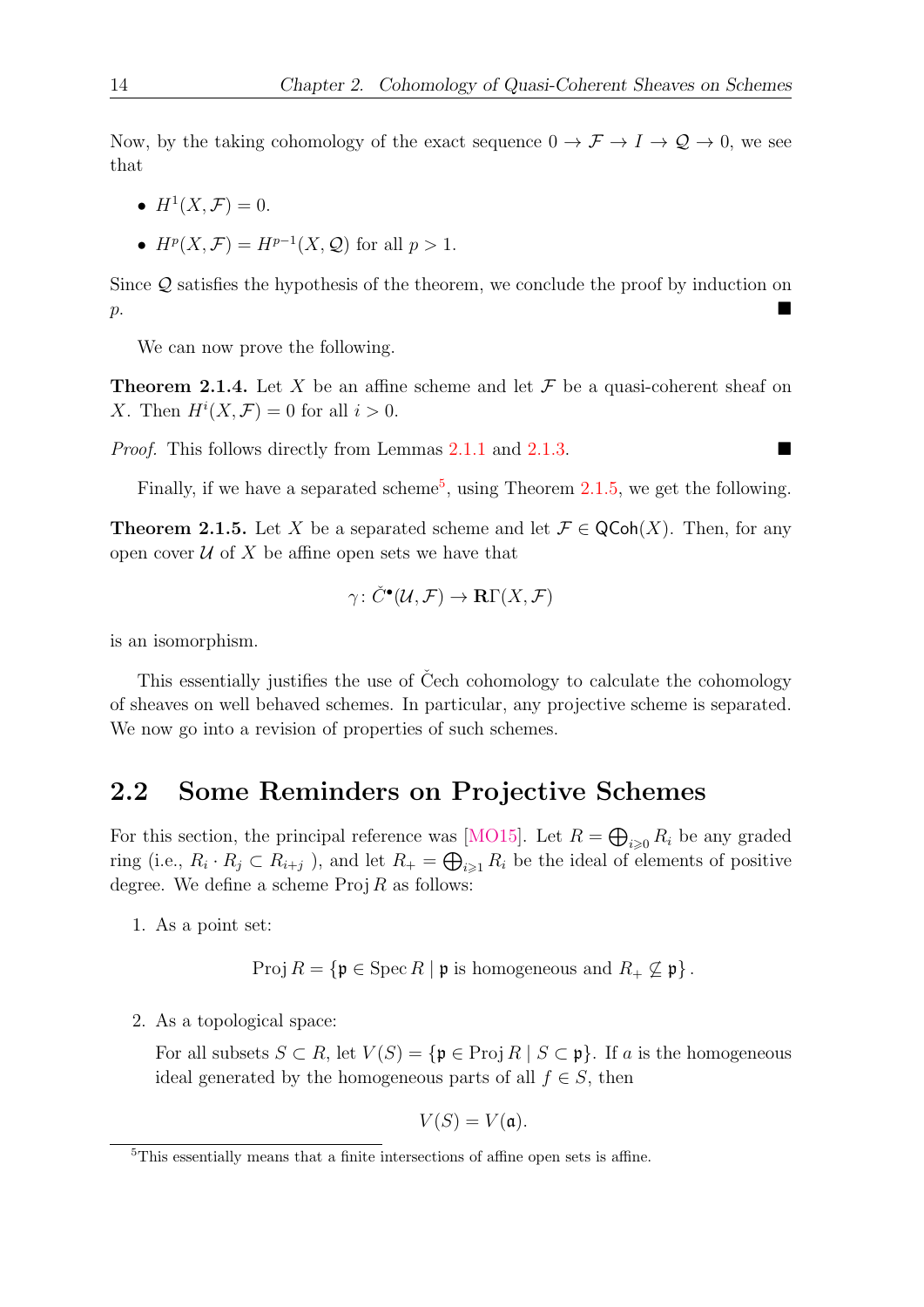We define the  $V(S)$  to be the closed sets of Proj R. It's then easy to see that the "distinguished open subsets"

$$
D(f) = \{ \mathfrak{p} \in \operatorname{Proj} R \mid f \notin \mathfrak{p} \},
$$

where  $f \in R_k$  for some  $k \geq 1$ , forms a basis of open sets.

3. The structure sheaf:

The structure sheaf of  $X = \text{Proj } R$  is essentially characterized by

$$
\mathcal{O}_X(D(f))) \cong (R_f)_0
$$

for all  $f \in R_k$ ,  $k \geq 1$ , where  $(R_f)_0$  is the degree 0 component of the localization  $R_f$ .

Let  $f \in R_k, k \geq 1$ . Then there is a canonical isomorphism:

$$
\left(D(f), \mathcal{O}_X|_{D(f)}\right) \cong \left(\text{Spec}\left(R_f\right)_0, \mathcal{O}_{\text{Spec}\left(\left(R_f\right)_0\right)}\right).
$$

Moreover, just as with Spec, the construction of the structure sheaf can be turned into a functor of modules too. In this case, for every graded  $R$ -module  $M$ , we can define a quasi-coherent  $\mathcal{O}_X$ -module M by the requirement:

$$
\widetilde{M}(D(f)) \cong (M_f)_0.
$$

**Remark 2.2.1.** We give next a list of fairly straightforward properties of the operations Proj and of  $(\_)$ :

a) The homomorphisms  $R_0 \to (R_f)_0$  for all  $f \in R_k$ , all  $k \geq 1$  induce a morphism

$$
Proj R \longrightarrow Spec R_0 ,
$$

which is of finite type<sup>[6](#page-24-0)</sup> if R is a finitely generated  $R_0$ -algebra.

b) If  $S_0$  is an  $R_0$ -algebra, then

$$
\mathrm{Proj} (R \otimes_{R_0} S_0) \cong \mathrm{Proj}(R) \times_{\mathrm{Spec} R_0} \mathrm{Spec} S_0.
$$

- c) If  $d \geq 1$  and  $R\langle d \rangle = \bigoplus_{k=0}^{\infty} R_{dk}$ , then Proj  $R \cong \text{Proj } R\langle d \rangle$ .
- d) If  $I \subset R$  is a homogeneous ideal, then there is a canonical closed immersion<sup>[7](#page-24-1)</sup>:

$$
Proj R/I \hookrightarrow Proj R.
$$

<span id="page-24-1"></span><span id="page-24-0"></span> ${}^{6}$ See [\[Stacks,](#page-57-5) [Tag 01T0\]](https://stacks.math.columbia.edu/tag/01T0) for a definition and some properties.

<sup>&</sup>lt;sup>7</sup>i.e., a morphism of schemes  $i: Z \to X$  inducing a homeomorphism of Z onto a closed subset of X and such that  $\mathcal{O}_X \to i_* \mathcal{O}_Z$  is surjective.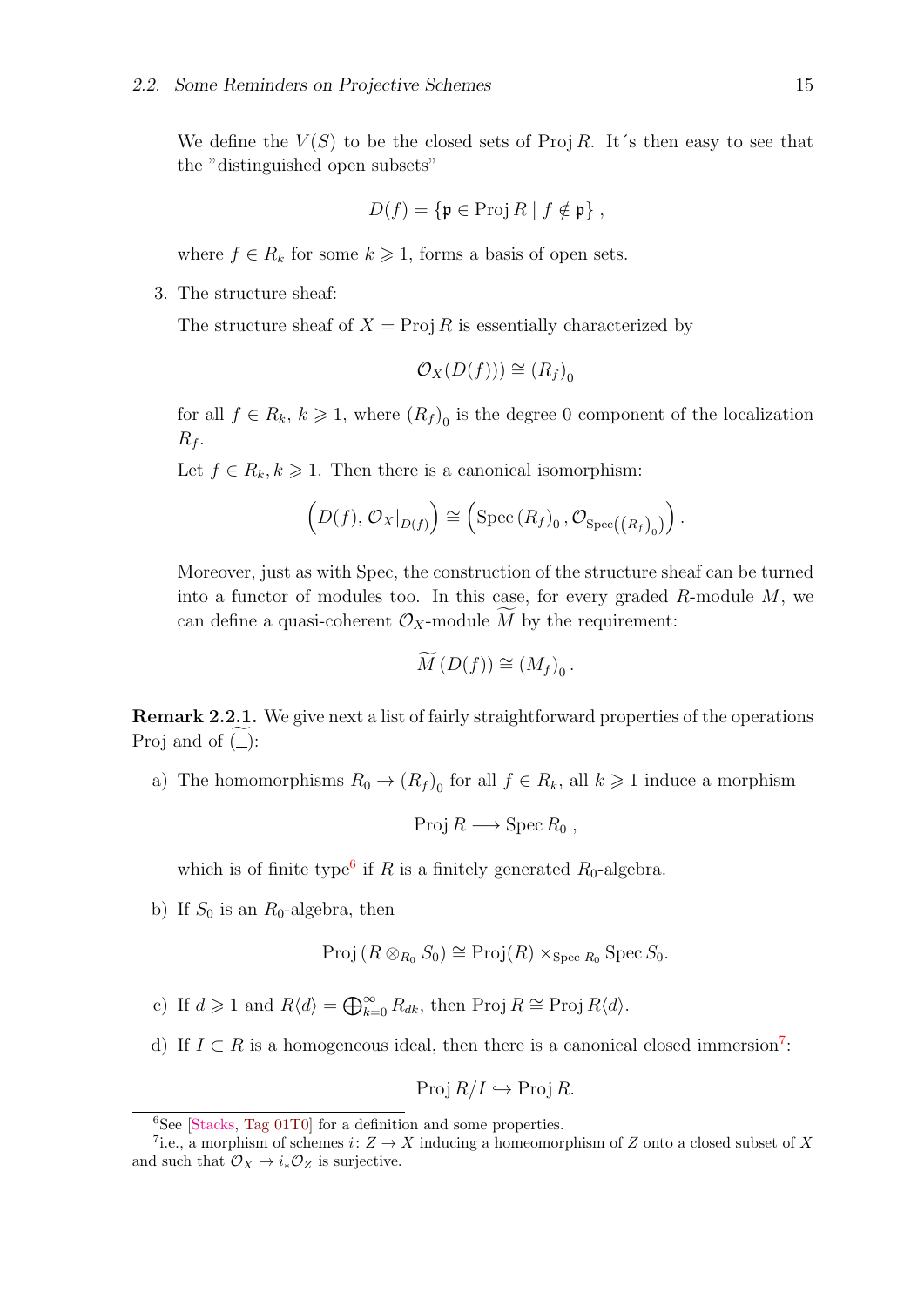Moreover, if R is finitely generated over  $R_0$ , every closed subscheme Z of Proj R is isomorphic to Proj  $R/I$  a for some homogeneous ideal I.

e) Proj is not a functor but it does satisfy a partial functoriality property. Let R and R' be two graded rings and let  $\phi: R \longrightarrow R'$  be a ring homomorphism such that for some  $d > 0$ 

$$
\varphi(R_n) \subset R'_{nd}
$$

for all  $n \geq 0$  (i.e., a morphism of graded rings  $\varphi: R \to R'\langle d \rangle$ ). Let  $I = \phi(R_+)R'$ . Then  $\varphi$  induces a natural map by taking the inverse image of primes:

$$
f: \text{Proj } R' \setminus V(I) \longrightarrow \text{Proj } R.
$$

In fact,

$$
Proj R' \setminus V(I) = \bigcup_{n \geq 1} \bigcup_{a \in R_n} D(\varphi(a)).
$$

The restriction of f to  $D(\varphi(a))$  is the morphism from  $D(\varphi(a))$  to  $D(a)$  induced by

$$
\varphi : (R_a)_0 \longrightarrow (R'_{\varphi(a)})_0
$$
  

$$
\varphi \left( \frac{b}{a^l} \right) = \frac{\varphi(b)}{\varphi(a)^l}, \quad b \in R_{nl}.
$$

f) If R and R' are two graded rings such that  $R_0 = R'_0$ , then

Proj 
$$
R \times_{Spec} R_0
$$
 Proj  $R' = Proj R''$ ,

where

$$
R''=\bigoplus_{n=0}^{\infty}R_n\otimes_{R_0}R'_n.
$$

- g)  $M \longmapsto \widetilde{M}$  is an exact functor.
- h) There is a natural map  $M_0 \longrightarrow \Gamma(\text{Proj } R, \widetilde{M})$  given by gluing the sections  $m/1 \in$  $(M_f)_{\substack{0}} = M(D(f)).$

The most important example of Proj for us is  $\mathbb{P}_{A}^{n} = \text{Proj } A[x_0, \ldots, x_n].$  Since  $x_0, \ldots, x_n$  generate the ideal of elements of positive degree,  $\mathbb{P}_A^n$  is covered by the distinguished open sets  $D(x_i)$ , i.e., by the  $n+1$  copies of  $\mathbb{A}_{\mathcal{A}}^n$ :

$$
U_i = \operatorname{Spec} A\left[\frac{x_0}{x_i}, \dots, \frac{x_n}{x_i}\right],
$$

glued in the usual way. Moreover if  $R = \bigoplus_{i=0}^{\infty} R_i$  is any graded ring generated over  $R_0$ by elements of  $R_1$  and with  $R_1$  finitely generated as  $R_0$ -module, then R is a quotient of  $R_0[x_0,\ldots,x_n]$  for some n. Therefore, Proj R is a closed subscheme of  $\mathbb{P}_{R_0}^n$ .

With this example in mind, we give the following definition.

**Definition 2.2.2.** Let X be a scheme over a ring A. We say X is projective if it is isomorphic to a closed subscheme of  $\mathbb{P}_{A}^{n}$  for some  $n \geq 0$ .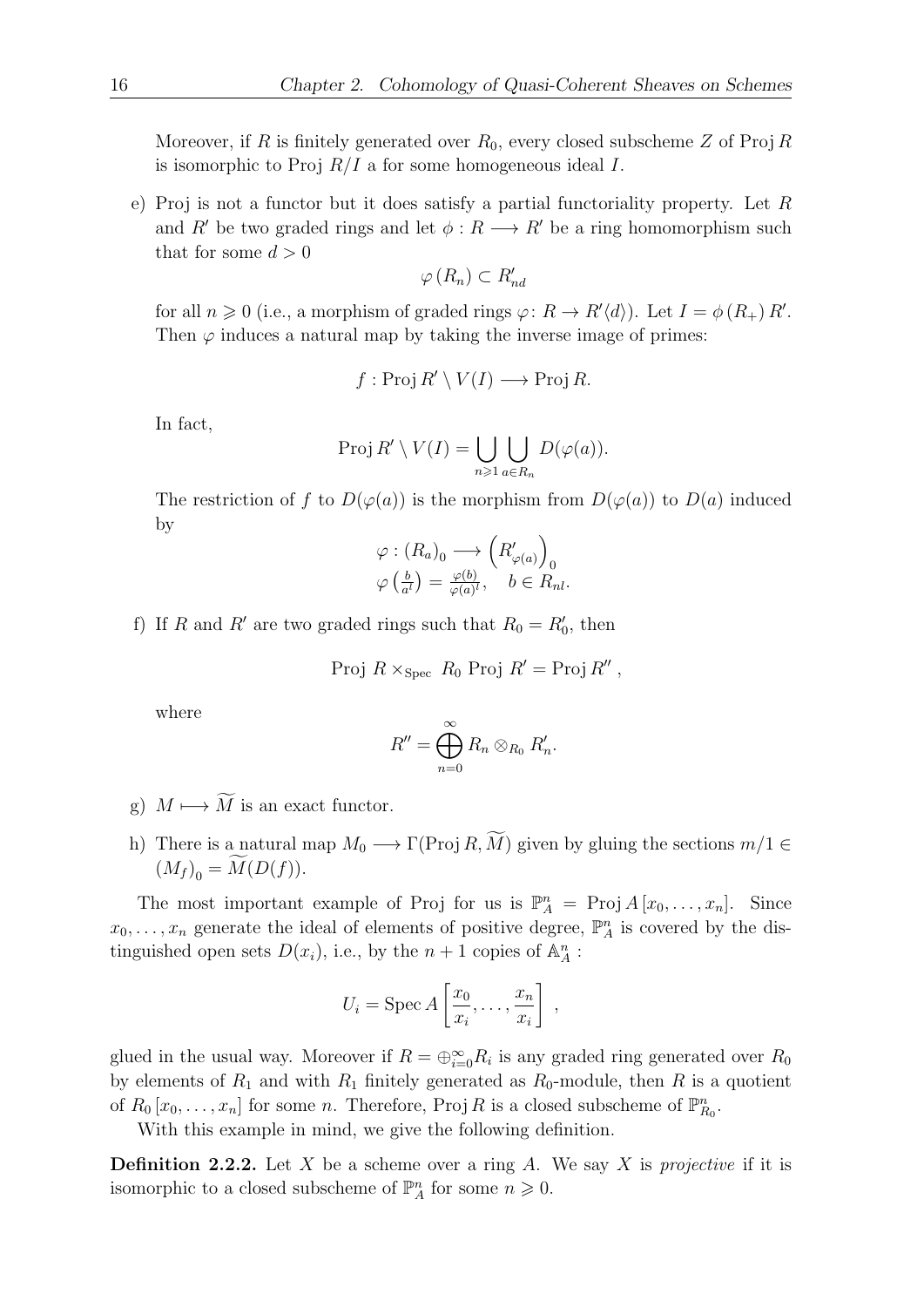Now, we give a brief overview of invertible sheaves (or line bundles) on Proj schemes.

**Definition 2.2.3.** Let X be a scheme. A sheaf F of  $\mathcal{O}_X$ -modules is called locally free of rank n (or a vector bundle of rank n) if each point of  $X$  has an open neighborhood U such that

$$
\mathcal{F}|_U \cong \mathcal{O}_X^n|_U ,
$$

or equivalently, there exists an open covering  $\{U_{\alpha}\}\$  of X such that for each  $\alpha$ ,

$$
\mathcal{F}|_{U_{\alpha}} \cong \mathcal{O}_X^n|_{U_{\alpha}}.
$$

If  $\mathcal L$  is locally free of rank one (a line bundle), we say that  $\mathcal L$  is *invertible*. The reason why invertible sheaves are called invertible is that their isomorphism classes form a group under the tensor product over  $\mathcal{O}_X$  for multiplication. In fact, the following properties holds

- a) If  $\mathcal{L}, \mathcal{L}'$  are invertible, so is  $\mathcal{L} \otimes \mathcal{L}'$ .
- b) It is clear that  $\mathcal{L} \otimes \mathcal{O}_X \cong \mathcal{L} \cong \mathcal{O}_X \otimes \mathcal{L}$ , so  $\mathcal{O}_X$  is a unit element for the multiplication, up to isomorphism.
- c) Let  $\mathcal{L}^{\vee} = \mathcal{H}om(\mathcal{L}, \mathcal{O}_X)$ , the dual sheaf of  $\mathcal{L}$ . Then  $\mathcal{L}^{\vee}$  is invertible and the natural map

$$
\mathcal{L}\otimes\mathcal{L}^\vee\longrightarrow\mathcal{O}_X
$$

is an isomorphism.

d) Let  $f: X \to Y$  be a morphism and  $\mathcal L$  an invertible sheaf on Y. Then  $f^* \mathcal L$  is an invertible sheal on X.

This proves that isomorphism classes of invertible sheaves over  $\mathcal{O}_X$  form a group, denoted by  $Pic(X)$ , the *Picard group* of X. Moreover, this construction is functorial.

Let  $\mathcal L$  be an invertible sheaf on a scheme X. Let  $f \in \Gamma(X, \mathcal L)$  be a section. We define

$$
X_f := \{ x \in X \mid f(x) \neq 0 \}.
$$

We recall that  $f(x)$  is the value of f in  $\mathcal{L}_x/\mathfrak{m}_x\mathcal{L}_x$ , as distinguished from  $f_x \in \mathcal{L}_x$ .

During the rest of this section, we assume that every graded ring  $R$  is generated by  $R_1$  over  $R_0$  as an algebra, that is

$$
R=R_0\left[R_1\right].
$$

Example 2.2.4. Let A be any commutative ring, and let.

$$
R = A[T_0, \ldots, T_r]
$$

be the polynomial ring in  $r + 1$  variables. Then  $R_0 = A$ , and  $R_n$  consists of the homogeneous polynomials of degree n with coefficients in A. Furthermore  $R_1$  is the free module over A, with basis  $T_0, \ldots, T_r$ .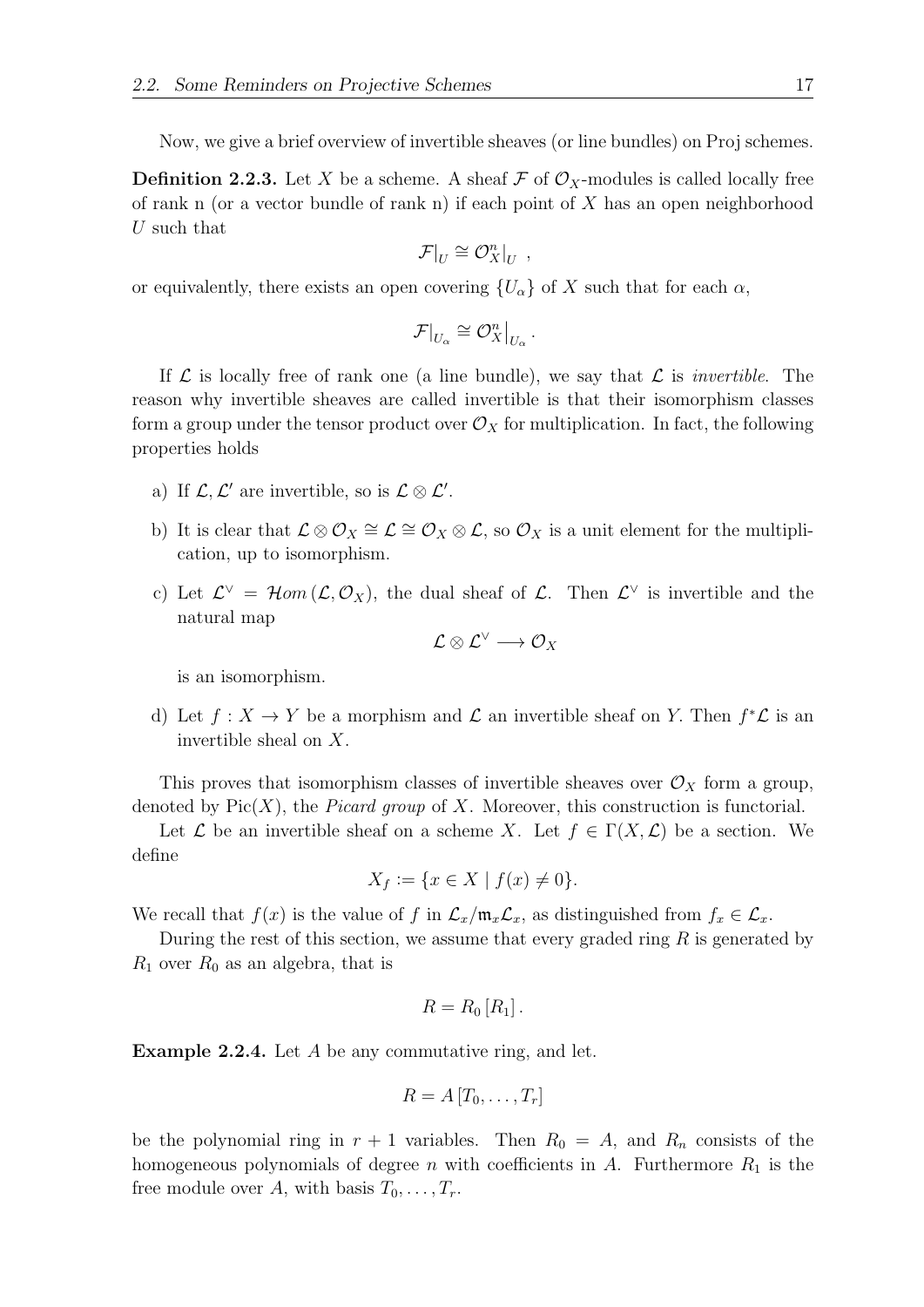For simplicity, denote

$$
X = \text{Proj } R.
$$

Given any graded module M. For all integers  $d \in \mathbb{Z}$  we may define the d-twist  $M(d)$ of  $M$ , which is the module  $M$  but with the new grading

$$
M(d)_n = M_{d+n}.
$$

Then we define

$$
\mathcal{O}_X(1) = \widetilde{R(1)}.
$$

We have the following properties.

a)  $\mathcal{O}_X(1)$  is invertible on X. In fact: Given  $f \in R_1$ , multiplication by f

$$
\cdot f: R \longrightarrow R(1)
$$

is a graded homomorphism of degree 0 , whose induced sheaf homomorphism

$$
\cdot f: \mathcal{O}_X \to \mathcal{O}_X(1)
$$

restricts to an isomorphism on  $D(f)$ . Moreover, let  $\varphi_f = f$ . For  $f, g \in R_1$ , the sheaf map  $\varphi_f^{-1}$  $f^{-1} \circ \varphi_g$  is multiplication by  $g/f$  on  $D(f) \cap D(g)$ .

b) Let  $M$  be a graded  $R$ -module. Then the isomorphism

$$
M \otimes_R R(1) \longrightarrow M(1)
$$

induces an isomorphism

$$
\widetilde{M}\otimes_{\mathcal{O}_X}\mathcal{O}_X(1)\longrightarrow \widetilde{M(1)}.
$$

c) If for every integer d we define

$$
\mathcal{O}_X(d) = \widetilde{R(d)}
$$

and for any sheaf  $\mathcal F$  of  $\mathcal O_X$ -modules, we define

$$
\mathcal{F}(d)=\mathcal{F}\otimes_{\mathcal{O}_X}\mathcal{O}_X(d).
$$

Then for  $d, m \in \mathbb{Z}$  we have  $\mathcal{F}(d+m) \cong \mathcal{F}(d) \otimes \mathcal{O}_X(m)$ .

d) For d positive,

$$
\mathcal{O}_X(d) \cong \mathcal{O}_X(1) \otimes \cdots \otimes \mathcal{O}_X(1) \quad (\text{ product taken } d \text{ times } ).
$$

e) For  $d \in \mathbb{Z}$  the natural pairing

$$
\mathcal{O}_X(d)\otimes \mathcal{O}_X(-d)\longrightarrow \mathcal{O}_X
$$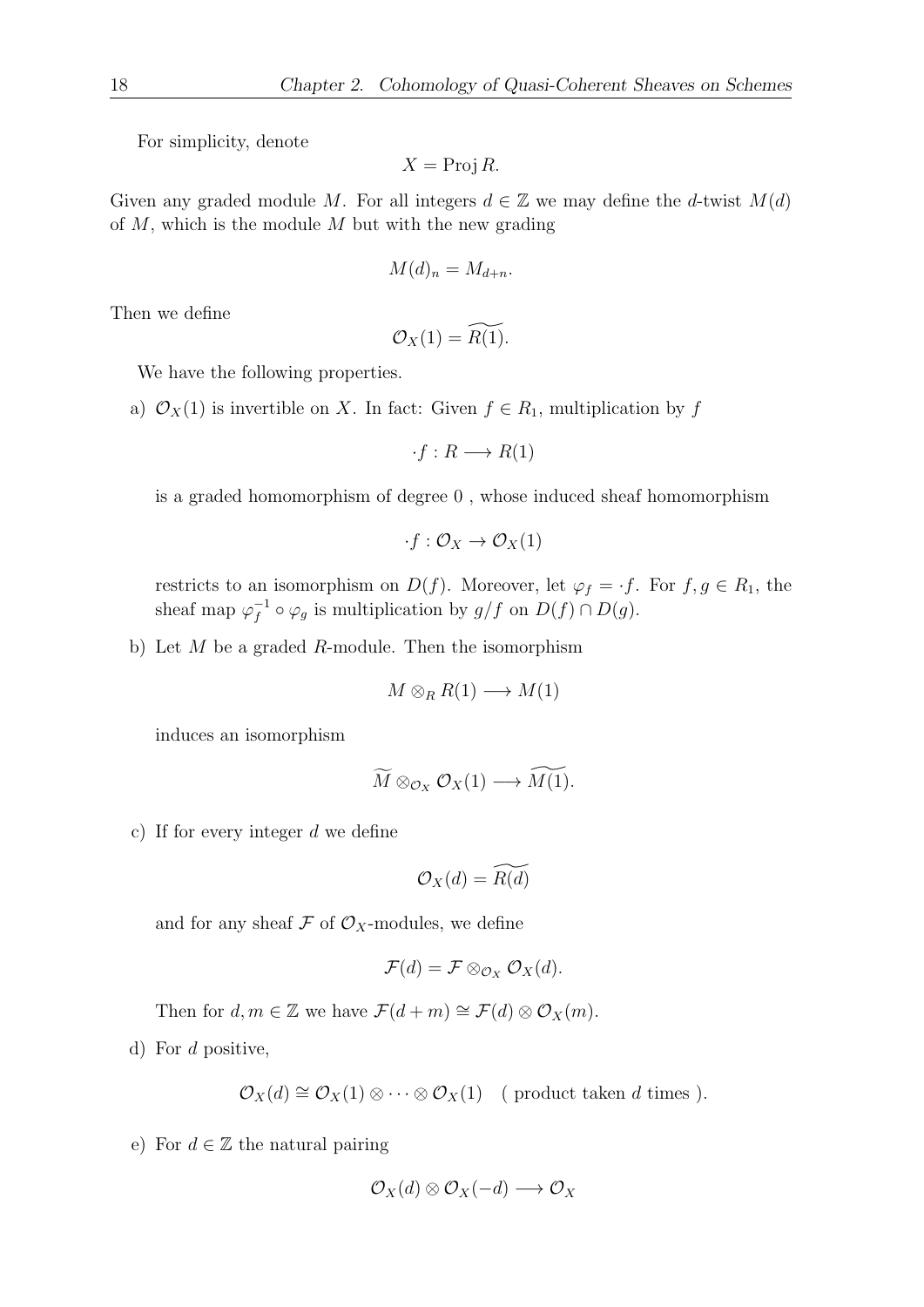identifies  $\mathcal{O}_X(-d)$  with the dual sheaf  $\mathcal{O}_X(d)^V$ .

f) For a graded module M, we have  $\widetilde{M(d)} \cong \widetilde{M}(d)$ .

At last, we look at the functoriality of twists with respect to graded ring homomorphisms. Let R' be a graded ring which we now assume generated by  $R'_1$  over  $R_0^t$ . Let

$$
\varphi: R \longrightarrow R'
$$

be a graded homomorphism of degree 0. Let  $V$  be the subset (which is actually open) of Proj R' consisting of those primes  $p'$  such that  $p' \notin D(\varphi(R_1))$ . Then the inverse image map on prime ideals

$$
f: V \longrightarrow \text{Proj } R = X
$$

defines a morphism of schemes. We then have the following

<span id="page-28-2"></span>**Proposition 2.2.5.** Let  $X' = \text{Proj } R'$ . Then for any quasi-coherent  $\mathcal{O}_X$ -module  $\mathcal{F}$  and quasi-coherent  $\mathcal{O}_{X'}$ -module  $\mathcal G$ 

$$
f^*(\mathcal{F}(d)) = (f^*\mathcal{F})(d) = (f^*\mathcal{F}) \otimes_{\mathcal{O}_V} \mathcal{O}_{X'}(d)|_V \quad \text{and} \quad f_*\left(\mathcal{G}(d)|_V\right) = (f_*\mathcal{G}|_V)(d).
$$

#### <span id="page-28-0"></span>2.3 Cohomology of Projective Space

In this section we perform some explicit calculations of the cohomology of the line bundles  $\mathcal{O}_{\mathbb{P}_{\mathcal{A}}^{n}}(d)$  in projective space over a ring A. This will prove to be an important step for Serre duality.

<span id="page-28-1"></span>**Theorem 2.3.1.** Let A be a ring and  $S = A[x_0, \ldots, x_n]$ . Let  $X = \text{Proj } S = \mathbb{P}_A^n$  with  $n > 0$ . Denote  $\mathcal{O}(d) = \mathcal{O}_{\mathbb{P}_A^n}(d)$ . Then

- a)  $H^i(X, \mathcal{G}) = 0$  for all  $i > n$  and for any  $\mathcal{G} \in \mathsf{QCoh}(X)$ .
- b)  $H^0(X, \mathcal{O}(d)) = S_d$ .
- c)  $H^n(X, \mathcal{O}(d)) = A[x_0^{\alpha_0} \dots x_n^{\alpha_n} \mid \alpha_i < 0 \text{ for all } i \text{ and } \sum \alpha_i = d].$
- d)  $H^i(X, \mathcal{O}(d)) = 0$  for all  $0 < i < n$  and for all  $d \in \mathbb{Z}$ .

Proof. For this proof, we use the fact that projective space is a separated scheme and moreover, comes with a canonical affine open cover given by  $\mathcal{U} = \{D(x_i)\}_{0 \le i \le n}$ . By Theorem  $2.1.5$ , we can compute quasi-coherent sheaf cohomology using Čech cohomology. Define the graded sheaf  $\mathcal F$  as  $\mathcal F = \bigoplus_{d \in \mathbb{Z}} \mathcal{O}(d)$ .

a) This follows directly by using the (alternated) Cech complex with the covering  $\mathcal{U}.$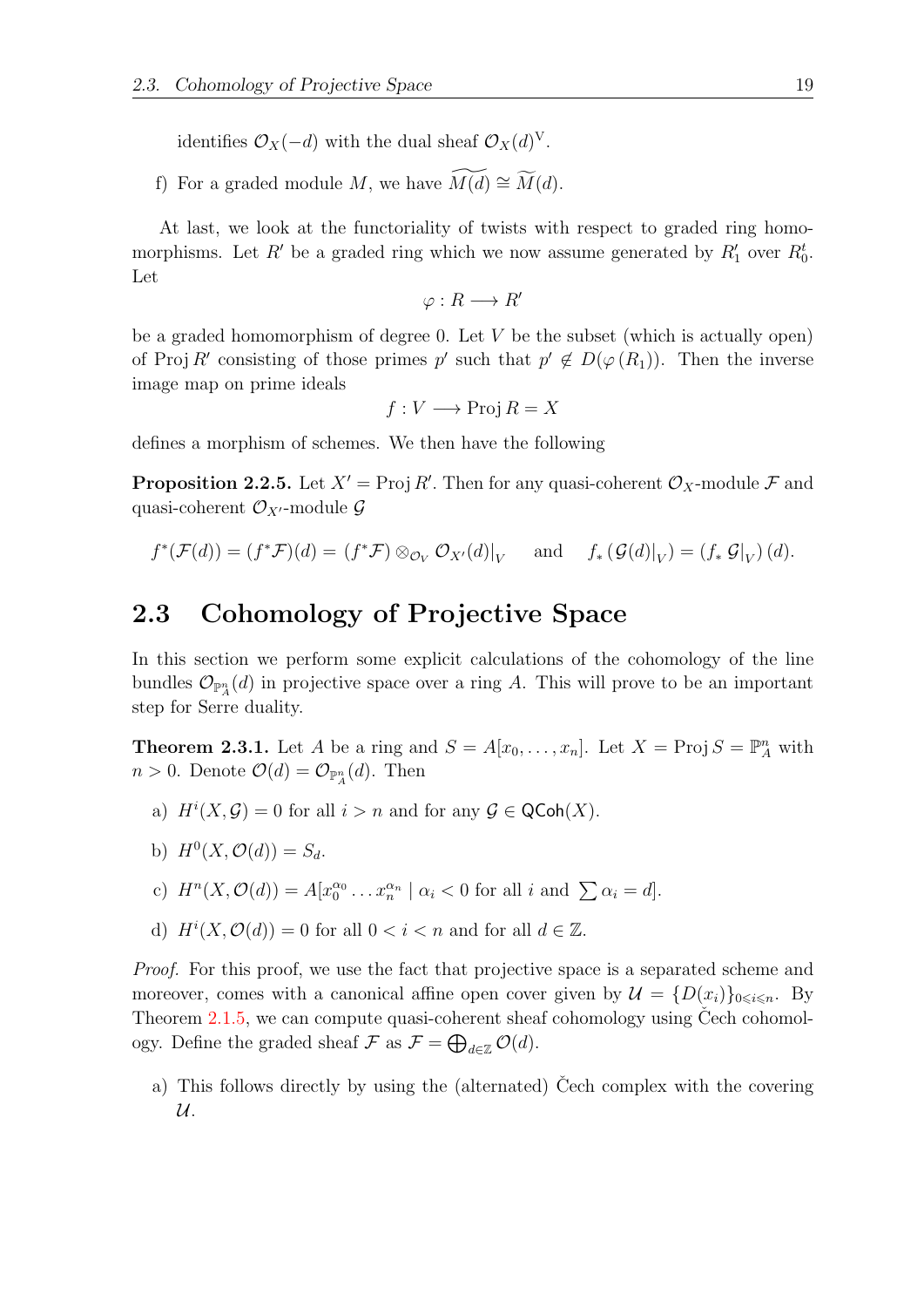b) Using the cover  $U$  to compute Cech cohomology, we see that

$$
\bigoplus_{d \in \mathbb{Z}} H^0(X, \mathcal{O}(d)) = H^0(X, \mathcal{F}) = \ker \left( \prod_{0 \le i \le n} \mathcal{F}(D(x_i)) \xrightarrow{d} \prod_{0 \le i < j \le n} \mathcal{F}(D(x_i x_j)) \right)
$$
\n
$$
= \ker \left( \prod_{0 \le i \le n} S_{x_i} \xrightarrow{\text{inc}_{ij}^i - \text{inc}_{ij}^j} \prod_{0 \le i < j \le n} S_{x_i x_j} \right),
$$

where  $\text{inc}_{ij}^i: S_{x_i} \to S_{x_ix_j}$  is simply the inclusion of these rings seen as subrings of  $S_{x_0...x_n}$ . In conclusion, we have that

$$
\bigoplus_{d\in\mathbb{Z}} H^0(X,\mathcal{O}(d))=H^0(X,\mathcal{F})=\left\{(f_i)\in\prod S_{x_i}\mid f_i=f_j\text{ in }S_{x_ix_j}\right\}=S.
$$

Now, it´s easy enough to see that this isomorphism preserve the grading. And so, in fact we have

$$
H^0(X, \mathcal{O}(d)) = S_d.
$$

c) Using  $U$  to compute Čech cohomology once again, we have that

$$
H^{n}(X, \mathcal{F}) = \operatorname{coker}\left(\prod_{0 \leq i \leq n} \mathcal{F}(D(x_{0} \dots \hat{x_{i}} \dots x_{n})) \xrightarrow{d} \mathcal{F}(D(x_{0} \dots x_{n}))\right)
$$

$$
= \operatorname{coker}\left(\prod_{0 \leq i \leq n} S_{x_{0} \dots \hat{x_{i}} \dots x_{n}} \xrightarrow{\operatorname{inc}_{i}} S_{x_{0} \dots x_{n}}\right),
$$

where  $\text{inc}_i$  is the inclusion  $S_{x_0 \dots \hat{x_i} \dots x_n} \hookrightarrow S_{x_0 \dots x_n}$ . It's easy to see that for each i, the image of  $inc<sub>i</sub>$  is the subring

$$
A[x_0^{\alpha_0} \dots x_n^{\alpha_n} \mid \alpha_i \geq 0] \subseteq S_{x_0 \dots x_n}.
$$

Therefore, the entire image is given by

$$
A[x_0^{\alpha_0} \dots x_n^{\alpha_n} \mid \alpha_i \geq 0 \text{ for some } i] \subseteq S_{x_0 \dots x_n}.
$$

Since all of these are free A-modules, we have that

$$
H^{n}(X,\mathcal{F}) = A[x_0^{\alpha_0} \dots x_n^{\alpha_n} \mid \alpha_i < 0 \text{ for all } i].
$$

Once again, it's easy to see that this preserves the graduation. In conclusion, we get

$$
H^{n}(X, \mathcal{O}(d)) = A[x_0^{\alpha_0} \dots x_n^{\alpha_n} \mid \alpha_i < 0 \text{ for all } i \text{ and } \sum \alpha_i = d].
$$

d) This last item is proved by induction on n. The base case is  $n = 1$ , which leaves us nothing to prove. Now, note that if we localize the Čech complex  $C^{\bullet} = \check{C}^{\bullet}(\mathcal{U}, \mathcal{F})$ by  $x_n$ , we get the complex  $C_{x_n}^{\bullet} = \check{C}^{\bullet}(\mathcal{U} \cap D(x_n), \mathcal{F})$ . Since  $D(x_n)$  is affine and the complex  $C_{x_n}^{\bullet}$  computes sheaf cohomology of F in  $D(x_n)$ , we conclude that it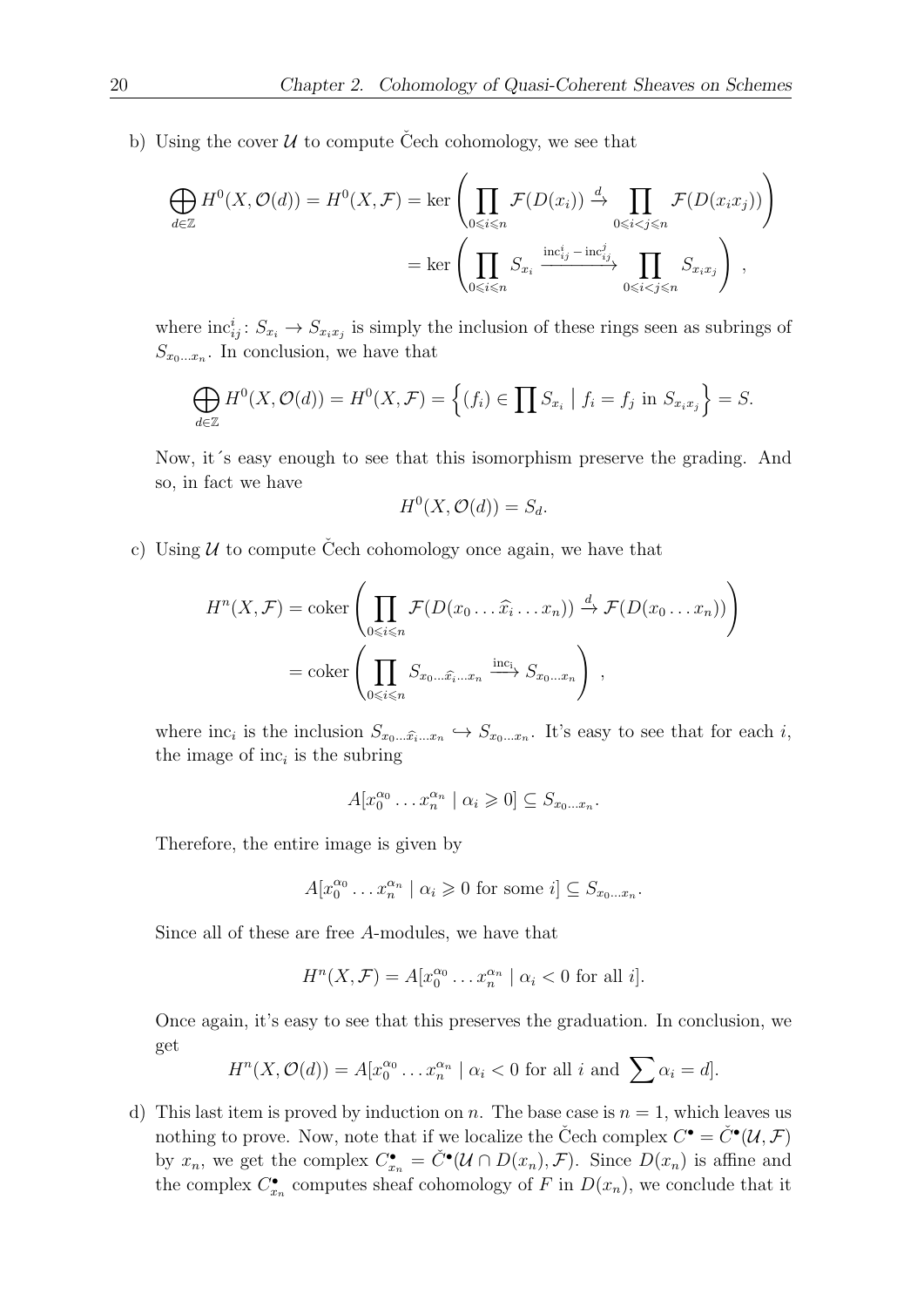has trivial higher cohomology. On the other hand, since localization is exact, the cohomology of this complex is the localization of the cohomology of  $\mathcal{F}$ . i.e., we conclude that

<span id="page-30-0"></span>
$$
H^i(X, \mathcal{F})_{x_n} = 0
$$

for all  $i > 0$ . In particular, every element of  $H^{i}(X, \mathcal{F})$  is annihilated by a power of  $x_n$ . We'll now prove that for  $0 < i < n$ , multiplication by  $x_n$  gives an injective endomorphism of  $H^i(X, \mathcal{F})$ . This will conclude the proof.

Consider the exact sequence of graded S-modules

$$
0 \to S(-1) \xrightarrow{\cdot x_n} S \to S/(x_n) \to 0
$$

Since the twisted modules  $S(d)$  are all free, we get for each  $d \in \mathbb{Z}$  an exact sequence

$$
0 \to S(-1)(d) \xrightarrow{\cdot x_n} S(d) \to (S/(x_n))(d) \to 0 \tag{*}
$$

Now, sheafifying and summing over d, we get the exact sequence

$$
0 \to \mathcal{F}(-1) \xrightarrow{\cdot x_n} \mathcal{F} \to \bigoplus_{d \in \mathbb{Z}} (j_* \mathcal{O}_H)(d) \to 0
$$

where  $j: H = \text{Proj}(S/(x_n)) \hookrightarrow X$  is the closed immersion induced by the quotient map  $S \to S/(x_n)$ . Since  $\mathcal{F} = \bigoplus_{d \in \mathbb{Z}} \mathcal{O}(d)$ , we have that  $\mathcal{F} = \mathcal{F}(-1)$ . Now, since j is an affine morphism (the inverse image of an affine open set is affine), we easily get by Proposition [1.1.2](#page-12-2) that  $\mathbf{R}j_* = j$  and since  $\mathbf{R}\Gamma_H = \mathbf{R}\Gamma_X \circ \mathbf{R}j_*$ , we conclude that

$$
H^i(X, \bigoplus_{d \in \mathbb{Z}} (j_* \mathcal{O}_H)(d)) = H^i(H, \bigoplus_{d \in \mathbb{Z}} \mathcal{O}_H(d)).
$$

Since  $H \cong \mathbb{P}_{A}^{n-1}$  $_{A}^{n-1}$ , by induction hypothesis we have that,

$$
H^i(X, \bigoplus_{d \in \mathbb{Z}} (j_* \mathcal{O}_H)(d)) = H^i(H, \bigoplus_{d \in \mathbb{Z}} \mathcal{O}_H(d)) = 0
$$

for all  $0 < i < n - 1$ . In particular, by the long exact sequence in cohomology, we conclude that

$$
H^i(X, \mathcal{F}) \xrightarrow{\cdot x_n} H^i(X, \mathcal{F})
$$

in an isomorphism for all  $1 < i < n-1$  and an injection for  $i = n-1$ . Moreover, since (\*) is exact, we see that the connecting morphism  $(S/(x_n))$  =  $H^0(X, \bigoplus_{d \in \mathbb{Z}} (j_*\mathcal{O}_H)(d)) \to H^1(X, \mathcal{F})$  is zero, concluding that

$$
H^1(X, \mathcal{F}) \xrightarrow{\cdot x_n} H^1(X, \mathcal{F})
$$

is also an isomorphism, finishing the proof.

■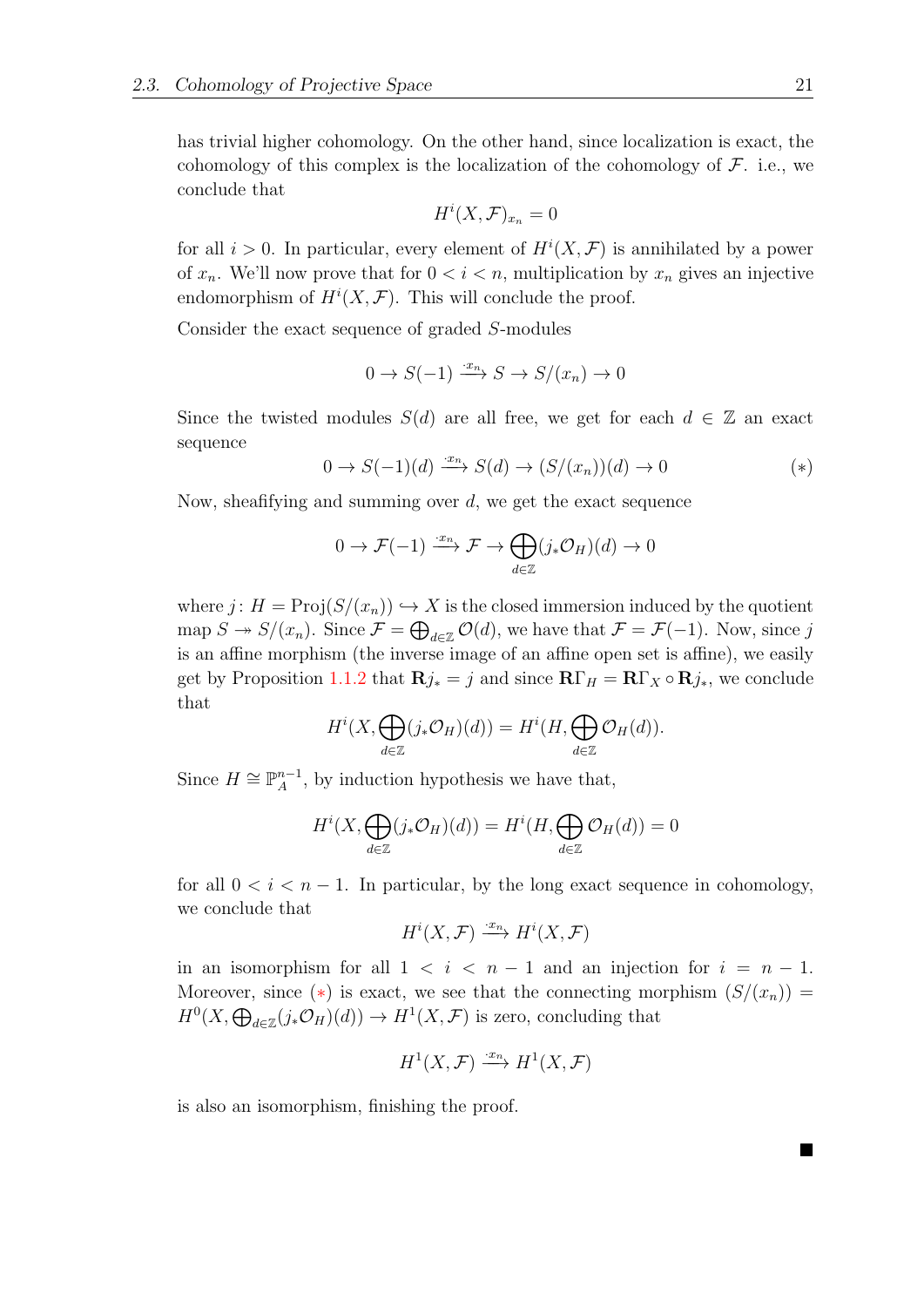<span id="page-31-5"></span>Corollary 2.3.2. The natural A-bilinear map

$$
Hom_X(\mathcal{O}(d), \mathcal{O}(-n-1)) \times H^n(X, \mathcal{O}(d)) \to H^n(X, \mathcal{O}(-n-1)) \cong A
$$

is a perfect pairing of finitely generated free A-modules, for each  $d \in \mathbb{Z}$ . (i.e., it induces isomorphisms of each side into the dual module of the other side.)

Proof. It´s a classic fact that we have canonical isomorphisms

$$
\operatorname{Hom}_{X}(\mathcal{O}(d), \mathcal{O}(-n-1)) \cong \operatorname{Hom}_{X}(\mathcal{O}, \mathcal{O}(-d-n-1)) \cong H^{0}(X, \mathcal{O}(-d-n-1)).
$$

Under these isomorphisms, it's easy to see that the pairing above becomes a pairing

$$
H^{0}(X, \mathcal{O}(-d - n - 1)) \times H^{n}(X, \mathcal{O}(d)) \to H^{n}(X, \mathcal{O}(-n - 1)) \cong A,
$$

which is given (under the calculations of Theorem [2.3.1\)](#page-28-1) by multiplying elements  $f \in$  $H^0(X, \mathcal{O}(-d - n - 1)) = S_{-d-n-1}$  and  $g \in H^n(X, \mathcal{O}(d)) = A[x_0^{\alpha_0} \dots x_n^{\alpha_n}] \alpha_i$ 0 for all i and  $\sum \alpha_i = d$  and then taking the coefficient multiplying the monomial  $x_0^{-1} \ldots x_n^{-1}$  in  $fg \in S_{x_0 \ldots x_n}$ <sup>[8](#page-31-1)</sup>. Since all of the modules involved are finitely generated and free, to prove that this pairing is perfect, it's enough to prove that it is non degenerate. Now, this is clear, since  $R_{-d-n-1}$  has a basis given by monomials  $x_0^{\alpha_0} \dots x_n^{\alpha_n}$ with  $\sum \alpha_i = -d - n - 1$  and  $\alpha_i \geq 0$  and we can give a explicit dual to each of this monomials, namely,  $x_0^{-\alpha_0-1} \dots x_n^{-\alpha_n-1} \in H^n(X, \mathcal{O}(d)).$ 

Remark 2.3.3. Clearly, since cohomology commutes with finite sums, we can also conclude the preceding corollary for finite sums of sheaves of the form  $\mathcal{O}(d)$ .

### <span id="page-31-0"></span>2.4 Finiteness and Vanishing Theorems in Cohomology

First of all, recall that for a general scheme X a quasi-coherent sheaf  $\mathcal F$  is finitely generated if and only if for every affine open set  $U = \text{Spec } A, \mathcal{F}|_U$  is isomorphic to M for some finitely generated A-module  $M$  (as usual this is equivalent to the same condition restricted to an affine open cover). If X is locally noetherian<sup>[9](#page-31-2)</sup> a quasicoherent sheaf is coherent if and only if it's finitely generated. In this section we prove some results about the cohomology of finitely generated quasi-coherent sheaves over projective schemes. For that we need some lemmas.

<span id="page-31-4"></span>**Lemma 2.4.1.** Let  $\mathcal{L}$  be an invertible sheaf on a quasi-compact scheme X and  $f \in$  $\Gamma(X,\mathcal{L})$ . Let F be a quasi-coherent sheaf on X. Then the following holds:

a) Let  $s \in \Gamma(X, \mathcal{F})$  be a section whose restriction to  $X_f$  is 0. Then for some  $n > 0$  we have  $f^n s = 0$ , where  $f^n s \in \Gamma(X, \mathcal{L}^n \otimes \mathcal{F})^{10}$  $f^n s \in \Gamma(X, \mathcal{L}^n \otimes \mathcal{F})^{10}$  $f^n s \in \Gamma(X, \mathcal{L}^n \otimes \mathcal{F})^{10}$  is the image of  $f^{\otimes n} \otimes s \in \mathcal{L}$  $\mathcal{L}(X)^{\otimes n} \otimes \mathcal{F}(X)$  in  $\Gamma(X, \mathcal{L}^n \otimes \mathcal{F}).$ 

<span id="page-31-1"></span><sup>&</sup>lt;sup>8</sup>This makes sense since f has degree  $-d-n-1$  and g has degree d in  $S_{x_0...x_n}$ .

<span id="page-31-2"></span><sup>9</sup> I.e, every affine open set is the spectrum of a noetherian ring

<span id="page-31-3"></span> $^{10}\mathcal{L}^n=\mathcal{L}^{\otimes n}.$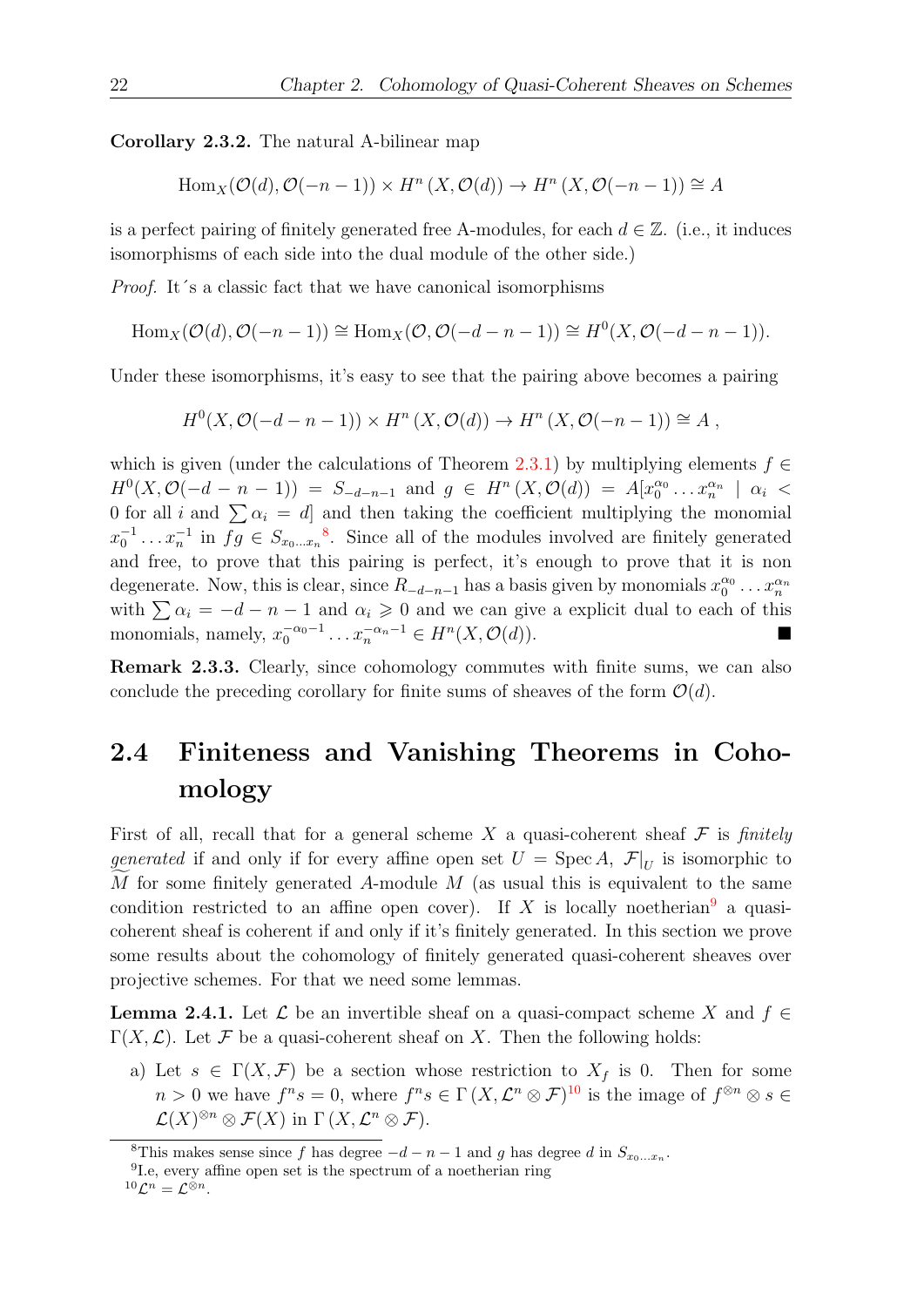- b) Let  $t \in \Gamma(X_f, \mathcal{F})$  be a section over  $X_f$ . Then there exists  $n > 0$  such that the section  $f^n t \in \Gamma(X_f, \mathcal{L}^n \otimes \mathcal{F})$  extends to a global section of  $\mathcal{L}^n \otimes \mathcal{F}$  over X.
- *Proof.* a) Since X is quasi-compact, we can find a finite covering of X by affine open sets on which  $\mathcal L$  is free of rank 1. Since a global section is zero if and only if it restricts to zero on an open cover of X, it's enough to prove that if  $U = Spec(A)$ is affine open set that trivializes  $\mathcal{L}$ , then there is some  $n > 0$  such that  $f^n s = 0$ on U. The lemma then follows by taking the maximum of these n. Since  $\mathcal F$  is quasi-coherent, we have that  $\mathcal{F}|_U = M$  for some A-module M. So, we can view s as an element of  $M$ , and  $f$  as an element of  $A$ . By definition of localization, the fact that  $s = 0$  in  $X_f$  means that  $s/1 = 0$  in  $M_f$ , and so there is some  $n \geq 0$ such that  $f^n s = 0$ .
	- b) Once again, we can cover X by a finite number of affine opens  $U_i = \text{Spec} (A_i)$  such that  $\mathcal{L}|_{U_i}$  is free. On each  $U_i$  there is an  $A_i$ -module  $M_i$  such that  $\mathcal{F}|_{U_i} = M_i$ . The restriction of t to  $X_f \cap U_i = (U_i)_f$  can be seen as an element of  $(M_i)_{f_i}$ , where  $f_i = f|_{U_i}$  can be viewed as an element of  $A_i$  since  $\mathcal{L}|_{U_i}$  is free of rank 1. By definition of localization, for each i there is an integer  $n_i \geq 0$  and a section  $t_i \in \Gamma(U_i, \mathcal{F}) = M_i$  such that the restriction of  $t_i$  to  $(U_i)_{f_i}$  is equal to  $f^{n_i}t$  over  $(U_i)_{f_i}$ . Changing all  $n_i$  by their maximum, we can work with the same n for all i. On  $U_i \cap U_j$  the two sections  $t_i$  and  $t_j$  are defined, and are equal to  $f^n t$ when restricted to  $X_f \cap U_i \cap U_j$ . By a), there is an integer  $m \geq 0$  such that  $f^{m}(t_{i}-t_{j})=0$  on  $U_{i}\cap U_{j}$  for all  $i,j$ , again using the fact that there is only a finite number of pairs  $(i, j)$ . But then, the sections  $f^{m}t_{i} \in \Gamma(U_{i}, \mathcal{L}^{m} \otimes \mathcal{F})$  agree on intersections an so, define a global section of  $\mathcal{L}^m \otimes \mathcal{F}$ , whose restriction to  $X_f$ is  $f^{n+m}t$ .

For the rest of this section let R a graded ring, finitely generated by  $R_1$  over  $R_0$ . We also let  $X = \text{Proj } R^{11}$  $X = \text{Proj } R^{11}$  $X = \text{Proj } R^{11}$ .

<span id="page-32-1"></span>**Lemma 2.4.2.** Let  $\mathcal F$  be a finitely generated quasi-coherent sheaf on  $X$ . Then there is some  $n_0$  such that for all  $n \geq n_0$ , the sheaf  $\mathcal{F}(n)$  is generated by a finite number of global sections (i.e., every stalk is generated by the image of one of these global sections. Equivalently, there is a epimorphism  $\mathcal{O}_X^m \to \mathcal{F}(n)$ .

*Proof.* Let  $f_0, \ldots, f_r$  be generators of  $R_1$  over  $R_0$ , and let  $X_i = D(f_i)$ . Our assumptions of R guarantees that the  $X_i$  covers X. For each i there is a finitely generated module  $M_i$  over  $\mathcal{O}(X_i)$  such that  $\mathcal{F}|_{X_i} = M_i$ . For each i, let  $s_{ij}$  be a finite number of generators of  $M_i$ . By Lemma [2](#page-31-4).4.1 there is an integer n such that for all  $i, j$  the sections  $f_i^n s_{ij}$ extend to global sections of  $\mathcal{O}(n) \otimes_{\mathcal{O}} \mathcal{F} = \mathcal{F}(n)$ . But for fixed *i*, the global sections  $f_i^n s_{ij}$  generate  $M_i$  over  $\mathcal{O}(X_i)$  since  $f_i^n$  is invertible on  $\mathcal{O}(X_i)$ . Since the open sets  $X_i$ cover  $X$ , the image of this sections generates all stalks.

The main results of the section are the following.

■

<span id="page-32-0"></span><sup>&</sup>lt;sup>11</sup>Observe that the conditions on R guarantee that X is quasi-compact.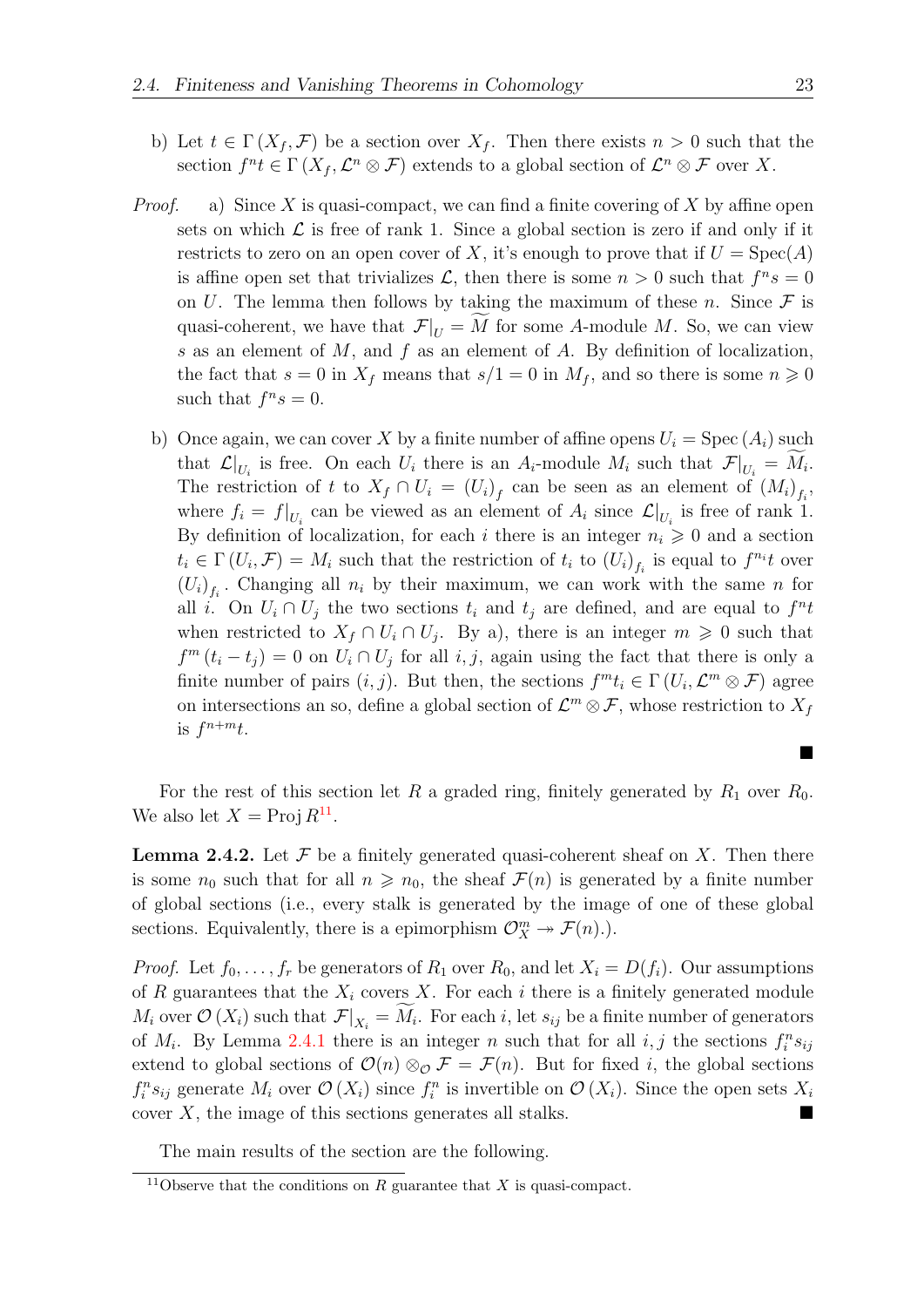<span id="page-33-1"></span>**Theorem 2.4.3.** Let X be a proper scheme<sup>[12](#page-33-0)</sup> over a ring A. Suppose  $d = \dim(X)$  is finite. Then

$$
H^i(X, \mathcal{F}) = 0
$$

for all  $i > d$ .

Proof. The proof is quite tiresome and so we just give a reference which proves an even more general statement.  $\lbrack \text{Sch92}, \text{Corollary } 4.6 \rbrack$ .

<span id="page-33-3"></span>**Theorem 2.4.4.** Suppose  $R_0$  is noetherian, so that X is noetherian. For every coherent  $\mathcal{O}_X$ -module F the following holds:

- a) For any *i* the cohomology group  $H^i(X, \mathcal{F})$  is a finitely generated  $R_0$ -module.
- b) There exists  $m_0 \in \mathbb{Z}$  such that  $H^i(X, \mathcal{F}(m)) = 0$  for all  $i > 0$  and  $m \geq m_0$ .

*Proof.* Let's first prove the theorem for  $X = \mathbb{P}_{A}^{n}$  (i.e.,  $R = A[x_0 \dots x_n]$ ). In this setting, we actually prove both items at the same time by descending induction on  $i$ . By Theorem [2.4.3](#page-33-1) the results are clear for  $i > n$ . Suppose now that the results are true for some  $i + 1$  (if  $i = 0$  b) is vacuous). By Lemma [2.4.2](#page-32-1) we can find a surjection

$$
\mathcal{O}_X^r \twoheadrightarrow \mathcal{F}(d) ,
$$

or equivalently (since  $\mathcal{O}_X(d)$  is invertible),

$$
\mathcal{O}_X(-d)^r \twoheadrightarrow \mathcal{F}.
$$

Since the kernel of a morphism between coherent sheaves is coherent<sup>[13](#page-33-2)</sup>, we have an exact sequence of coherent sheaves

$$
0\to \mathcal{G}\to \mathcal{O}_X(-d)^r\to \mathcal{F}\to 0
$$

The long exact sequence in cohomology gives an exact sequence

$$
H^i(X, \mathcal{O}_X(-d)^r) \to H^i(X, \mathcal{F}) \to H^{i+1}(X, \mathcal{G}).
$$

By induction hypothesis the A-module on the right is finitely generated and by direct computation done earlier the A-module on the left is also finitely generated. This implies the A-module on the middle is also finitely generated, thus proving the induction step for a). For b), same short exact sequence as before tensored with  $\mathcal{O}_X(e)$  for any  $e \in \mathbb{Z}$ .

$$
0 \to \mathcal{G}(e) \to \mathcal{O}_X(e-d)^r \to \mathcal{F}(e) \to 0.
$$

The resulting exact sequence in cohomology gives

$$
H^i(X, \mathcal{O}_X(e-d)^r) \to H^i(X, \mathcal{F}(e)) \to H^{i+1}(X, \mathcal{G}(e)).
$$

<span id="page-33-2"></span><span id="page-33-0"></span><sup>12</sup>See [\[Stacks,](#page-57-5) [Tag 01W0\]](https://stacks.math.columbia.edu/tag/01W0). In particular, one can see that every projective scheme is proper.

<sup>&</sup>lt;sup>13</sup>This is in fact true for every locally ringed space, but would be false if we just used finitely generated sheaves instead. Since we have not defined coherent sheaves in general we assume the noetherian hypothesis on X.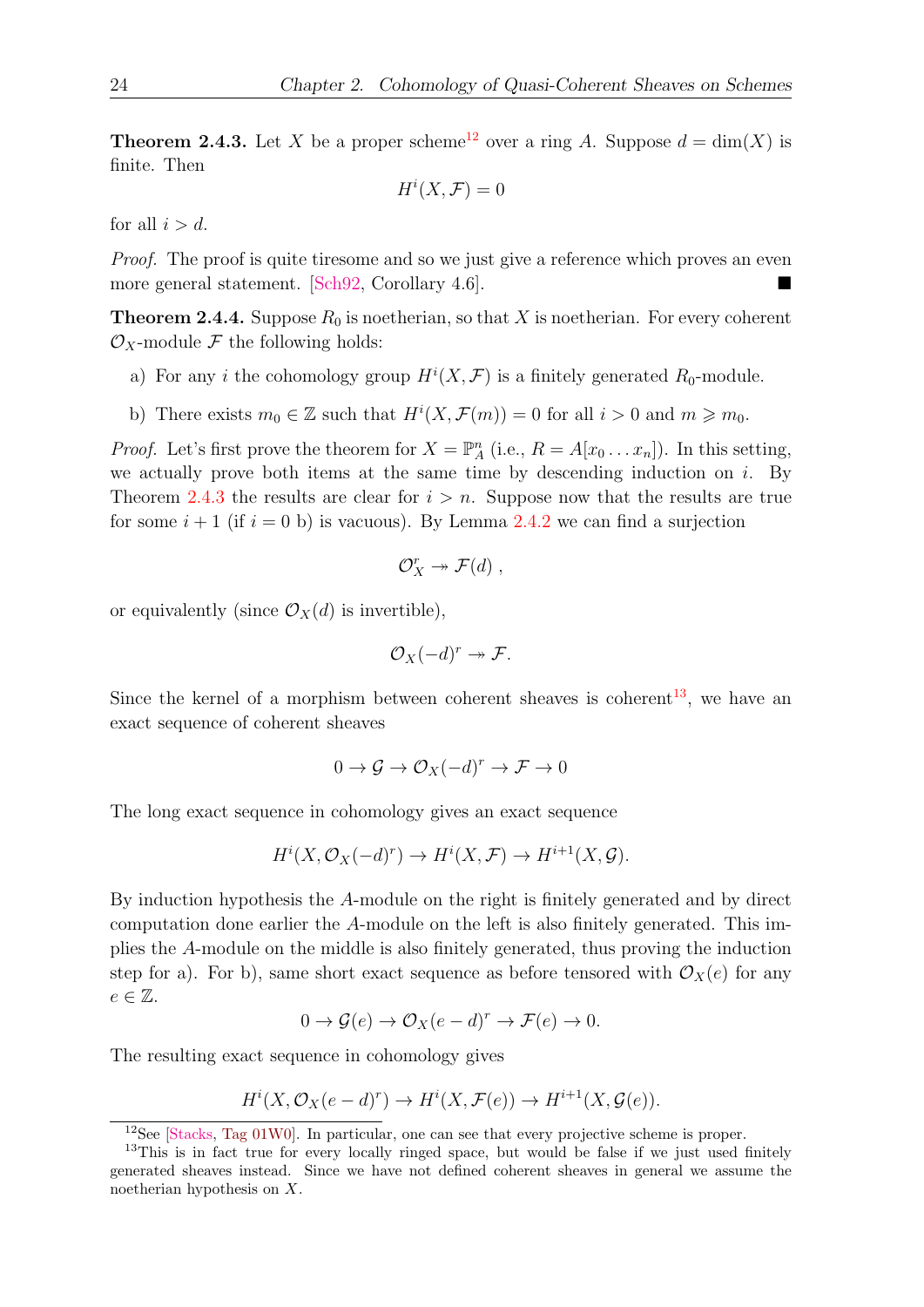By induction hypothesis, the A-module on the right vanishes for e sufficiently large. On the other hand, by Theorem [2.3.1,](#page-28-1) the A-module on the left also vanishes if  $i > 0$ and  $i \neq n$ . If  $i = n$ , then as soon as  $e - d > -n - 1$  the module vanishes. Thus, for e large enough both the A-modules on the left and the right vanishes, and so, we get that

$$
H^i(X, \mathcal{F}(e)) = 0
$$

for all e large enough, thus proving the induction step.

For the general case, our hypothesis on R guarantee a surjection of  $R_0$ -algebras

$$
R_0[t_0,\ldots,t_n]\twoheadrightarrow R\;,
$$

which in turn induces a closed immersion

$$
j\colon X\hookrightarrow \mathbb{P}^n_{R_0}.
$$

Since every closed immersion is affine (inverse image of affine open is affine), we have that

$$
H^i(X, \mathcal{F}) = H^i(\mathbb{P}^n_{R_0}, j_*\mathcal{F}).
$$

Since  $j_*\mathcal{F}$  is coherent<sup>[14](#page-34-0)</sup> we have the results for  $j_*\mathcal{F}$  over  $\mathbb{P}_{R_0}^n$ , in particular we conclude a). By Proposition  $2.2.5$ , we also conclude b).

<span id="page-34-0"></span> $14$ see [\[Stacks,](#page-57-5) [Tag 087T\]](https://stacks.math.columbia.edu/tag/087T).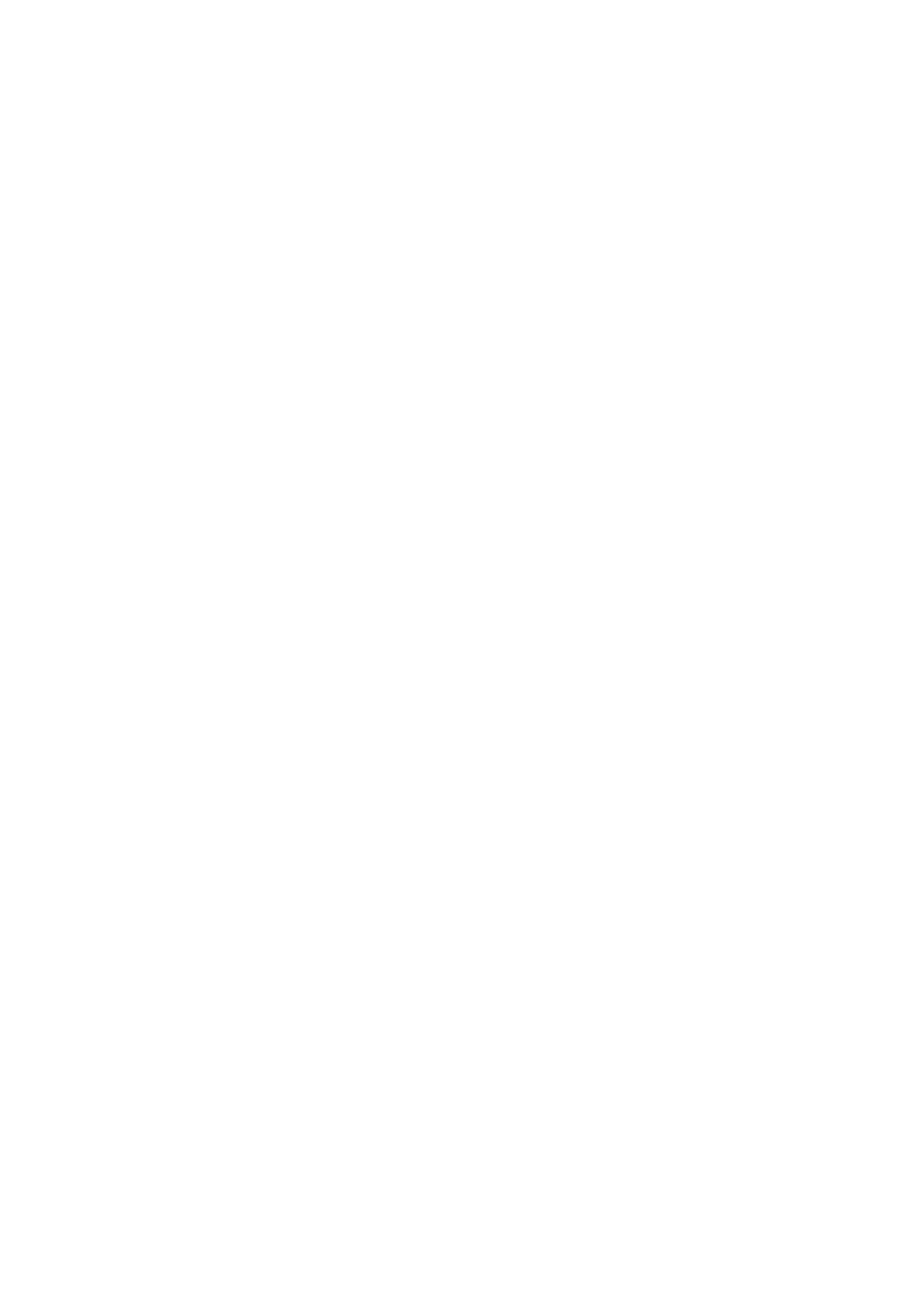## <span id="page-36-0"></span>Chapter 3

## Serre Duality

#### <span id="page-36-1"></span>3.1 A Brief Review of  $\delta$ -Functors

We briefly recall the definition and some properties of  $\delta$ -functors.

Definition 3.1.1. A  $\delta$ -functor between abelian categories A and B is a sequence of additive functors

$$
F^i: \mathcal{A} \to \mathcal{B} \quad (i = 0, 1, \ldots)
$$

plus for each short exact sequence  $0 \to A \to B \to C \to 0$  in A a morphism  $\delta^i : F^i(C) \to$  $F^{i+1}(A)$  functorial in the exact sequence, such that

$$
0 \to F^0(A) \to F^0(B) \to F^0(C) \xrightarrow{\delta^0} F^1(A) \to F^1(B) \to F^1(C) \xrightarrow{\delta^1} F^2(A) \to \cdots
$$

is exact. A  $\delta$ -functor  $\{F^i\}_{i\geqslant 0}$  is universal if given any other  $\delta$ -functor  $\{G^i\}_{i\geqslant 0}$  and a natural transformation  $f^0: F^0 \to G^0$ , there is a unique sequence of natural transformations  $f^i: F^i \to G^i$  starting with  $f^0$  which commute with the  $\delta^i$ .

<span id="page-36-4"></span>**Remark 3.1.2.** If  $\{F^i\}_{i\geqslant 0}$  and  $\{G^i\}_{i\geqslant 0}$  are both universal  $\delta$ -functors, given an isomorphism  $F^0 \xrightarrow{\sim} G^0$ , we obviously get a unique natural isomorphism of  $\delta$ -functors between  ${F^i}_{i \geq 0}$  and  ${G^i}_{i \geq 0}$ .

**Definition 3.1.3.** An additive functor  $G : \mathcal{A} \to \mathcal{B}$  is effaceable if for each  $X \in \mathcal{A}$ there exists a monomorphism  $X \to A$  such that  $G(A) = 0$ . A cohomological  $\delta$ -functor  ${F<sup>i</sup>}_{i\geqslant0}$  is effaceable if  $F<sup>i</sup>$  are effaceable for all  $i\geqslant1$ .

**Proposition 3.1.4.** If  ${F^i}_{i\geqslant 0}$  is an effaceable  $\delta$ -functor, then it is universal.

*Proof.* See [\[Stacks,](#page-57-5) Tag  $010T$ ].

<span id="page-36-3"></span>**Example 3.1.5.** If  $\mathcal A$  and  $\mathcal B$  are abelian categories and  $\mathcal A$  has enough injectives, then given a left exact functor  $F: \mathcal{A} \to \mathcal{B}$  it's right derived functors  $\{ \mathbf{R}^i F \}_{i \geqslant 0}$  form a universal  $\delta$ -functor extending F.

#### <span id="page-36-2"></span>3.2 Ext Groups and Sheaves

**Definition 3.2.1.** Recall that for an abelian category  $A$  with enough injectives, we define  $\text{Ext}^i_{\mathcal{A}}(A, B)$  for  $A, B \in \mathcal{A}$  as

$$
Ext^i_{\mathcal{A}}(A, B) = H^i(\mathbf{R}\mathrm{Hom}_{\mathcal{A}}(A, B)).
$$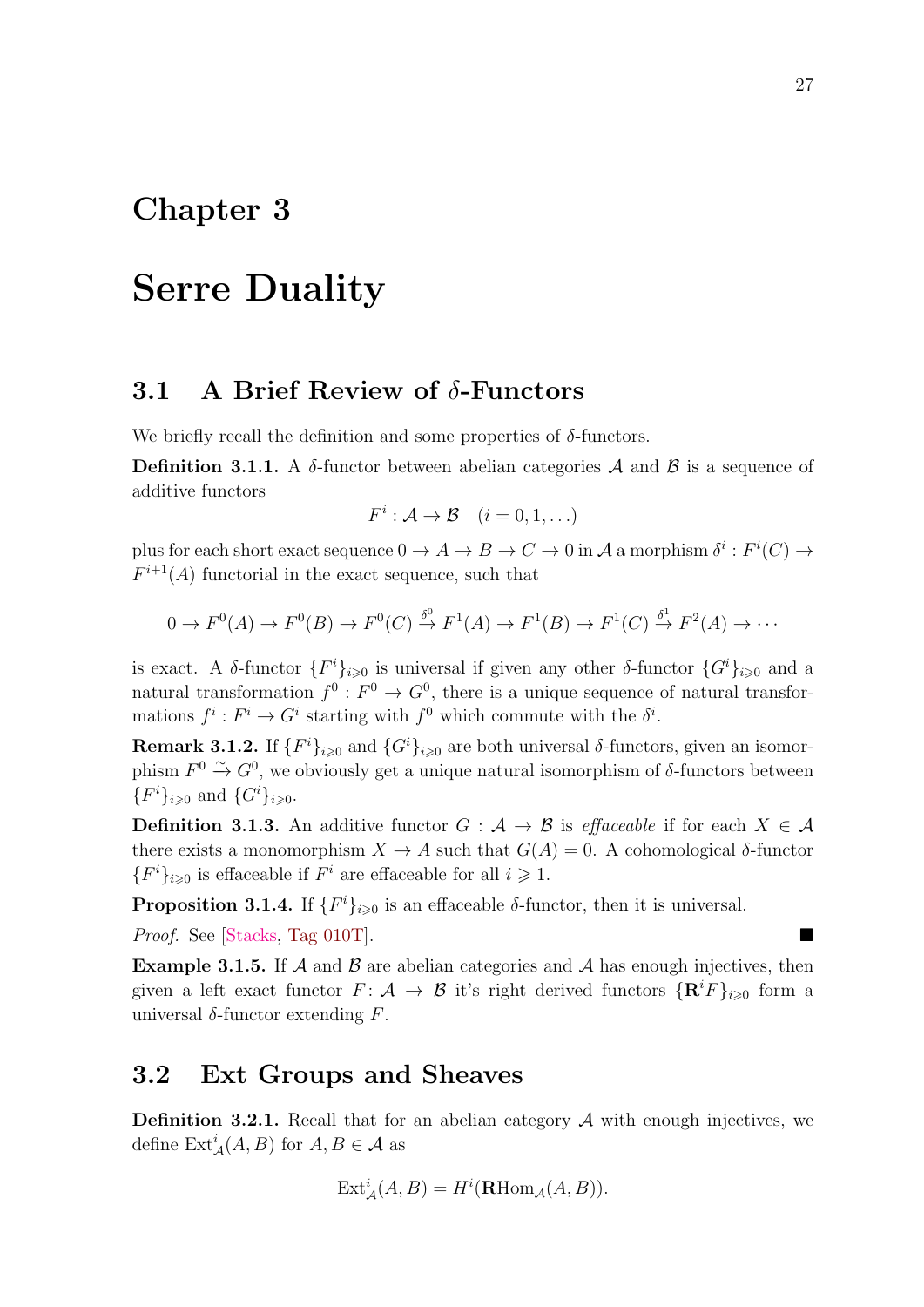If  $\mathcal{A} = \mathsf{Mod}_X$  for some scheme X, we simply write  $\mathrm{Ext}^i_X(\mathcal{F}, \mathcal{G})$  for  $\mathrm{Ext}^i_{\mathsf{Mod}_X}(\mathcal{F}, \mathcal{G})$ . In this case, we can also define a sheaf ext by

$$
\mathcal{E}xt_X^i(\mathcal{F},\mathcal{G})=H^i(\mathbf{R}\mathcal{H}om_X(\mathcal{F},\mathcal{G}))\;,
$$

where  $\mathcal{H}om_X(\mathcal{F}, \mathcal{G})$  is the sheaf

$$
U \mapsto \operatorname{Hom}_U(\mathcal{F}|_U, \mathcal{G}|_U).
$$

Remark 3.2.2. There is a natural isomorphism

$$
\mathrm{RHom}_X\left(\mathcal{O}_X,\mathcal{F}\right)\cong\mathrm{R}\Gamma(X,\mathcal{F})
$$

because these are the derived functors of the naturally isomorphic functors  $\text{Hom}_X (\mathcal{O}_X, \mathcal{F}) \cong$  $\Gamma(X,\mathcal{F})$ . On the other hand,  $\mathcal{H}om_X(\mathcal{O}_X,\mathcal{F})$  is naturally isomorphic to the identity functor, so

$$
\mathbf{R}\mathcal{H}om_X(\mathcal{O}_X,\mathcal{F})\cong\mathcal{F}.
$$

Moreover, it's possible to see that for any open subset U of X, there are natural isomorphisms

$$
\mathbf{R}\mathcal{H}om_X(\mathcal{F},\mathcal{G})|_U \cong \mathbf{R}\mathcal{H}om_U(\mathcal{F}|_U, \mathcal{G}|_U).
$$

<span id="page-37-0"></span>Proposition 3.2.3. Suppose that

$$
\cdots \to \mathcal{L}_1 \to \mathcal{L}_0 \to \mathcal{F} \to 0
$$

is an exact sequence in  $Mod_X$ , where each  $\mathcal{L}_i$  is locally free of finite rank. (We say the  $\mathcal{L}_{\bullet}$  form a locally free resolution of  $\mathcal{F}$ .) Then there is a canonical isomorphism

$$
\mathbf{R}\mathcal{H}om_X(\mathcal{F},\mathcal{G})\cong \mathcal{H}om_X(\mathcal{L}_{\bullet},\mathcal{G})\;,
$$

which is functorial both in  $\mathcal G$  and in the resolution of  $\mathcal F$ . The same holds for the derived functor of  $\text{Hom}_X$ .

*Proof.* This is essentially  $\left[\text{Har77, Proposition 6.5}\right]$ .

Note that locally free resolutions are much easier to write down in practice than injective resolutions. For instance, if X is projective over a noetherian ring  $A$ , and  $\mathcal F$ is coherent, then Lemma [2.4.2](#page-32-1) gives a surjection  $\mathcal{E} \to \mathcal{F}$  where  $\mathcal{E}$  is locally free. As usual, repeated application gives a locally free resolution.

<span id="page-37-1"></span>**Proposition 3.2.4.** For any coherent sheaves  $\mathcal{F}, \mathcal{G}$  on a projective scheme X over a noetherian ring A,  $\mathcal{E}xt_X^i(\mathcal{F}, \mathcal{G})$  is again coherent.

*Proof.* Let  $\mathcal{L}_{\bullet}$  be a free resolution of  $\mathcal{F}$ . By the previous proposition,

$$
\mathcal{E}xt_X^i(\mathcal{F},\mathcal{G})=H^i(\mathcal{H}om_X(\mathcal{L}_{\bullet},\mathcal{G})).
$$

Since G and each  $\mathcal{L}_i$  are coherent, we have that each  $\mathcal{H}om_X(\mathcal{L}_i, \mathcal{G})$  is also coherent. Since quotients of coherent sheaves are coherent we are done.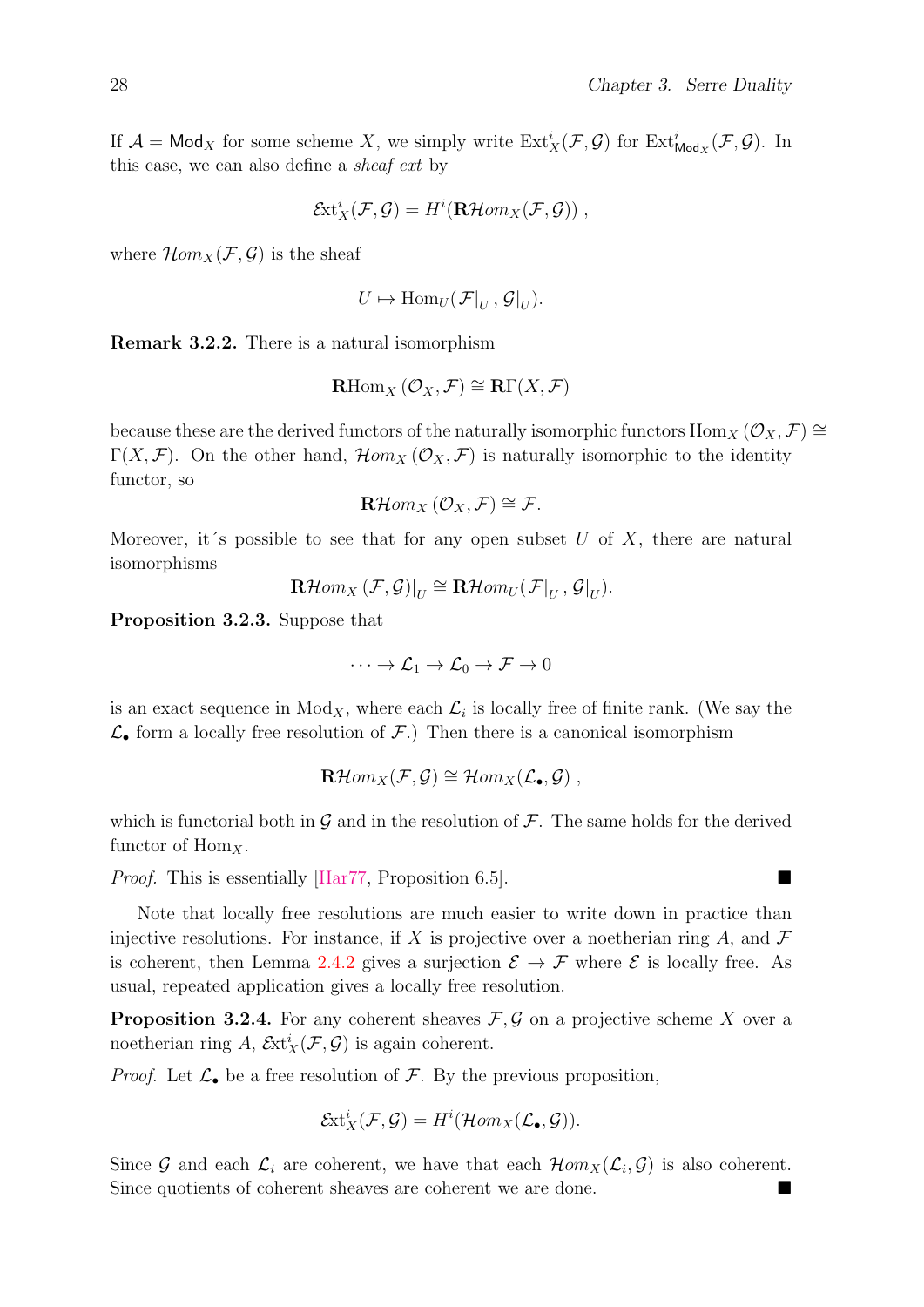<span id="page-38-1"></span>**Lemma 3.2.5.** For  $\mathcal{F}, \mathcal{G}, \mathcal{L} \in \mathsf{Mod}_X$  with X projective over a noetherian ring A and  $\mathcal L$  locally free of finite rank, there are canonical isomorphisms

$$
\mathop{\mathrm{Ext}}\nolimits_X^i({\mathcal F}\otimes{\mathcal L},{\mathcal G})\cong\mathop{\mathrm{Ext}}\nolimits_X^i({\mathcal F},{\mathcal L}^\vee\otimes{\mathcal G})
$$

and

$$
\mathcal{E}\!\mathrm{xt}^i_X(\mathcal{F}\otimes\mathcal{L},\mathcal{G})\cong\mathcal{E}\!\mathrm{xt}^i_X\left(\mathcal{F},\mathcal{L}^\vee\otimes\mathcal{G}\right)\cong\mathcal{E}\!\mathrm{xt}^i_X(\mathcal{F},\mathcal{G})\otimes\mathcal{L}^\vee.
$$

*Proof.* For  $i = 0$  these results are classical (See [\[Har77,](#page-56-0) Exercise II.5.1].). For general i, we observe that given a locally free resolution  $\mathcal{M}_{\bullet}$  of  $\mathcal{F}$ , since tensoring by a locally free sheaf is exact, the sequence  $\mathcal{M}_{\bullet} \otimes_{\mathcal{O}_X} \mathcal{L}$  (tensor in each degree) is a locally free resolution of  $\mathcal{F} \otimes_{\mathcal{O}_X} \mathcal{L}$ . Using Proposition [3.2.3](#page-37-0) the results follows from the case  $i = 0$ and the observation above.

**Proposition 3.2.6.** Let X be a locally noetherian scheme, let  $\mathcal F$  be a coherent sheaf on X, let G be any  $\mathcal{O}_x$ -module, and let  $x \in X$  be a point. Then we have

$$
\mathcal{E}\mathrm{xt}_X^i(\mathcal{F},\mathcal{G})_x \cong \mathrm{Ext}^i_{\mathcal{O}_x}\left(\mathcal{F}_x,\mathcal{G}_x\right)
$$

for any  $i \geq 0$ , where the right-hand side is Ext over the local ring  $\mathcal{O}_x$ .

*Proof.* Since the question is local, we can suppose that X is affine. In this setup,  $\mathcal F$ has a free resolution  $\mathcal{L}_{\bullet}$  which gives at each stalk a free resolution

$$
(\mathcal{L}_{\bullet})_x \to \mathcal{F}_x.
$$

Computation with both sides of the identity we want to prove and using the fact that the stalk functor is exact, the result follows from  $i = 0$  which is true by direct calculation.

<span id="page-38-2"></span>**Proposition 3.2.7.** Let X be a projective scheme over a noetherian ring A. Let  $\mathcal{F}, \mathcal{G}$ be coherent sheaves on X. Then there is an integer  $n_0 > 0$ , depending on  $\mathcal{F}, \mathcal{G}$ , and i, such that for every  $n \geq n_0$  we have

$$
Ext_X^i(\mathcal{F}, \mathcal{G}(n)) \cong \Gamma\left(X, \mathcal{E}xt_X^i(\mathcal{F}, \mathcal{G}(n))\right).
$$

*Proof.* It's clear that  $\Gamma \circ \mathcal{H}om_X(\mathcal{F},\_) = \text{Hom}_X(\mathcal{F},\_)$  and also, it's easy to see that  $\mathcal{H}om_X(\mathcal{F},\_)$  sends injective sheaves to Γ-acyclic sheaves. We then get the identity

$$
\mathbf{R}\Gamma \circ \mathbf{R}\mathcal{H}om_X(\mathcal{F},\_) = \mathbf{R}\text{Hom}_X(\mathcal{F},\_)\;,
$$

which in turn gives us spectral sequences (Grothendieck's spectral sequence<sup>[1](#page-38-0)</sup>)

$$
E_2^{p,q} = H^p(X, \mathcal{E}xt_X^q(\mathcal{F}, \mathcal{G}(n))) \Rightarrow Ext_X^{p+q}(\mathcal{F}, \mathcal{G}(n)).
$$

<span id="page-38-0"></span><sup>&</sup>lt;sup>1</sup>See [\[Wei94,](#page-57-2) Section 5.8].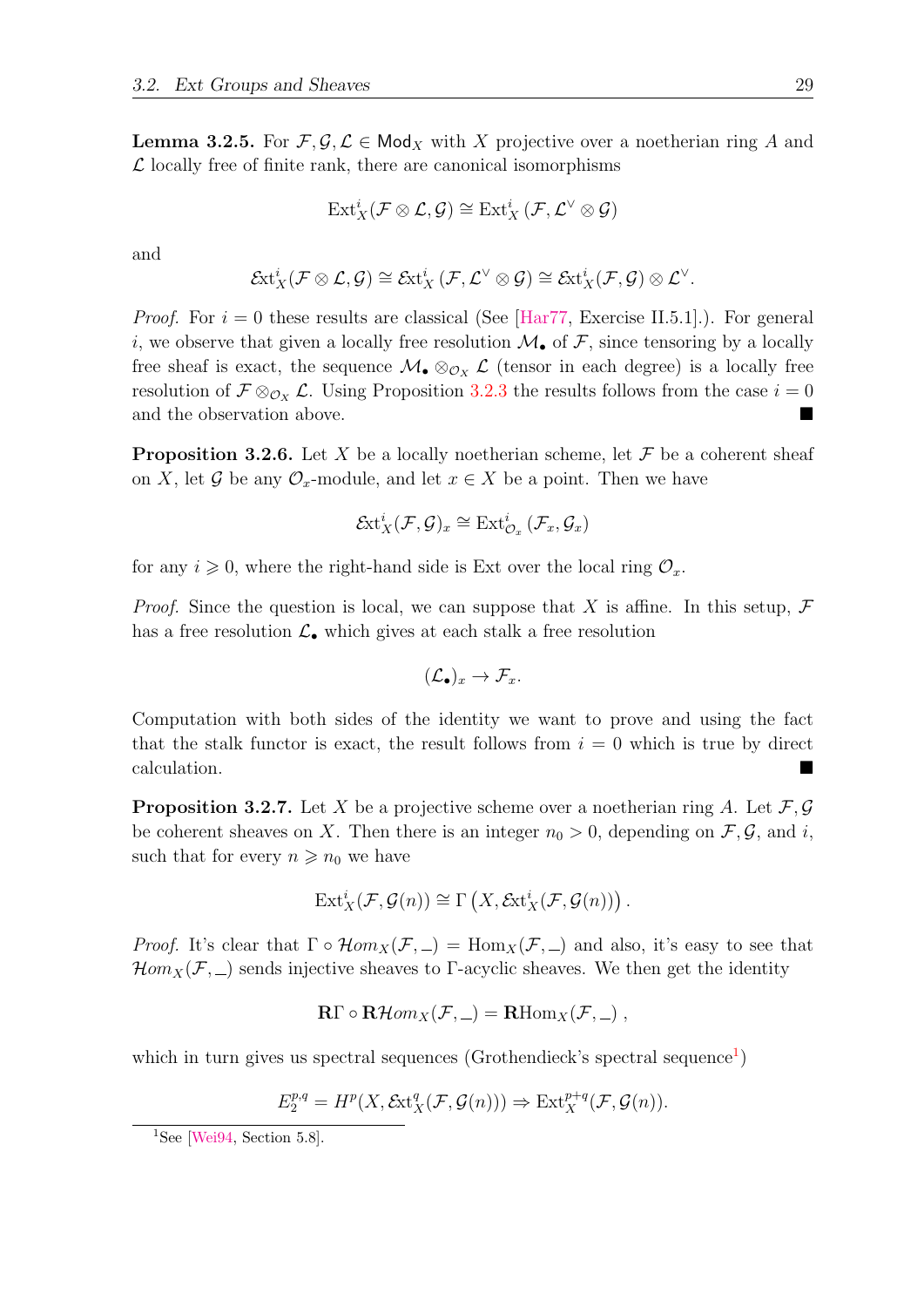By Lemma [3.2.5](#page-38-1) the  $(p, q)$  term in  $E_2^{p,q}$  $u_2^{p,q}$  is the same as  $H^p(X, \mathcal{E}xt_X^q(\mathcal{F}, \mathcal{G})(n)).$  By Proposition [3.2.4](#page-37-1) and Theorem [2.4.4](#page-33-3) we see that for each q, if  $n$  is large enough then

$$
H^p(X, \mathcal{E}\mathrm{xt}^q_X(\mathcal{F}, \mathcal{G}(n))) = 0
$$

for all  $p > 0$ . Now, for each  $i \geq 0$  let  $N_0$  be large enough so that

$$
H^p(X, \mathcal{E}xt_X^q(\mathcal{F}, \mathcal{G}(N_0))) = 0.
$$

For all  $q < i$  and for all  $p \ge 0$ . Thus for this  $N_0$ , the  $E_2$  page of the spectral sequence looks like



In particular, the  $(0, i)$ -term stabilizes and the convergence of the spectral sequence implies that

$$
\text{Ext}^i_X(\mathcal{F},\mathcal{G}(n)) \cong \Gamma\left(X,\mathcal{E}\text{xt}^i_X(\mathcal{F},\mathcal{G}(n))\right).
$$

Since  $i \geqslant 0$  was arbitrary we are done.

<span id="page-39-0"></span>**Remark 3.2.8** (Ext as a  $\delta$ -functor). As we observed in Example [3.1.5,](#page-36-3) for a fixed K  ${\textstyle\{\text{Ext}_X^i(\mathcal{K},\_\text{max})\}_{i\geqslant 0}}$  is a universal  $\delta$ -functor in the category  $\mathsf{Mod}_X$  extending  $\mathsf{Hom}_X(\_,\mathcal{K}).$ It turns out we can also look at the sequence  $\{Ext^i_X(\_,\mathcal{K})\}_{i\geqslant 0}$  as a  $\delta$ -functor in the category  $\text{Mod}_X^{\text{op}}$  extending  $\text{Hom}_X(\_,\mathcal{K})$ . This is not obvious at all since the  $\text{Ext}_X^i(\_,\mathcal{K})$ are not exactly the derived functors of  $\text{Hom}_X(\_,\mathcal{K})$ . This happens because the category  $\mathsf{Mod}_{X}^{op}$  doesn't have enough injectives in general. Nonetheless consider an exact sequence

$$
0 \to \mathcal{H} \to \mathcal{G} \to \mathcal{F} \to 0
$$

in  $\mathsf{Mod}_{X}^{op}$ . This is really just an exact sequence

$$
0 \to \mathcal{F} \to \mathcal{G} \to \mathcal{H} \to 0
$$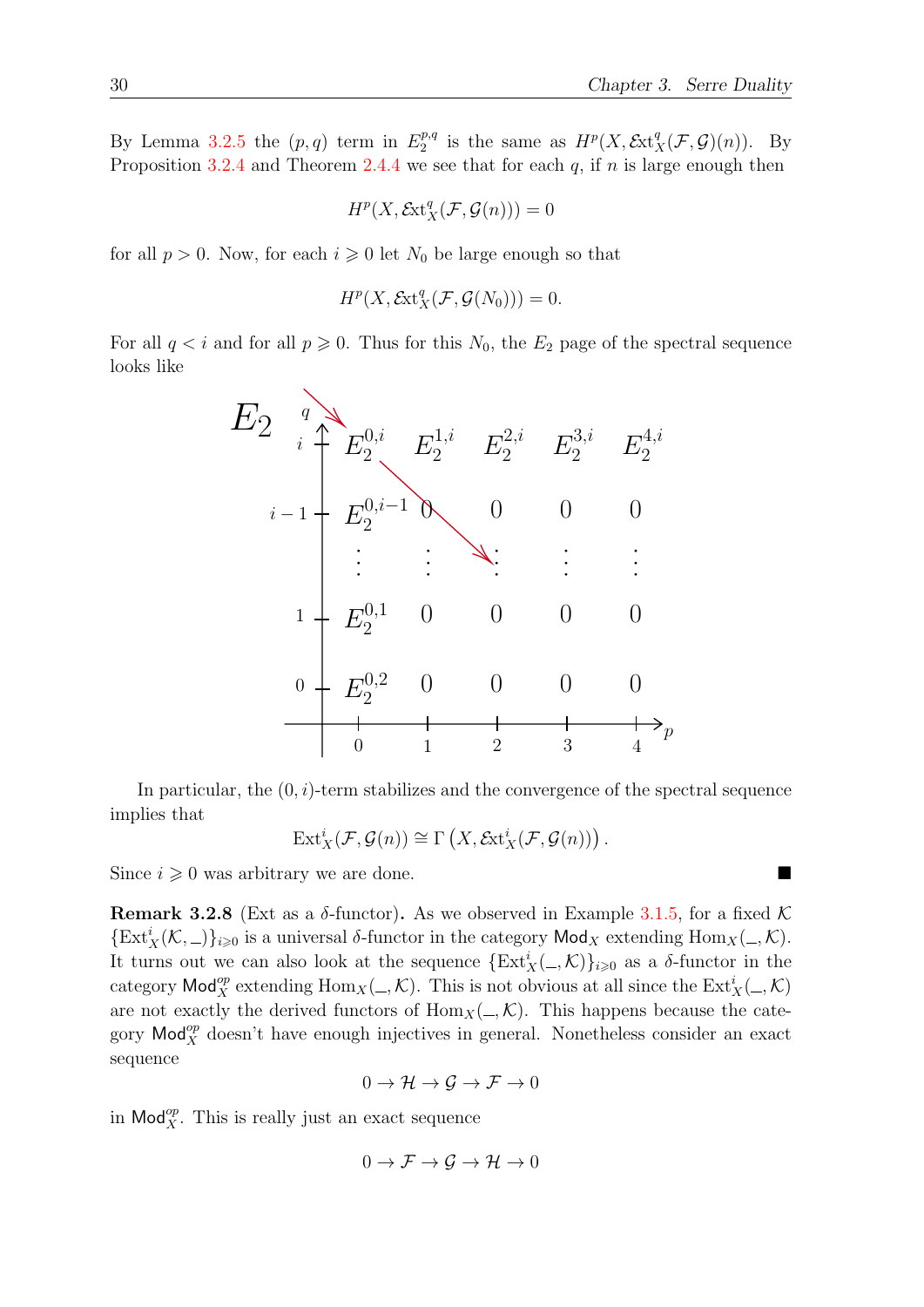in Mod<sub>X</sub>. Now, given an injective resolution  $I^{\bullet}$  of  $K$  in Mod<sub>X</sub>, to calculate for example  $\text{Ext}^i_X(\mathcal{F},\mathcal{K})$  we look at complex

$$
\text{Hom}_X(\mathcal{F},\mathcal{I}^0)\stackrel{\delta^0_{\mathcal{F}}}{\longrightarrow}\text{Hom}_X(\mathcal{F},\mathcal{I}^1)\stackrel{\delta^1_{\mathcal{F}}}{\longrightarrow}\text{Hom}_X(\mathcal{F},\mathcal{I}^2)\stackrel{\delta^2_{\mathcal{F}}}{\longrightarrow}\ldots
$$

Since each  $I^i$  is injective, it 's easy to see that we actually have a commutative diagram with exact columns

$$
\begin{array}{ccccccc}\n & & & & 0 & & 0 & & 0 & & & \\
 & & & & & \downarrow & & & \downarrow & & & \\
\text{Hom}_X(\mathcal{H}, \mathcal{I}^0) & \xrightarrow{\delta^0_{\mathcal{H}}} & \text{Hom}_X(\mathcal{H}, \mathcal{I}^1) & \xrightarrow{\delta^1_{\mathcal{H}}} & \text{Hom}_X(\mathcal{H}, \mathcal{I}^2) & \xrightarrow{\delta^2_{\mathcal{H}}} & \dots \\
 & & & & & \downarrow & & & \downarrow & & \\
\text{Hom}_X(\mathcal{G}, \mathcal{I}^0) & \xrightarrow{\delta^0_{\mathcal{G}}} & \text{Hom}_X(\mathcal{G}, \mathcal{I}^1) & \xrightarrow{\delta^1_{\mathcal{G}}} & \text{Hom}_X(\mathcal{G}, \mathcal{I}^2) & \xrightarrow{\delta^2_{\mathcal{G}}} & \dots \\
 & & & & & \downarrow & & \downarrow & & \\
\text{Hom}_X(\mathcal{F}, \mathcal{I}^0) & \xrightarrow{\delta^0_{\mathcal{F}}} & \text{Hom}_X(\mathcal{F}, \mathcal{I}^1) & \xrightarrow{\delta^1_{\mathcal{F}}} & \text{Hom}_X(\mathcal{F}, \mathcal{I}^2) & \xrightarrow{\delta^2_{\mathcal{F}}} & \dots \\
 & & & & & \downarrow & & \downarrow & & \\
 & & & & & \downarrow & & & \downarrow & & \\
 & & & & & & \downarrow & & & \downarrow & & \\
 & & & & & & \downarrow & & & \downarrow & & \\
 & & & & & & & \downarrow & & & \downarrow & & \\
 & & & & & & & \downarrow & & & \downarrow & & \\
 & & & & & & & \downarrow & & & \downarrow & & \\
 & & & & & & & \downarrow & & & \downarrow & & \\
 & & & & & & & \downarrow & & & \downarrow & & \\
 & & & & & & & \downarrow & & & \downarrow & & & \\
 & & & & & & & & \downarrow & & & \downarrow & & & \\
 & & & & & & & & \downarrow & & & \downarrow & & & \\
 & & & & & & & & \downarrow & & & \downarrow & & & \\
 & & & & & & & & \downarrow & & & \downarrow & & & \\
 & & & & & & & & \downarrow & & & \downarrow & & & \\
 & & & & & & & & \downarrow & & & \downarrow & & & \\
 & & & & & & & & & \downarrow & & & \downarrow & & & \\
 & & & & & & & &
$$

Which induces for each  $i \geq 0$  a commutative diagram with exact rows

$$
\begin{array}{ccc}\n\text{Hom}_X(\mathcal{H},I^i) & \longrightarrow & \text{Hom}_X(\mathcal{G},I^i) & \longrightarrow & \text{Hom}_X(\mathcal{F},I^i) & \longrightarrow & 0 \\
\text{im } \delta_{\mathcal{H}}^{i-1} & \longrightarrow & \text{im } \delta_{\mathcal{G}}^{i-1} & \longrightarrow & \text{im } \delta_{\mathcal{F}}^{i-1} & \longrightarrow & 0 \\
\downarrow & & & & \downarrow & & \downarrow & \\
0 & \longrightarrow & \text{ker } \delta_{\mathcal{H}}^{i+1} & \longrightarrow & \text{ker } \delta_{\mathcal{G}}^{i+1} & \longrightarrow & \text{ker } \delta_{\mathcal{F}}^{i+1}\n\end{array}
$$

Applying the snake lemma we get connecting morphisms

$$
\text{Ext}^i_X(\mathcal{F},\mathcal{K}) \to \text{Ext}^{i+1}_X(\mathcal{H},\mathcal{K}).
$$

One can then show that these connecting morphisms will give a  $\delta$ -functor structure to  $\{\text{Ext}_X^i(\_,\mathcal{K})\}_{i\geqslant 0}$ . The same conclusion remains valid if we change  $\text{Ext}_X$  by  $\mathcal{E}_{X}$ .

#### <span id="page-40-0"></span>3.3 Serre Duality on Projective Space

For the remaining sections of this chapter we´ll always work over a base field k (not necessarily algebraically closed).

**Theorem 3.3.1** (Duality on projective space). Put  $X = \mathbb{P}_k^n$ . Let F be a coherent sheaf on X. Recall that  $H^n(X, \mathcal{O}_X(-n-1)) \cong k$ .

a) The map

$$
Hom_X(\mathcal{F}, \mathcal{O}_X(-n-1)) \times H^n(X, \mathcal{F}) \to H^n(X, \mathcal{O}_X(-n-1)) \cong k
$$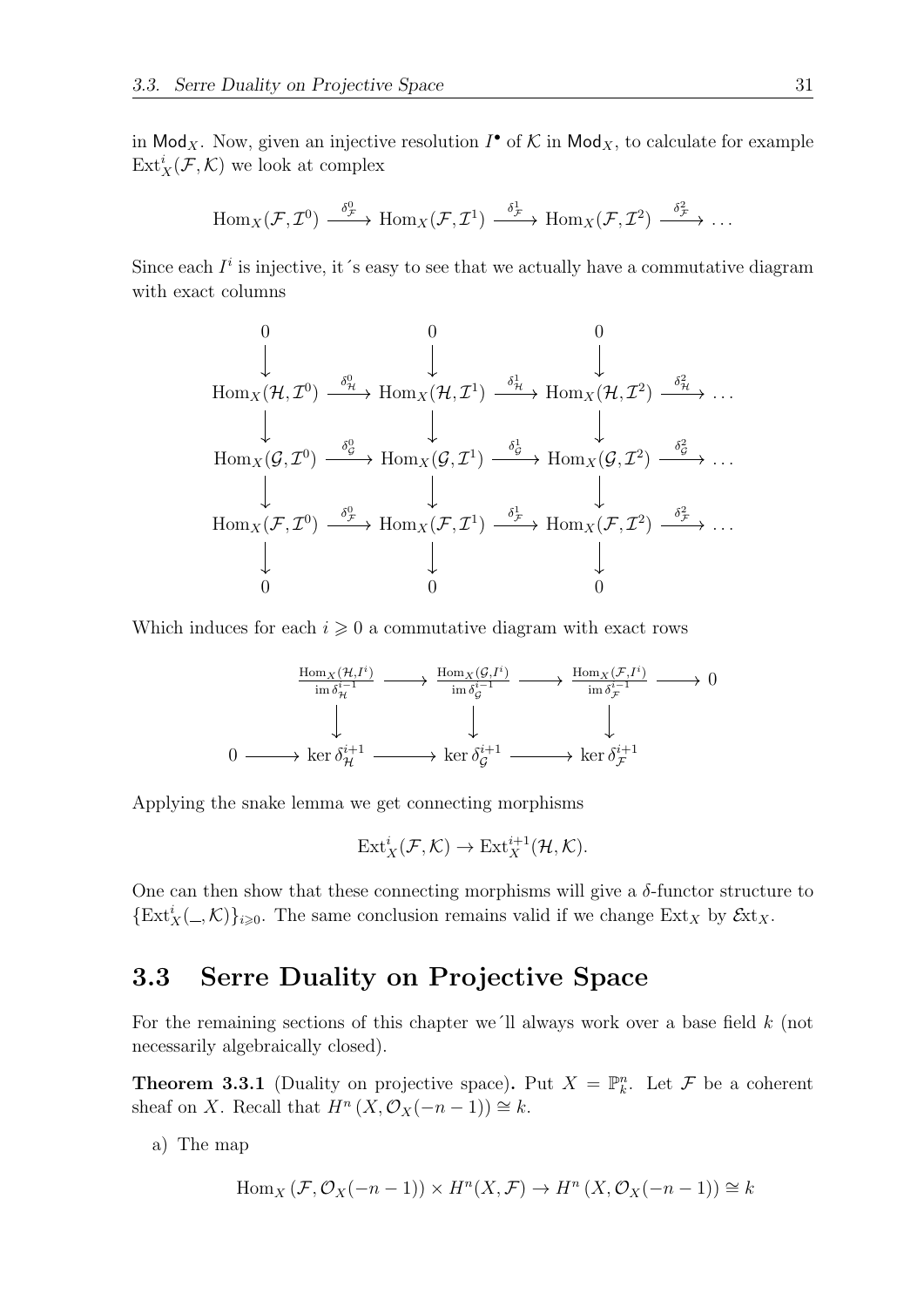is a perfect pairing of finite dimensional k-vector spaces.

b) The pairing of a) canonically induces perfect pairings of  $k$ -vector spaces

$$
\text{Ext}^i_X(\mathcal{F},\mathcal{O}_X(-n-1)) \times H^{n-i}(X,\mathcal{F}) \to H^n(X,\mathcal{O}_X(-n-1)) \cong k
$$

for each  $i > 0$ .

Proof. a) First of all, proving this claim is the same as proving that the natural morphism<sup>[2](#page-41-0)</sup>

$$
Hom_X(\mathcal{F}, \mathcal{O}_X(-n-1)) \to H^n(X, \mathcal{F})^{\vee}
$$

induced by the pairing is an isomorphism for every coherent sheaf  $\mathcal{F}$ . As we've seen in Corollary [2.3.2,](#page-31-5) a) is valid if  $\mathcal{F} = \bigoplus_{1 \leq i \leq k} \mathcal{O}_X(m_i)$ . For a general  $\mathcal{F}$ , by Lemma [2.4.2](#page-32-1) we can find a presentation of  $\mathcal F$ 

$$
\mathcal{O}_X(m_1)^{r_1} \to \mathcal{O}_X(m_0)^{r_0} \to \mathcal{F} \to 0.
$$

Let  $\mathcal{E}_i = \mathcal{O}_X(m_i)^{r_i}$ ,  $i = 0, 1$  and  $\omega = \mathcal{O}_X(-n-1)$ . Since both  $\text{Hom}_X(\omega)$  and  $H^{n}(X, \_)$  are left exact as functors from  $\mathsf{Mod}^{op}_X$ , we get a commutative diagram

$$
\begin{array}{ccc}\n0 & \longrightarrow & 0 \longrightarrow \text{Hom}_X(\mathcal{F}, \omega) \longrightarrow \text{Hom}_X(\mathcal{E}_0, \omega) \longrightarrow \text{Hom}_X(\mathcal{E}_1, \omega) \\
\downarrow & \downarrow & \downarrow & \downarrow \\
0 & \longrightarrow & 0 \longrightarrow H^n(X, \mathcal{F})^\vee \longrightarrow H^n(X, \mathcal{E}_0)^\vee \longrightarrow H^n(X, \mathcal{E}_1)^\vee\n\end{array}
$$

whose rows are exact. By the five lemma we conclude our claim.

b) Instead of directly finding the pairing, we find natural morphisms

$$
Ext_X^i(\mathcal{F}, \omega) \to H^{n-i}(X, \mathcal{F})^{\vee}.
$$

Consider the δ-functors  $\{Ext^i_X(\_,\omega)\}_{i\geqslant 0}$  and  $\{H^{n-i}(X,\_)^{\vee}\}_{i\geqslant 0}$  on the category Mod<sub>X</sub><sup>op</sup>. The first sequence is indeed a  $\delta$ -functor by Remark [3.2.8.](#page-39-0) The second one is easily shown to be a  $\delta$ -functor from the fact that  $\{H^i(X,\_)\}_{i\geqslant 0}$  is a  $\delta$ -functor in Mod<sub>X</sub>. Consider their restrictions to  $\mathsf{Coh}(X)^{op}$ , the opposite category of the category of coherent  $\mathcal{O}_X$ -modules<sup>[3](#page-41-1)</sup>. In this setup, we have two  $\delta$ -functors along with an isomorphism at index 0 by a). By Lemma [2.4.2,](#page-32-1) for large enough  $m$ , we have a monomorphism

$$
\mathcal{F} \hookrightarrow \mathcal{O}_X(-m)^r
$$

in  $\mathsf{Coh}(X)^{op}$ . For  $i > 0$ , we have that

$$
Ext_X^i(\mathcal{O}_X(-m), \omega) = Ext_X^i(\mathcal{O}_X, \omega(m)) = H^i(X, \omega(m)),
$$

<span id="page-41-0"></span><sup>&</sup>lt;sup>2</sup>Here we really mean that this is a natural transformation from Hom<sub>X</sub>( –,  $\mathcal{O}_X(-n-1)$ ) to  $H^{n}(X, \underline{\hspace{0.3cm}})^{\vee}$  seen as functors on  $\mathsf{Mod}_X^{op}$ . This is easy enough to check.

<span id="page-41-1"></span> ${}^{3}Coh(X)$  is in fact abelian, see [\[Stacks,](#page-57-5) [Tag 01BY\]](https://stacks.math.columbia.edu/tag/01BY) for more details.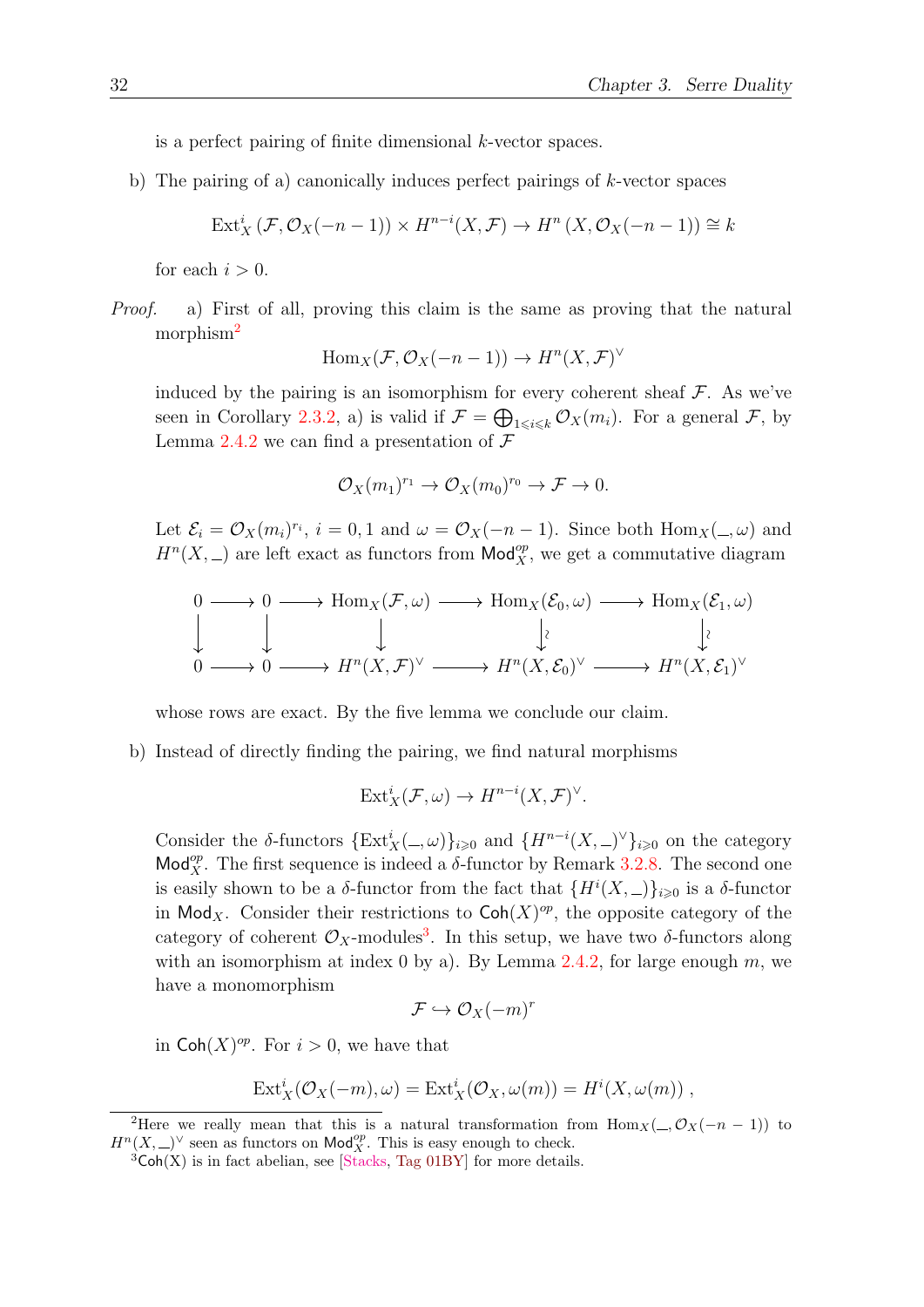which is zero for large enough m by Theorem [2.4.4.](#page-33-3) Since  $\text{Ext}^i_X(\_,\omega)$  is aditive, we proved that there always exists a monomorphism  $\mathcal{F} \hookrightarrow \mathcal{E}$  in Coh $(X)^{op}$  with  $\text{Ext}^i_X(\mathcal{E}, \omega) = 0$  for all  $i > 0$ . In other words, we proved that  $\{\text{Ext}^i_X(\_, \omega)\}_{i \geq 0}$  is an effaceable and thus universal  $\delta$ -functor extending  $\text{Hom}_X(\_,\omega)$ . This gives us the desired natural morphisms

$$
Ext_X^i(\mathcal{F}, \omega) \to H^{n-i}(X, \mathcal{F})^{\vee}.
$$

By Remark [3.1.2,](#page-36-4) to prove that it is an isomorphism for every  $i > 0$  and every coherent sheaf F, it's enough to prove that  $\{H^{n-i}(X,\_)\}_{i\geqslant 0}$  is also an universal  $\delta$ -functor. By direct calculation done in Theorem [2.3.1,](#page-28-1) we know that for each  $i > 0$ ,

$$
H^{n-i}(X, \mathcal{O}_X(-m)) = 0
$$

for any  $m > 0$ . Using the same monomorphism as before, this proves that  ${H^{n-i}(X, )}_{i\geqslant0}$  is effaceable and thus also universal. This finishes the proof.

Let's now try to understand what we did in this proof. Suppose now that  $X$  is a general projective scheme over a field k with  $\dim(X) = d$ . Suppose as well that there exists a coherent sheaf  $\omega \in \mathsf{Coh}(X)$  along with a morphism

$$
\text{tr}: H^d(X, \omega) \to k
$$

(often called a *trace morphism*) such that for all coherent sheaves  $\mathcal F$  on X, the natural pairing

$$
\text{Hom}_X(\mathcal{F}, \omega) \times H^d(X, \mathcal{F}) \to H^d(X, \omega) \xrightarrow{\text{tr}} k
$$

induces an isomorphism

$$
\text{Hom}_X(\mathcal{F},\omega) \xrightarrow{\sim} H^d(X,\mathcal{F})^{\vee}.
$$

Then the same proof we just did would give us that  $\{Ext^i_X(\_,\omega)\}_{i\geqslant 0}$  is a universal  $\delta$ -functor and moreover, it would give us a natural morphism

$$
\{Ext_X^i(\_,\omega)\}_{i\geq 0} \to \{H^{d-i}(X,\_)\}_{i\geq 0}
$$

of  $\delta$ -functors. In general there is no reason why this should be an isomorphism, but if we also impose that  $\{H^{d-i}(X,\_)\}_{i\geqslant 0}$  is universal then it's an isomorphism. This essentially reduces Serre duality to finding  $\omega$ .

In the next section, we'll prove that  $\omega$  always exists and in the case that X is smooth, we have the desired isomorphisms

$$
\text{Ext}^i_X(\mathcal{F},\omega) \xrightarrow{\sim} H^{d-i}(X,\mathcal{F}).
$$

■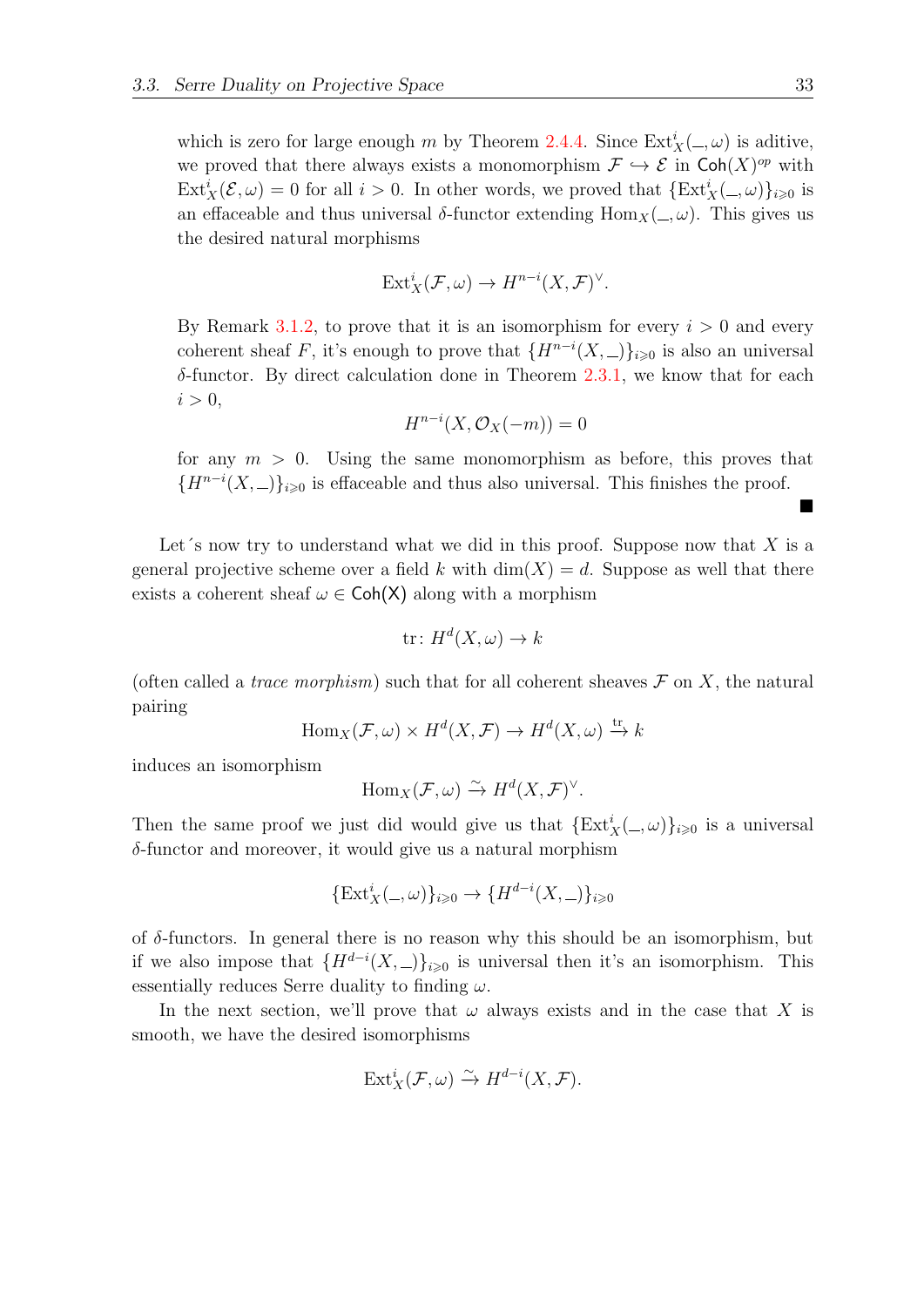#### <span id="page-43-0"></span>3.4 Duality on Projective Schemes

First of all, we fix a projective scheme X over a field k,  $\dim(X) = d$ , along with a closed immersion  $j: X \hookrightarrow \mathbb{P}_{k}^{n}$ . Now, lets give names to the notions discussed at the end of the last section.

**Definition 3.4.1.** A dualizing sheaf for X is a coherent sheaf  $\omega_X$  on X together with a trace morphism  $\text{tr}: H^d(X, \omega_X) \to k$  such that for all coherent sheaves  $\mathcal F$  on X, the natural pairing

$$
\text{Hom}_X(\mathcal{F}, \omega_X) \times H^d(X, \mathcal{F}) \to H^d(X, \omega_X) \xrightarrow{\text{tr}} k
$$

induces an isomorphism  $\text{Hom}_X(\mathscr{F}, \omega_X) \xrightarrow{\sim} H^d(X, \mathscr{F})^{\vee}$  of k-vector spaces.

Remark 3.4.2. Dualizing sheaves are unique up to unique isomorphism. More precisely, if  $(\omega_X, \text{tr})$  and  $(\omega'_X, \text{tr}')$  are dualizing sheaves for X along with their trace morphisms, then there is a unique isomorphism  $\varphi : \omega_X \overset{\sim}{\to} \omega'_X$  such that  $tr = tr' \circ H^r(\varphi)$ . This happens because the pair  $(\omega_X, \text{tr})$  represents the functor  $H^d(X, \_)^{\vee}$ : Coh $(X)^{op} \to$  $Vect_k$ .

We now construct dualizing sheaves for projective schemes over fields. For that, we use the fact that we already know a dualizing sheaf for  $P = \mathbb{P}_k^n$ , namely,  $\omega_P =$  $\mathcal{O}_P(-n-1)$ . Fixing an isomorphism  $H^n(P, \omega_P) \cong k$ , for any coherent sheaf  $\mathcal F$  on X we have

$$
H^{i}(X,\mathcal{F})^{\vee} = H^{i}(P,j_{*}\mathcal{F})^{\vee} = \text{Ext}_{P}^{n-i}(j_{*}\mathcal{F},\omega_{P}).
$$

For all  $i \geqslant 0$ . In particular, if a dualizing sheaf for X exists, then

$$
\operatorname{Hom}_{X}(\mathcal{F}, \omega_{X}) = H^{d}(X, \mathcal{F})^{\vee} = \operatorname{Ext}_{P}^{n-d}(j_{*}\mathcal{F}, \omega_{P}).
$$

So we have essentially reduced the problem to finding a coherent sheaf  $\omega_X$  on X for which there is a natural isomorphism

$$
\mathrm{Hom}_X\left(\mathcal{F},\omega_X\right)\cong\mathrm{Ext}^{n-d}_P\left(j_*\mathcal{F},\omega_P\right).
$$

The trace morphism can then be found by tracing the identity  $\mathrm{id}_{\omega_X} \in \mathrm{Hom}_X(\omega_X, \omega_X)$ through the identifications.

One might suspect that this isomorphism comes from an isomorphism of sheaves

$$
\mathcal{H}om_X(\mathcal{F},\omega_X)\stackrel{?}{\cong} j^*\mathcal{E}\mathrm{xt}_P^{n-d}(j_*\mathcal{F},\omega_P).
$$

Taking  $\mathcal{F} = \mathcal{O}_X$  in this hypothetical isomorphism would then give us

$$
\omega_X = j^* \mathcal{E}xt_P^{n-d}(j_*\mathcal{O}_X, \omega_P).
$$

We now carry out the verification that  $j^* \mathcal{E}xt_p^{n-d}(j_*\mathcal{O}_X, \omega_P)$  has the required properties of a dualizing sheaf.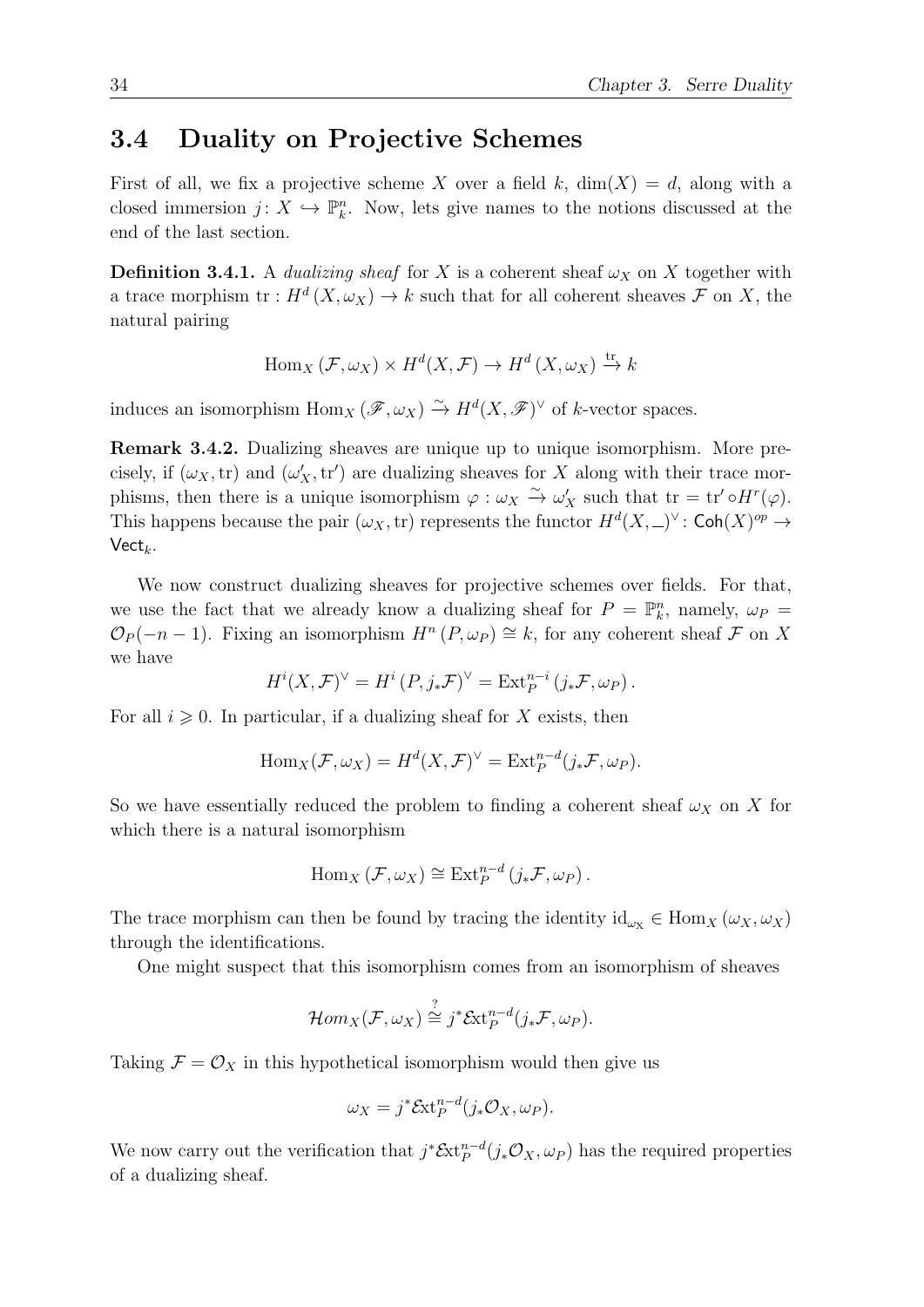<span id="page-44-2"></span>**Lemma 3.4.3.**  $j^* \mathcal{E}xt^i_P(j_*\mathcal{O}_X,\omega_P) = 0$  for all  $i < n - d$ .

Proof. It's enough to prove that

$$
\mathcal{E}xt_P^i(j_*\mathcal{O}_X,\omega_P)=0
$$

for all  $i > n-d$ . Since the sheaves  $\mathcal{E}xt^i_P(j_*\mathcal{O}_X,\omega_P)$  are all coherent, by Lemma [2.4.2](#page-32-1) we know that for each i, if we choose m large enough then  $\mathcal{E}xt^i_P(j_*\mathcal{O}_X,\omega_P)(m)$  is generated by global sections. On the other hand, by Proposition  $3.2.7$  we also know that for m large enough

$$
\Gamma(P, \mathcal{E}xt^i_P(j_*\mathcal{O}_X, \omega_P)(m)) = \Gamma(P, \mathcal{E}xt^i_P(j_*\mathcal{O}_X, \omega_P(m))) = \text{Ext}^i_P(j_*\mathcal{O}_X, \omega_P(m))
$$
  
= 
$$
\text{Ext}^i_P(j_*\mathcal{O}_X(-m), \omega_P)
$$
  
= 
$$
H^{n-i}(P, j_*\mathcal{O}_X(-m))^\vee
$$
  
= 
$$
H^{n-i}(X, \mathcal{O}_X(-m))^\vee
$$

where the first and third equalities follows from Lemma  $3.2.5$  and the fourth follows from Serre duality for P. Now, if  $i < n-d$ , then  $n-i > d$  and we conclude by Theorem [2.4.3](#page-33-1) that

$$
\Gamma(P, \mathcal{E}xt^i_P(j_*\mathcal{O}_X, \omega_P)(m)) = 0.
$$

Since  $\mathcal{E}xt^i_P(j_*\mathcal{O}_X,\omega_P)(m)$  is generated by global sections, we find that

$$
\mathcal{E}xt_P^i(j_*\mathcal{O}_X,\omega_P)(m)=0,
$$

and since  $\mathcal{O}_P(m)$  is invertible, it follows that

$$
\mathcal{E}xt_P^i(j_*\mathcal{O}_X,\omega_P)=0\ ,
$$

concluding the proof.

We can now prove that  $j^* \mathcal{E}xt_p^{n-d}(j_*\mathcal{O}_X,\omega_P)$  is a dualizing sheaf.

**Theorem 3.4.4.**  $j^* \mathcal{E}xt_p^{n-d}(j_*\mathcal{O}_X, \omega_P)$  is a dualizing sheaf for X.

*Proof.* Recall that since  $j: X \to P$  is a closed immersion then  $j_*$ : Mod<sub>X</sub>  $\to$  Mod<sub>P</sub> is exact and fully faithful with a right adjoint which I'll denote by  $j^{14}$ . Moreover, the counit map  $j^*j_* \Rightarrow \mathrm{id}_{\mathsf{QCoh}(X)}$  is an isomorphism<sup>[5](#page-44-1)</sup>. One can also prove that given  $\mathcal{F} \in \mathsf{Mod}_P$  we have a natural isomorphism

$$
j_*j^!(\mathcal{F})=\mathcal{H}om_P(j_*\mathcal{O}_X,\mathcal{F}) ,
$$

and so we conclude that

$$
j^{!}(\underline{\hspace{0.05cm}}) = j^* \mathcal{H}om_P(j_* \mathcal{O}_X, \underline{\hspace{0.05cm}}) ,
$$

<span id="page-44-0"></span><sup>4</sup>This is a highly non-standard notation.

<span id="page-44-1"></span><sup>5</sup>For these facts see [\[Stacks,](#page-57-5) [Tag 0A74\]](https://stacks.math.columbia.edu/tag/0A74) and [\[Stacks,](#page-57-5) [Tag 08KS\]](https://stacks.math.columbia.edu/tag/08KS).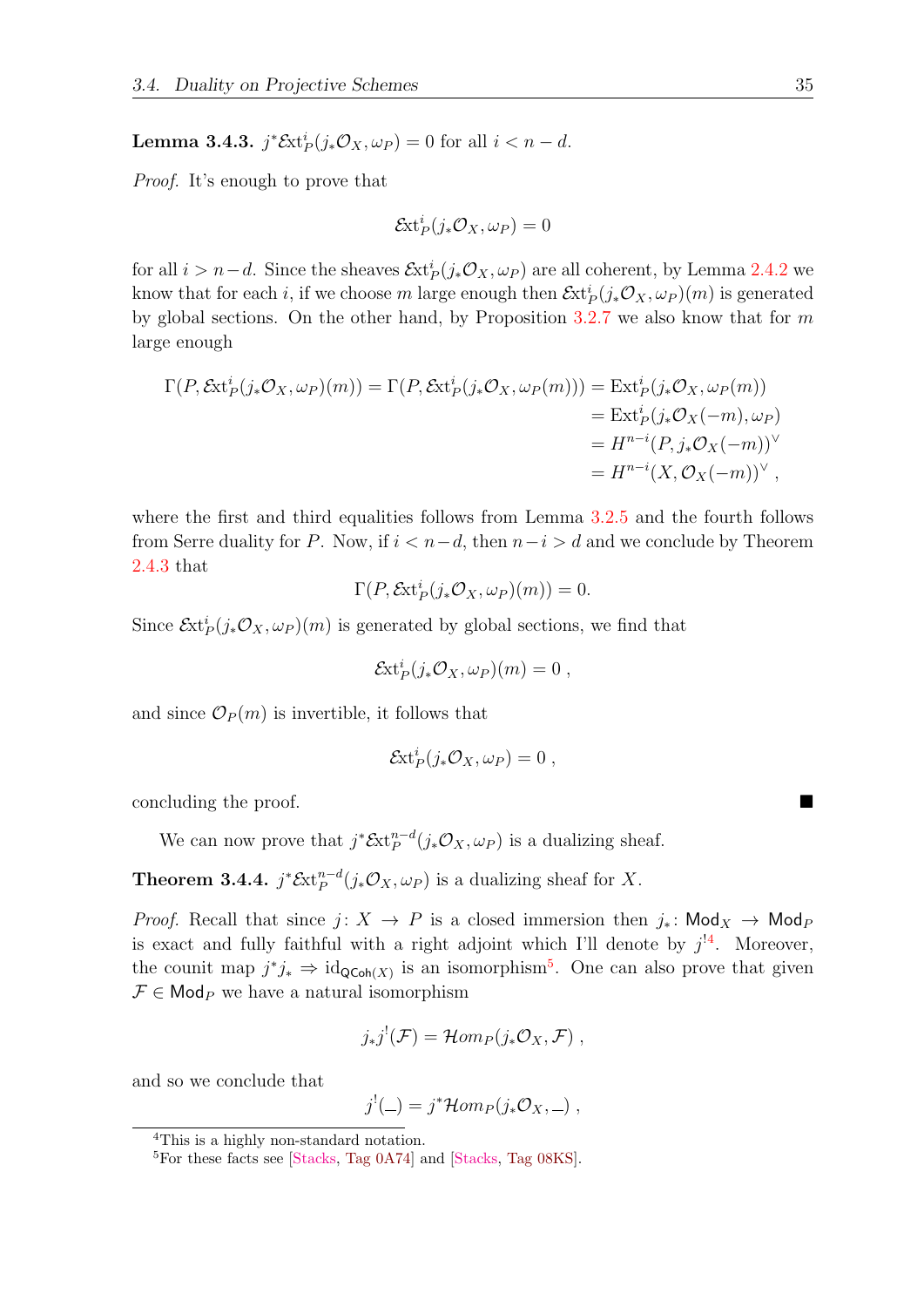in particular,  $j^* \mathcal{H}om_P(j_*\mathcal{O}_X, ...)$  is left exact. Now fix  $\mathcal{F} \in \mathsf{Mod}_X$ , the composition

$$
\mathsf{Mod}_P \xrightarrow{j^*\mathcal{H}om_P(j_*\mathcal{O}_X,\_\_\})} \mathsf{Mod}_X \xrightarrow{\mathrm{Hom}_X(\mathcal{F},\_\_\)} \mathsf{Vect}_k
$$

satisfies

$$
\operatorname{Hom}_X(\mathcal{F}, j^*\mathcal{H}om_P(j_*\mathcal{O}_X, \mathcal{G})) = \operatorname{Hom}_P(j_*\mathcal{F}, \mathcal{G})
$$

for all  $\mathcal{G} \in \mathsf{Mod}_P$ . I.e., the composition is the functor

$$
\mathrm{Hom}_P(j_*\mathcal{F},\_).
$$

Moreover, it's easy to see that  $j^* \mathcal{H}om_P(j_*\mathcal{O}_{X, -})$  preserves injectives. Indeed, given  $I \in \mathsf{Mod}_P$  injective, we have

$$
\operatorname{Hom}_X(\mathcal{F}, j^*\mathcal{H}om_P(j_*\mathcal{O}_X, I)) = \operatorname{Hom}_P(j_*\mathcal{F}, I).
$$

The latter expression is exact in  $\mathcal F$  since j is closed and I is injective. All of this discussion allow us to use Grothendieck's spectral sequence to the composition above to obtain a spectral sequence

$$
E_2^{p,q} = \text{Ext}^p_X(\mathcal{F}, j^* \mathcal{E}xt_X^q(j_* \mathcal{O}_X, \omega_P)) \Rightarrow \text{Ext}^{p+q}_P(j_* \mathcal{F}, \omega_P).
$$

By Lemma [3.4.3](#page-44-2) all of the  $(p, q)$ -terms with  $q < n - d$  in the second page are zero. Using this, we see that the  $(0, n-d)$ -term stabilizes in the second page and so, we have by the convergence of the spectral sequence that

$$
\operatorname{Hom}_{X}(\mathcal{F},j^{*}\mathcal{E}xt_{P}^{n-d}(j_{*}\mathcal{O}_{X},\omega_{P})) = \operatorname{Ext}_{P}^{n-d}(j_{*}\mathcal{F},\omega_{P}).
$$

Since Grothendieck's spectral sequence is natural in  $\mathcal F$  we see that the above isomorphism is also natural in  $\mathcal F$ . By the discussion at the start of the section we conclude that  $j^* \mathcal{E}xt^{n-d}_P(j_*\mathcal{O}_X,\omega_P)$  is a dualizing sheaf for X.

The discussion at the end of last section then gives us the following.

Corollary 3.4.5 (Serre Duality on Projective Schemes). Let X be a projective scheme of dimension d over a field k, and let  $\omega_X$  be a dualizing sheaf for X. Then for all  $0 \leq i \leq d$  and coherent sheaves  $\mathcal F$  on X, there exist natural morphisms

$$
\text{Ext}^i_X(\mathscr{F},\omega_X) \to H^{d-i}(X,\mathscr{F})^{\vee}.
$$

If  $i = 0$  this is an isomorphism.

*Proof.* This follows from our previous discussions. ■

If X is smooth then one can show that  $j^* \mathcal{E}xt^i_P(j_*\mathcal{O}_X,\omega_P) = 0$  for all  $i > n - d$  and  $j^* \mathcal{E}xt_P^{n-d}(j_*\mathcal{O}_X, \omega_P) = \Omega^d_{X/k} = \bigwedge^d \Omega^1_{X/k}$ , where  $\Omega^1_{X/k}$  is the sheaf of Kähler differentials of X over k. Moreover, in this case  $\{H^{d-i}(X, \_)\vee\}_{i\geqslant 0}$  is a universal  $\delta$ -functor. See [\[Har77,](#page-56-0) Chapter 3] for more details.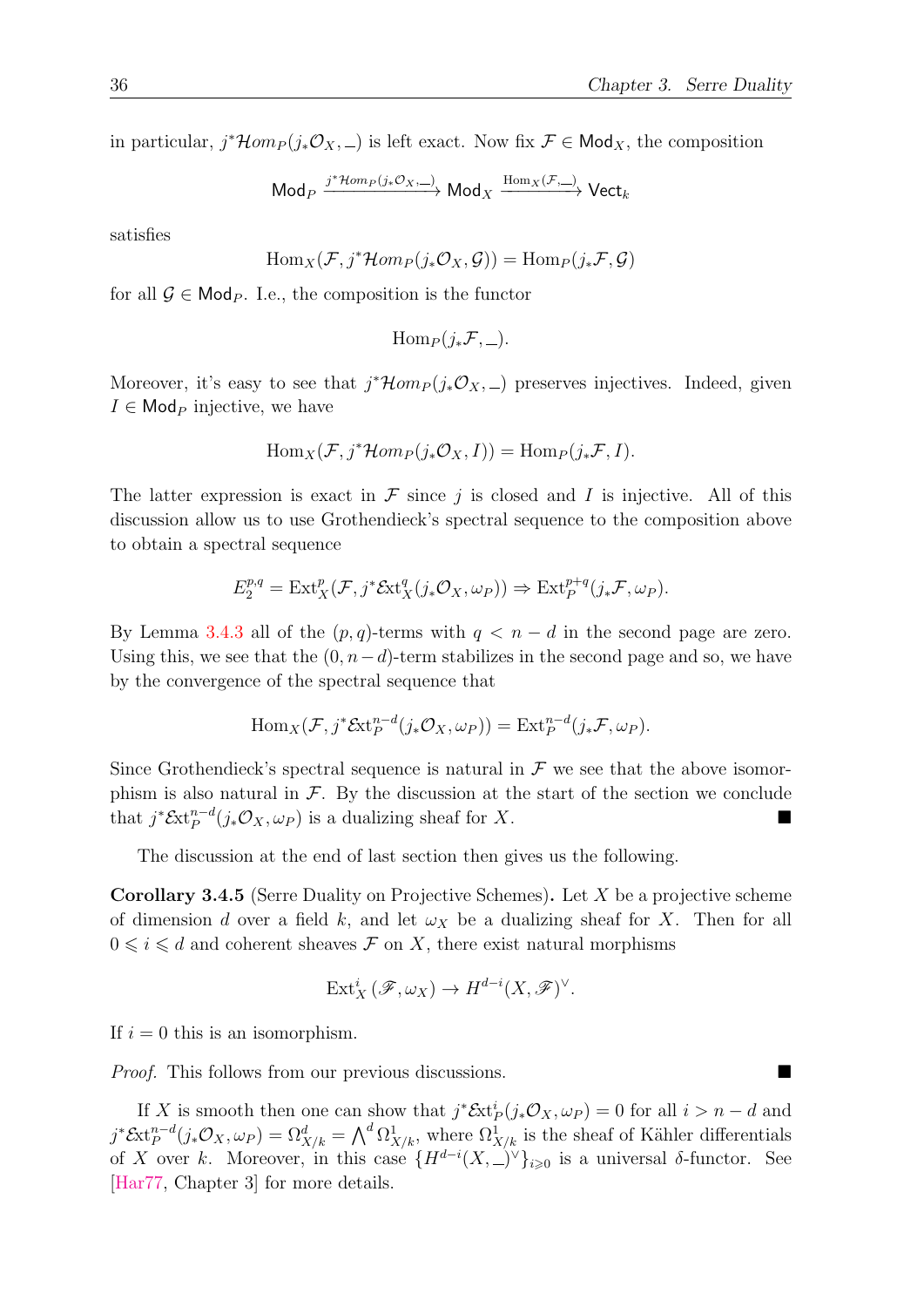Remark 3.4.6. Using Chow's lemma [\[GW10,](#page-56-2) Theorem 13.100], one can prove that Serre duality is actually valid for proper schemes over  $k$ . More precisely, there exists a dualizing sheaf for  $X$  and moreover, if  $X$  is also smooth then we also have the desired isomorphisms.

To summarize we have the following.

<span id="page-46-1"></span>**Theorem 3.4.7.** Let k be a field and X a proper scheme over k of dimension d. Then there exists a dualizing sheaf  $\omega_X$  for X and a trace morphism,

$$
\text{tr}: H^d(X, \omega_X) \longrightarrow k ,
$$

such that for all coherent sheaves  $\mathcal F$  on  $X$  we have induced pairings

$$
\text{Ext}^i_X(\mathcal{F},\omega_X) \times H^{d-i}(X,\mathcal{F}) \longrightarrow H^d(X,\omega_X) \xrightarrow{\text{tr}} k.
$$

Moreover, this pairing is always perfect if  $i = 0$  and if X is smooth then  $\omega_X = \Omega^d_{X/k}$ and all of these pairings are perfect.

We now state a last corollary.

<span id="page-46-0"></span>**Corollary 3.4.8.** Let k be a field and X a proper smooth scheme over k of dimension d. If  $\mathcal F$  in the theorem above is locally free, we have natural isomorphisms

$$
H^i(X,\omega_X \otimes_{\mathcal{O}_X} \mathcal{F}^{\vee}) \xrightarrow{\sim} H^{d-i}(X,\mathcal{F})
$$

for every  $0 \leq i \leq d$ .

Proof. This follows directly from last theorem since

$$
\text{Ext}^i_X(\mathcal{F},\omega_X)=\text{Ext}^i_X(\mathcal{O}_X,\omega_X\otimes_{\mathcal{O}_X}\mathcal{F}^{\vee})=H^i(X,\omega_X\otimes \mathcal{F}^{\vee}).
$$

■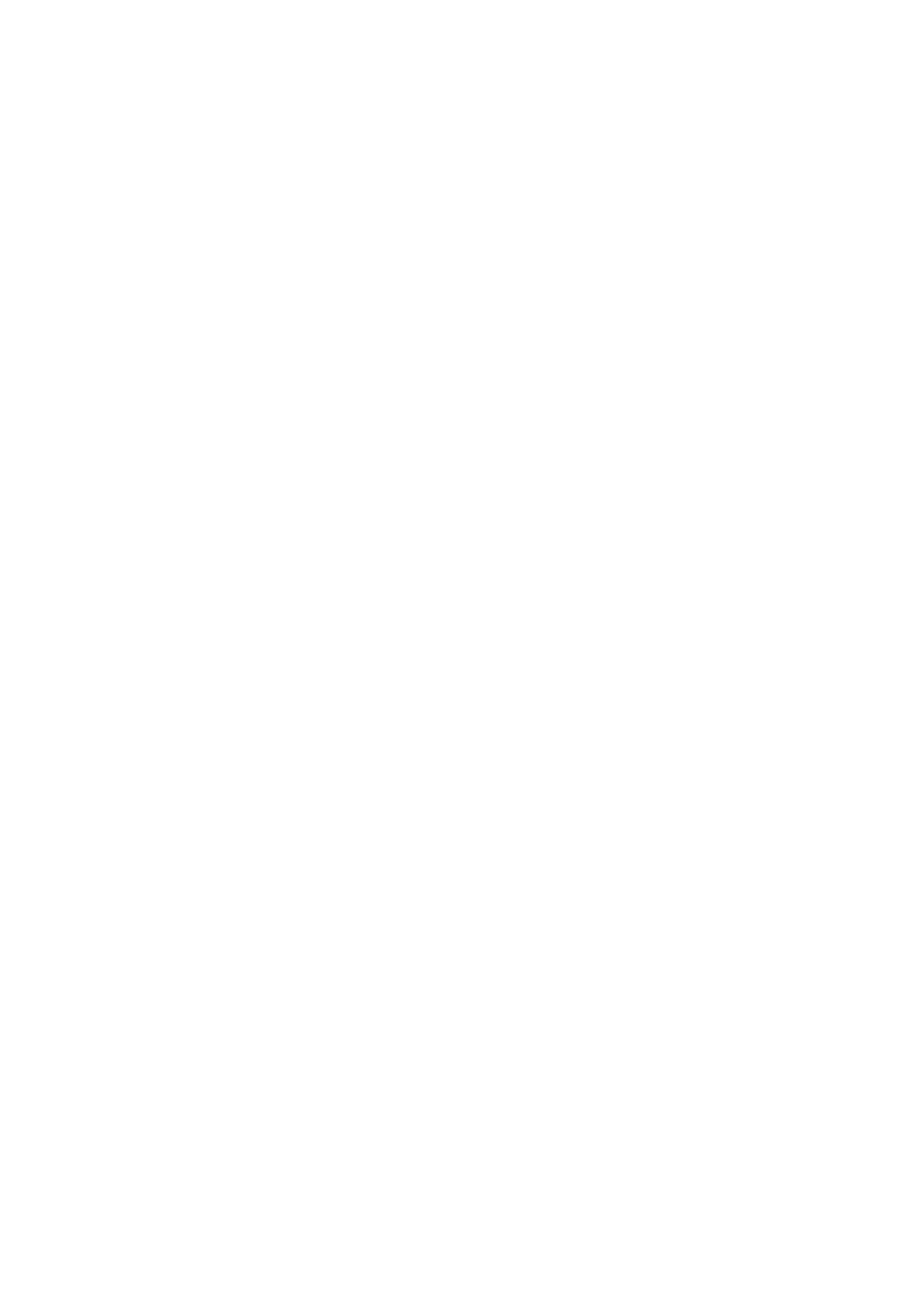### <span id="page-48-0"></span>Chapter 4

# The Riemann-Roch Theorem and Applications

In this chapter we fix a not necessarily algebraic closed field  $k$  and always work on the category  $\mathsf{Sch}/k$  of schemes over k.

#### <span id="page-48-1"></span>4.1 Divisors and the Riemann-Roch Theorem

**Definition 4.1.1.** Let X be a scheme of finite type over k. X is said to be a curve if it is geometrically integral (i.e.  $X_K = X \times_k \text{Spec } K$  is integral for every field extension  $K/k$ , smooth, proper and of dimension 1.

Remark 4.1.2. This definition is not standard but will be the most useful to us.

**Example 4.1.3.** Let  $p(x, y, z) = y^2z - x^3 + xz^2 - z^3 \in \mathbb{C}[x, y, z]$ . The scheme  $E =$ Proj  $\mathbb{C}[x, y, z]/p(x, y, z)$  can be easily seen to satisfy the conditions above. Indeed, we can see that  $p(x, y, z)$  is irreducible and moreover, that it doesn't have any common zeros with its partial derivatives. Since we are working over an algebraically closed field, this implies that  $E$  is geometrically irreducible and smooth. Properness follows from the fact that it's a closed subscheme of projective space and at last, since  $E$  is integral and of finite type over a field, the dimension of  $E$  is the same as in any open subset of  $E$ , where we can easily see that the dimension is 1. This is an example of an elliptic curve over  $\mathbb C$ . If we look at the complex points of  $E$ ,

$$
E(\mathbb{C}) = \text{Hom}_{\text{Spec } \mathbb{C}}(\text{Spec } \mathbb{C}, E) = \{ (a : b : c) \in \mathbb{P}^2(\mathbb{C})^1 \mid p(a, b, c) = 0 \},
$$

it has a canonical structure of a compact Riemann Surface, recovering the usual definition of a complex elliptic curve.

Let X be a curve over k. One can show that the subset of closed points of  $X$ , denoted by  $X_0^2$  $X_0^2$ , is exactly the set

 ${x \in X \mid k(x)$  is a finite extension of  $k$ .

<span id="page-48-2"></span><sup>&</sup>lt;sup>1</sup>Here we use the notation  $\mathbb{P}^2(\mathbb{C})$  to denote the classical complex projective space of lines through the origin in  $\mathbb{C}^3$  (equivalently, this is the set of complex points of the scheme  $\mathbb{P}^2_{\mathbb{C}}$ ).

<span id="page-48-3"></span><sup>&</sup>lt;sup>2</sup>It's easy to show that in the case of a curve  $X_0$  is non-empty and every point is closed except for the generic point of X.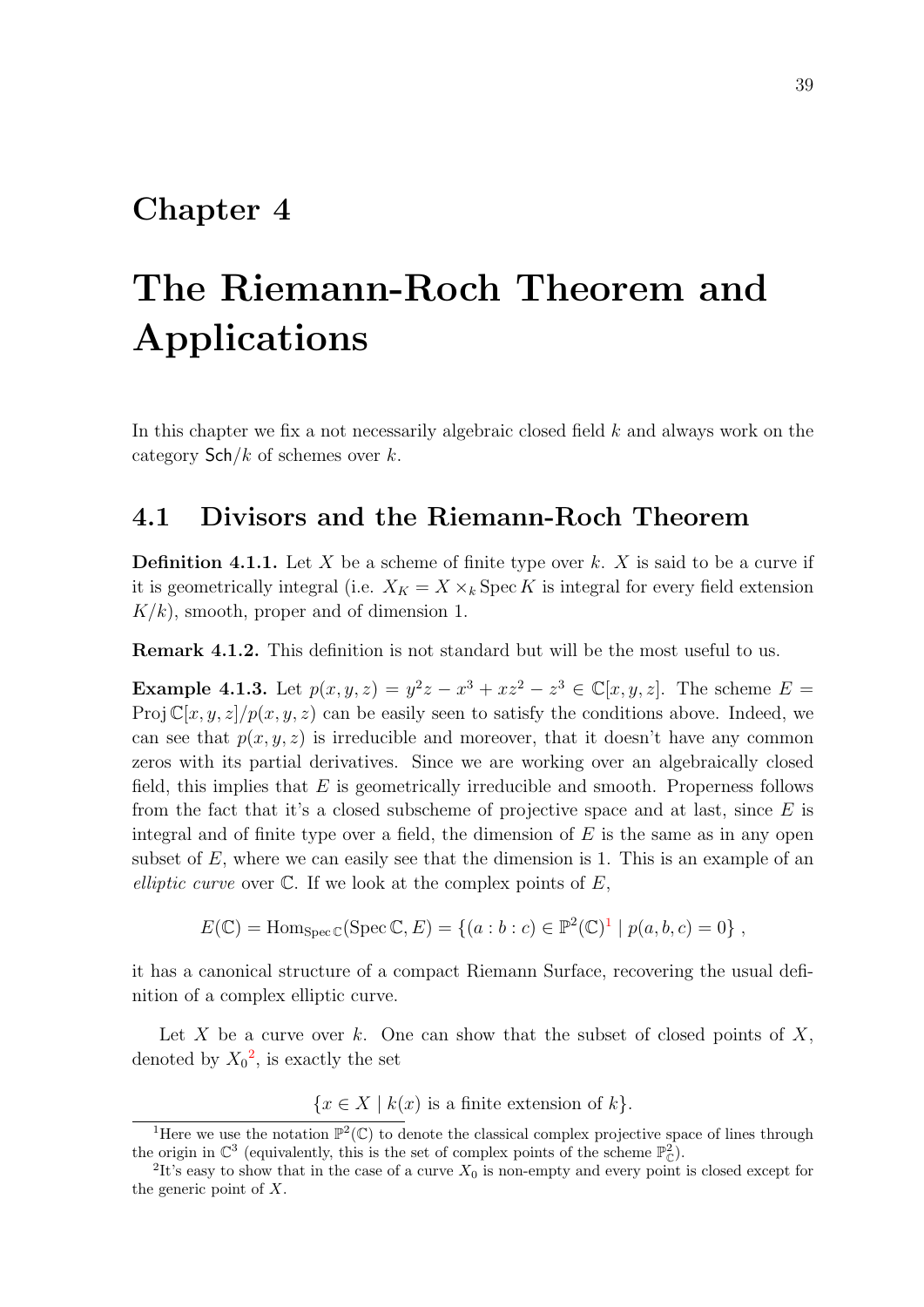**Remark 4.1.4.** If  $k$  is algebraically closed, then we have that

$$
X_0 = \{x \in X \mid k(x) \text{ is a finite extension of } k\}
$$
  
= 
$$
\{x \in X \mid k(x) = k\} = \text{Hom}_{\text{Spec } k}(\text{Spec } k, X) = X(k).
$$

The third equality comes from the fact that a morphism  $\text{Spec } k \to X$  contains exactly the same information as a choice of a closed point x in X and a k-homomorphism of fields  $k(x) \hookrightarrow k$ . In general this always identifies  $X(k)$  with a subset of  $X_0$ , but for a general field extension  $K/k$  this identification doesn't quite work. This happens because K might have non-trivial  $k$ -automorphisms and so, a closed point might give rise to more than one morphism  $\text{Spec } K \to X$ .

We then define a *divisor* on  $X$  as a formal sum of closed points of  $X$ . More formally:

**Definition 4.1.5.** Let X be a curve over k. The divisor group of X,  $Div(X)$ , is the free abelian group generated on the closed points of X. Given a divisor  $D = \sum n_p[p]$ we define its support  $\text{supp}(D)$  as the points in which  $n_p \neq 0$ . We also define the *degree* of a divisor  $D = \sum n_p[p]$  as

$$
\deg(D) = \sum [K(p) : k] n_p \in \mathbb{Z}.
$$

In fact, this defines a group homomorphism

$$
deg\colon \operatorname{Div}(X) \to \mathbb{Z} \ ,
$$

with kernel denoted by  $Div^0(X)$ . We also say that a divisor  $D = \sum n_p[p]$  is *effective* if  $n_p \geqslant 0$  for all p.

Since X is integral, we can also look at its function field  $k(X) = Frac(\mathcal{O}_{X,n})$ , where  $\eta$  is the generic point of  $X^3$  $X^3$ . This should really be thought as the field of meromorphic functions on X. Indeed, observe that in our case given any point  $x \in X_0$ , we have that  $\mathcal{O}_{X,x}$  is a discrete valuation ring with valuation given by

$$
v_x(f) = \sup\{n \in \mathbb{N} \mid f \in \mathfrak{m}_x^n \text{ but } f \notin \mathfrak{m}_x^{n+1}\}.
$$

Since  $k(X)$  = Frac $(\mathcal{O}_{X,x})$ , we can extend this valuation to  $k(X)$ . We then say that  $f \in k(X)$  has a zero of order  $n \in \mathbb{N}$  at  $x \in X_0$  if  $v_x(f) = n$  and similarly, that f has a pole of order  $n \in \mathbb{N}$  at x if  $v_x(f) = -n$ . It's non-trivial to prove that any  $f \in k(X)^\times$ has only a finite number of zeros and poles and moreover, that

$$
\sum_{x \in X_0} v_x(f) = 0.
$$

This gives us a homomorphism of groups

$$
\operatorname{div}: k(X)^{\times} \to \operatorname{Div}^{0}(X)
$$

<span id="page-49-0"></span><sup>&</sup>lt;sup>3</sup>In fact,  $k(X)$  is the fraction field of  $\mathcal{O}_X(U)$  for any open set  $U \subseteq X$ .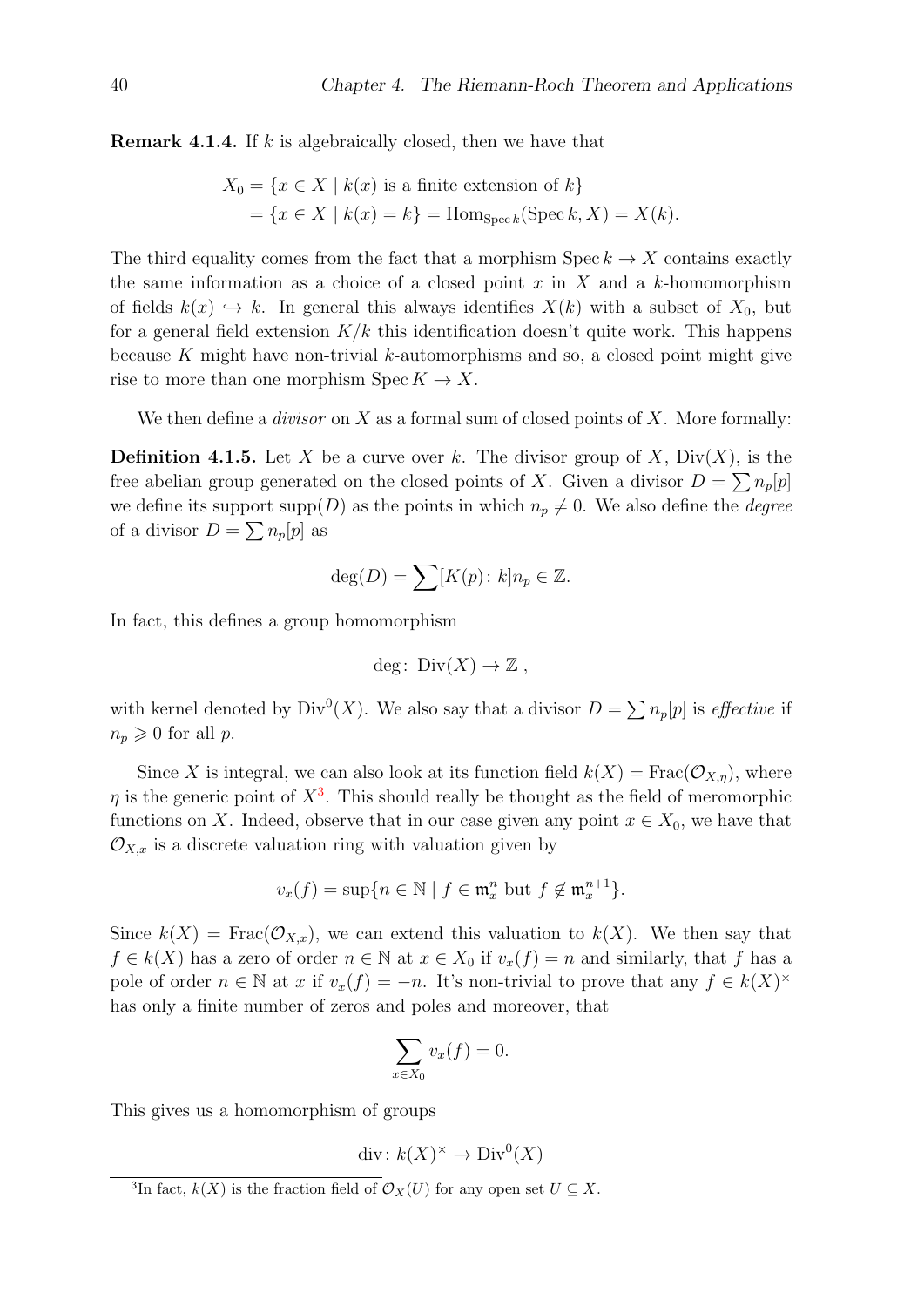given by  $\text{div}(f) = \sum v_p(f)[p]$ . Divisors of this form are called *principal* divisors and form a subgroup of  $Div(X)$ . Two divisors  $D, E \in Div(X)$  are said to be *equivalent* if  $D - E$  is principal. We denote this equivalence relation by  $D \sim E$ . The quotient group of  $Div(X)$  (resp.  $Div^0(X)$ ) by principal divisors is denoted by  $Cl(X)$  (resp.  $Cl^0(X)$ ).

An amazing fact about divisors is the following.

**Theorem 4.1.6.** Let X be a curve over k. Given a divisor  $D \in Div(X)$  we define a sheaf  $\mathcal{O}_X(D)$  by

$$
\mathcal{O}_X(D)(U) = \{ f \in k(X)^\times \mid v_p(f) \geqslant -n_p \text{ for all } p \in U \text{ closed} \} \cup \{0\}
$$

$$
= \{ f \in k(X)^\times \mid D + \text{div}(f) \text{ is effective.} \} \cup \{0\} ,
$$

i.e., f has at most a pole of order  $n_p$  for all p in U closed. Then  $O_X(D)$  is an invertible sheaf and moreover, this association defines an isomorphism of groups

$$
\operatorname{Cl}(X) \xrightarrow[\mathcal{O}_X(\_)]{{\mathcal O}_X(\_)} \operatorname{Pic}(X).
$$

*Proof.* This can be seen in the chapter about divisors on the online notes [\[EO20\]](#page-56-8).  $\blacksquare$ 

With this theorem in hand we define a canonical divisor  $K_X \in Div(X)$  as any divisor such that  $\mathcal{O}_X(K_X) = \Omega^1_{X/k} = \omega_X^4$  $\mathcal{O}_X(K_X) = \Omega^1_{X/k} = \omega_X^4$ . We can now state the Riemann-Roch theorem.

<span id="page-50-1"></span>**Theorem 4.1.7** (Riemann-Roch). Let X be a curve over k. Then for any divisor  $D \in Div(X)$  we have

$$
\dim_k H^0(X, \mathcal{O}_X(D)) - \dim_k H^0(X, \mathcal{O}_X(K_X - D)) = \deg(D) - g + 1,
$$

where  $g = \dim_k H^0(X, \omega_X) = \dim_k H^1(X, \mathcal{O}_X)$  is the genus of X.

Proof. By Corollary [3.4.8,](#page-46-0) it's enough to prove that

$$
\chi(\mathcal{O}_X(D)) := \dim_k H^0(X, \mathcal{O}_X(D)) - \dim_k H^1(X, \mathcal{O}_X(D)) = \deg(D) - g + 1.
$$

Now, note that  $H^0(X, \mathcal{O}_X) = k$ . Indeed, since X is irreducible and of finite type over k, we have that  $H^0(X, \mathcal{O}_X)$  is a finite dimensional k-algebra without non-trivial nilpotents and idempotents. Using the structural theorem for commutative artinian rings we conclude that  $H^0(X, \mathcal{O}_X)$  is a field finite over k. If k is algebraically closed we're finished. If  $k$  is not algebraically closed, the conclusion is still valid but involves more work involving the smoothness of X. See  $[MO15, Chapter VIII, Theorem 1.1]$  for more details. Thus, we have reduced Riemann-Roch to proving that

$$
\chi(\mathcal{O}_X(D)) = \deg(D) + \chi(\mathcal{O}_X).
$$

Given a closed point  $p \in X$ , we have an inclusion  $\mathcal{O}_X(-[p])(U) \subseteq \mathcal{O}_X(U)$  which induces a monomorphism  $\mathcal{O}_{\mathcal{X}}(-[p]) \hookrightarrow \mathcal{O}_{X}$  with kernel given by the skyscraper sheaf with value

<span id="page-50-0"></span><sup>&</sup>lt;sup>4</sup>As we've seen before in [3.4.7,](#page-46-1) this is the dualizing sheaf of the curve.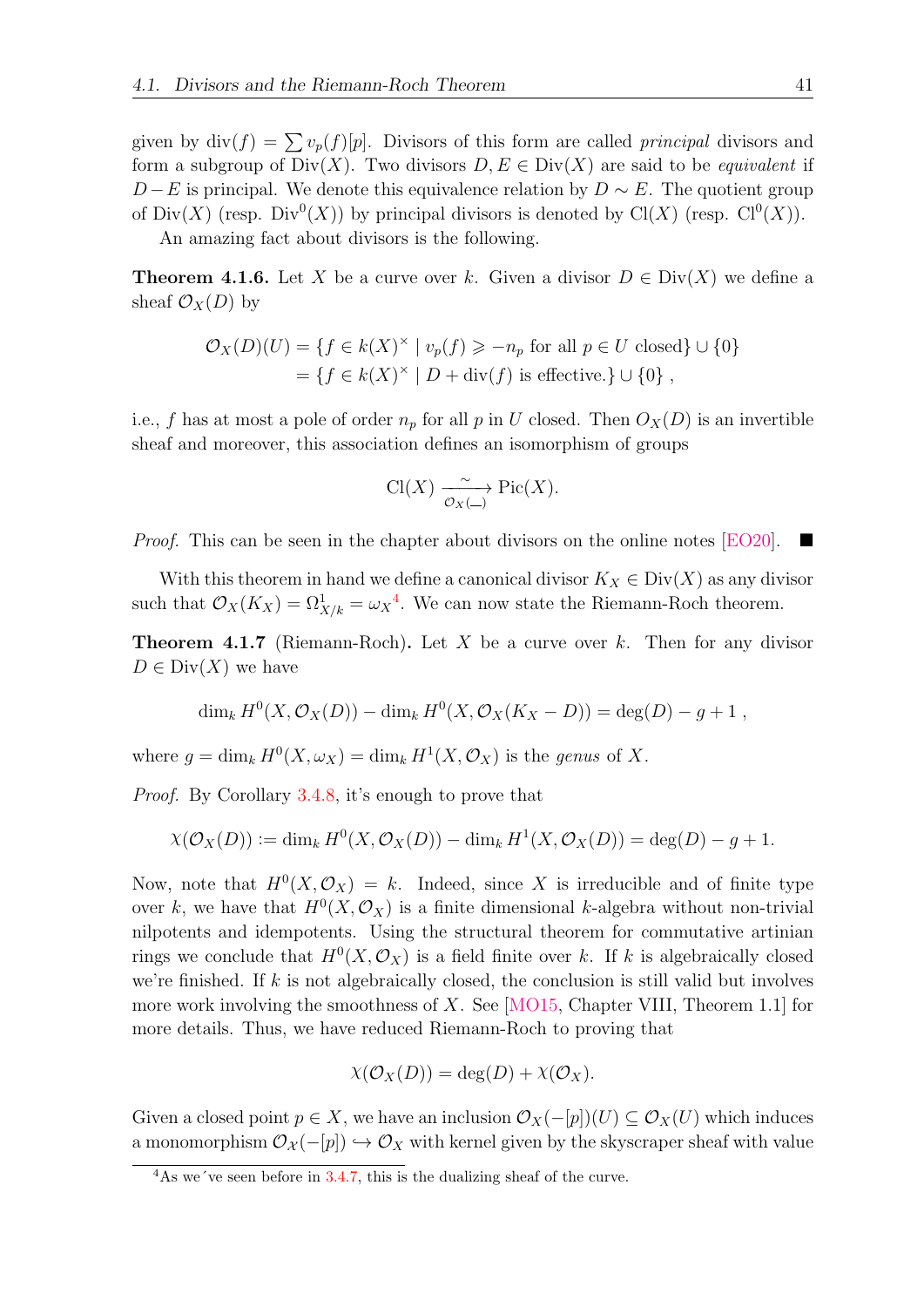$k(p)$  at the pont p. We then have an exact sequence

$$
0 \to \mathcal{O}_X(-[p]) \to \mathcal{O}_X \to k(p) \to 0.
$$

Since  $\mathcal{O}_X(D)$  is invertible for any divisor D, then tensoring we have an exact sequence

$$
0 \to \mathcal{O}_X(D - [p]) \to \mathcal{O}_X(D) \to k(p) \to 0
$$

for any divisor D. Using the long exact sequence in cohomology we easily find that

$$
\chi(\mathcal{O}_X(D-[p])) = \chi(\mathcal{O}_X(D)) - \chi(K(p)) = \chi(\mathcal{O}_X(D)) - 1.
$$

With this formula, it's clear that the theorem holds for a divisor  $D$  if and only if it holds for  $D - [p]$  for any closed point  $p \in X$ . By adding and subtracting the points in the support of a divisor D we reduce to the case of  $D = 0$ . In this case the result is obvious.

We now state some direct consequences of the Riemann-Roch theorem.

**Corollary 4.1.8.** Let X be a curve over k. Then

- a) deg( $K_X$ ) = 2g 2.
- b) If  $deg(D) < 0$  then  $H^0(X, \mathcal{O}_X(D)) = 0$ .
- c) If  $deg(D) > 2q 2$  then

$$
\dim_k H^0(X, \mathcal{O}_X(D)) = \deg D - g + 1.
$$

*Proof.* a) This follows from Riemann-Roch directly by substituting  $D = K_X$ .

- b) If  $H^0(X, \mathcal{O}_X(D)) \neq 0$  then there exists  $f \in k(X)^\times$  such that  $D + \text{div}(f)$  is effective. In particular,  $deg(D) = deg(D + div(f)) \geq 0$ .
- c) If  $deg(D) > 2g 2$  then  $deg(K_X D) < 0$  and so the claim follows from b) and Riemann-Roch.

■

## <span id="page-51-0"></span>4.2 Applications of Riemann-Roch to the Theory of Algebraic Curves

Recall that a invertible sheaf  $\mathcal L$  on a scheme X over k is very ample if there exists a closed immersion  $i: X \hookrightarrow \mathbb{P}_k^n$  such that  $\mathcal{L} = i^*\mathcal{O}_X(1)$ . An invertible sheaf is ample if  $\mathcal{L}^{\otimes n}$  is very ample for some  $n > 0$ . Using the machinery of Riemann-Roch one can prove the following.

<span id="page-51-1"></span>**Theorem 4.2.1.** Let X be a curve over k. Let  $\mathcal{L} = \mathcal{O}_X(D)$  be an invertible sheaf.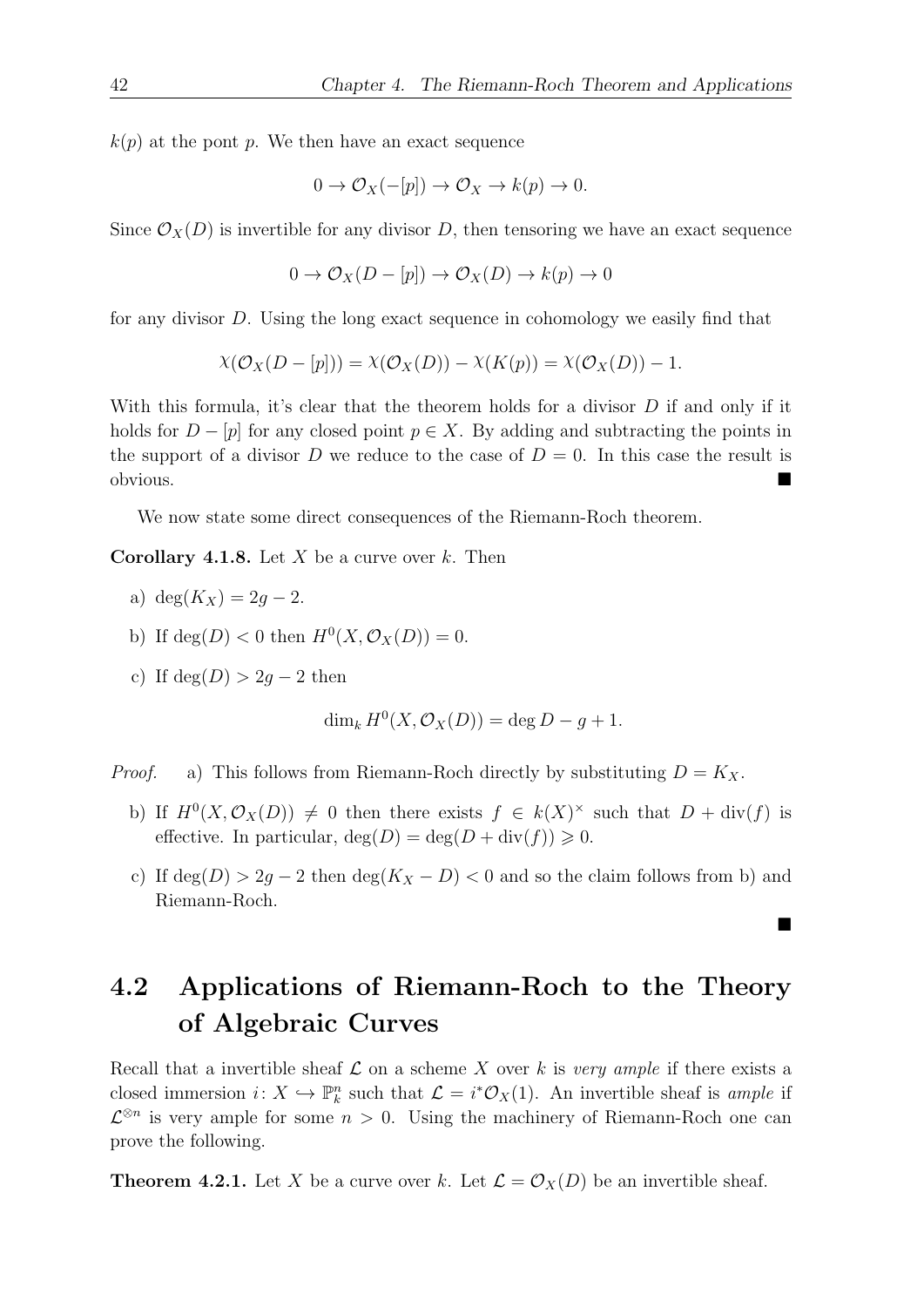- a)  $\mathcal{L} = \mathcal{O}_X(D)$  is ample if and only if  $deg(D) > 0$ .
- b)  $\mathcal{L} = \mathcal{O}_X(D)$  is very ample if  $deg(D) > 2q$ .

*Proof.* See [\[MO15,](#page-57-1) Chapter VIII, Proposition 1.7].

With this theorem in hand, we have the following simple consequence.

**Corollary 4.2.2.** Let X be a curve over k. Then X is projective.

*Proof.* Given a closed point  $p \in X$ , consider the divisor  $D = |p|$ . Then  $\deg(nD) =$  $n[K(p): k]$ . By last theorem, for n large we find that  $\mathcal{O}_X(n)$  is very ample.

For curves of small genus we can do even better. Using Riemann-Roch we can show that any curve of genus  $\leq 0$  is a smooth cubic and  $X \cong \mathbb{P}^1_k$  if and only if  $X(k) \neq \emptyset$ . We now give a little more focus to curves of genus 1, the so called elliptic curves. For great classical references on elliptic curves see [\[Sil09\]](#page-57-8) and [\[Sil94\]](#page-57-9).

**Definition 4.2.3.** An *elliptic curve E* over k is a curve E of genus 1 with a k-rational point  $O \in X(k)$ .

<span id="page-52-0"></span>**Example 4.2.4.** Let  $p(x, y, z) = y^2z + a_1xyz - a_2x^2z + a_3yz^2 - a_4xz^2 - x^3 - a_6z^3$  such that  $E = \text{Proj}\left(\frac{k[x,y,z]}{p(x,y,z)}\right)$  $\frac{k[x,y,z]}{p(x,y,z)}$  is smooth. Then E is an elliptic curve. If char  $k \neq 2,3$  we can do a variable change to suppose that  $p(x, y, z) = y^2 - x^3 - Ax - B$ , finding the usual representation of an elliptic curves.

We already know that elliptic curves are projective, but a more precise statement can be proved. Will see that every elliptic curve is of the form given in the above example.

**Proposition 4.2.5.** Let  $E$  be an elliptic curve over  $k$ . Then there exists a closed immersion  $E \hookrightarrow \mathbb{P}^2_k$  inducing an isomorphism

$$
E \cong \mathrm{Proj}\left(\frac{k[x,y,z]}{p(x,y,z)}\right) ,
$$

with  $p(x, y, z)$  given as in Example [4.2.4.](#page-52-0)

*Proof.* Using Theorem [4.2.1](#page-51-1) we know that  $\mathcal{O}_E(3[O])$  is very ample. By Theorem [4.1.7](#page-50-1) we also find that  $\dim_k H^0(X, \mathcal{O}_E(3[O]) = 3$ . One can then show that this implies that  $\mathcal{O}_E(3[O])$  is generated by 3 global sections and so the embedding induced by this very ample sheaf has codomain  $\mathbb{P}_k^2$ . Moreover, one can prove that every embedded curve in  $\mathbb{P}_k^2$  is given by some homogeneous polynomial and if this polynomial has degree d then the genus of the curve is  $(d-1)(d-2)/2$ . This proves the claim.

A more interesting fact about elliptic curves is the following.

<span id="page-52-1"></span>**Theorem 4.2.6.** Let E be an elliptic curve over k. Then for every field extension  $K/k$ the set  $E(K)$  has a group structure.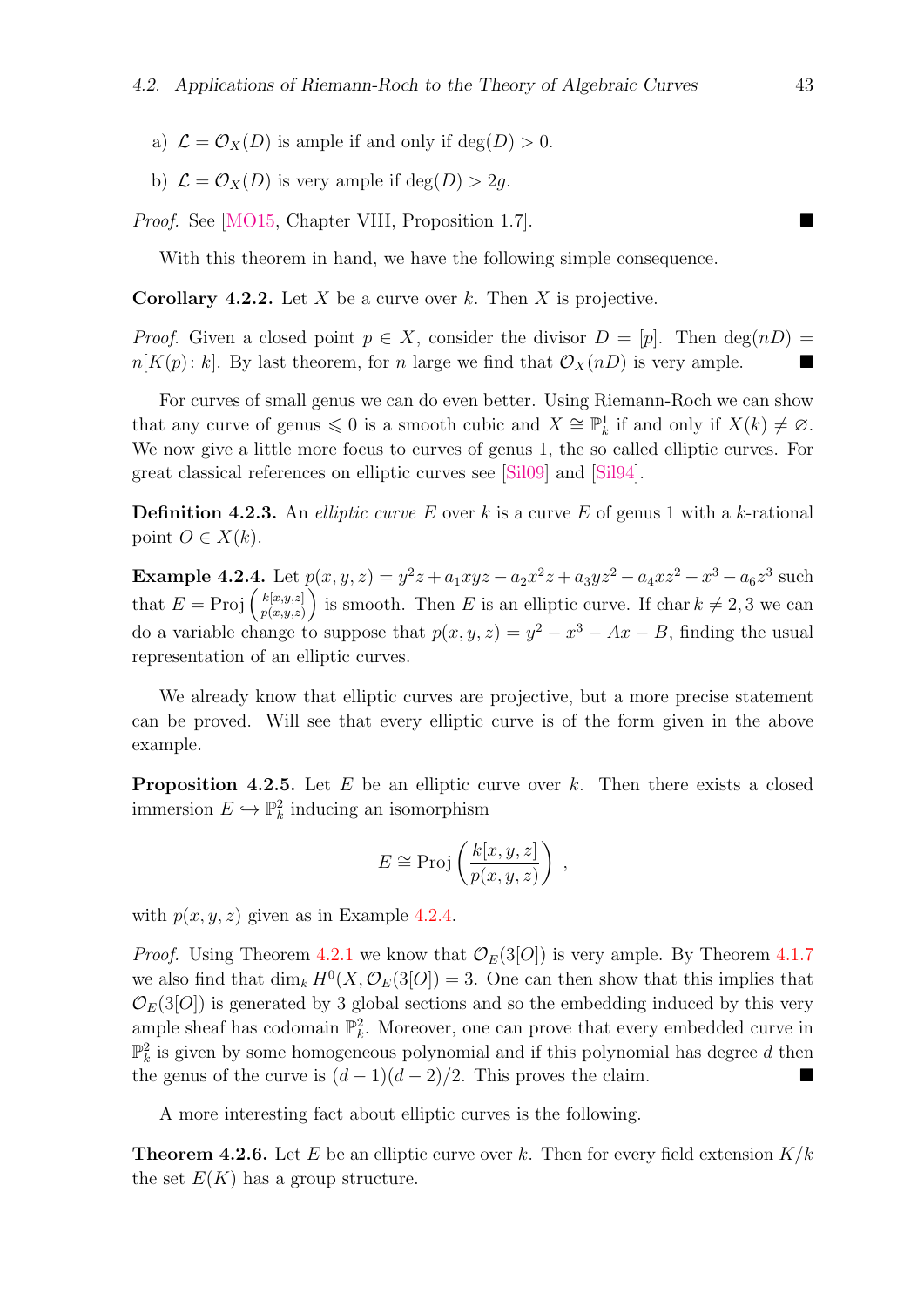First we need some lemmas.

<span id="page-53-1"></span>**Lemma 4.2.7.** Let E be an elliptic curve over k. Given two closed points  $p, q \in E_0$ then

$$
[p] \sim [q] \Longleftrightarrow p = q.
$$

*Proof.*  $p = q$  obviously implies  $[p] \sim [q]$ . If  $[p] \sim [q]$ , there exists  $f \in k(E)^\times$  such that  $[p] = [q] + \text{div}(f)$ . In particular, we find that  $f \in H^0(E, \mathcal{O}_E([q])$ . By Theorem [4.1.7](#page-50-1) we find that  $\dim_k H^0(E, \mathcal{O}_E([q]) = 1$ . Since  $H^0(E, \mathcal{O}_E([q])$  contain the constant functions we conclude that f is constant and so  $p=q$ .

<span id="page-53-2"></span>**Lemma 4.2.8.** Let  $E$  be an elliptic curve over  $k$ .

a) For every  $D \in Div^0(E)$  there exists a unique point  $p \in E(k)$  such that

$$
D \sim [p] - [O].
$$

b) The map

$$
\sigma\colon \operatorname{Div}^0(E) \to E(k)
$$

given by  $\sigma(D) = p$  if  $D \sim [p] - [O]$  is surjective and induces a bijection

$$
\overline{\sigma} \colon \operatorname{Cl}^0(E) \to E(k).
$$

*Proof.* a) By Theorem [4.1.7](#page-50-1) we have that  $\dim_k H^0(E, \mathcal{O}_E(D + [O])) = 1$ . Let  $f \in$  $H^0(E, \mathcal{O}_E(D+[O]))$  be non-zero, so that  $D' = D + [O] + \text{div}(f)$  is effective. If  $D = \sum n_p[p]$  then

$$
\sum_{p \neq O} [k(p) : k] (n_p + v_p(f)) + (n_O + v_O(f) + 1) = 1.
$$

By the effectiveness of  $D'$  every term in this sum is positive and so, only one of then is non-zero equal to 1. In any case we conclude that

$$
\operatorname{div}(f) = [p] - [O] - D
$$

for some  $p \in E(k)$  i.e.,  $D \sim [p]-[O]$ . The uniqueness of p is then clear by Lemma [4.2.7.](#page-53-1)

<span id="page-53-0"></span>b) The map is clearly surjective since  $\sigma([p] - [O]) = p$ . Moreover, by definition we have

$$
D_1 - D_2 \sim [\sigma(D_1)] - [\sigma(D_2)].
$$

By Lemma [4.2.7](#page-53-1) we conclude that

$$
D_1 \sim D_2 \Longleftrightarrow [\sigma(D_1)] \sim [\sigma(D_2)] \Longleftrightarrow \sigma(D_1) = \sigma(D_2).
$$

■

Thus the induced map  $\overline{\sigma}$ :  $Cl^0(E) \rightarrow E(k)$  is a bijection.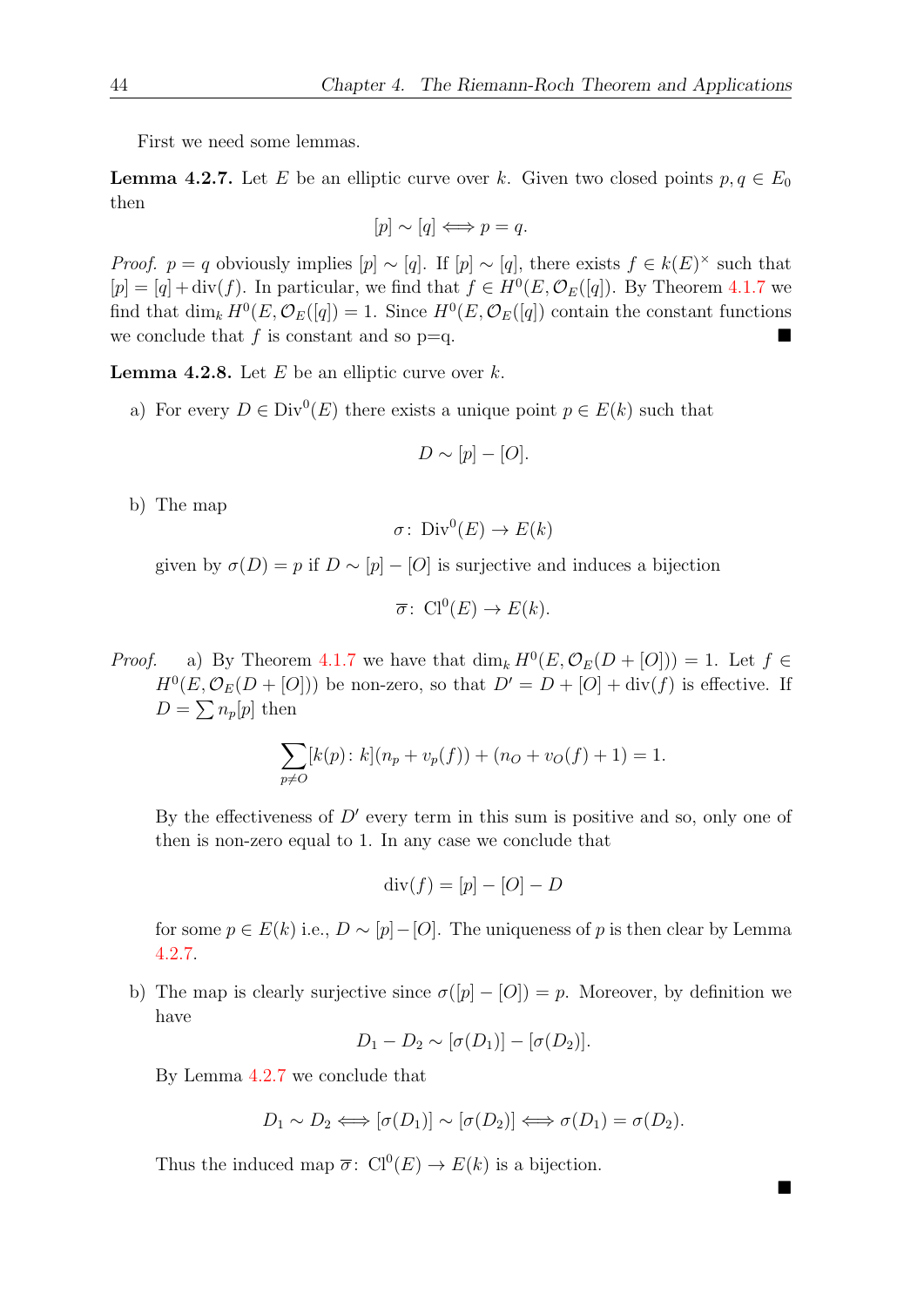*Proof of Theorem [4.2.6.](#page-52-1)* First of all, we observe that it's enough to prove that  $E(k)$ has a group structure. Indeed, given a field extension  $K/k$  consider a cartesian diagram



In our case being of finite type, geometrically integral, smooth, proper and of dimension 1 are all properties closed under base change, so  $E_K$  is a curve over K. Moreover, by flat base change theorems (See [\[Har77,](#page-56-0) Proposition II.9.3].) we have that

$$
H^{i}(E_K, \Omega^1_{E_K/K}) = H^{i}(E, \Omega^1_{E/k}) \otimes_k K ,
$$

and so, the genus of  $E_K$  is also 1. Using the canonical morphism  $O_K$ : Spec  $K \to E_K$ induced by  $O \in E(k)$  we conclude that  $E_K$  is an elliptic curve over K. Since  $E_K(K)$  =  $E(K)$  it's enough to prove the theorem for  $K = k$ . In this case we can use Theorem [4.2.8](#page-53-2) to transport the group structure of  $Cl^0(E)$  to  $E(k)$ .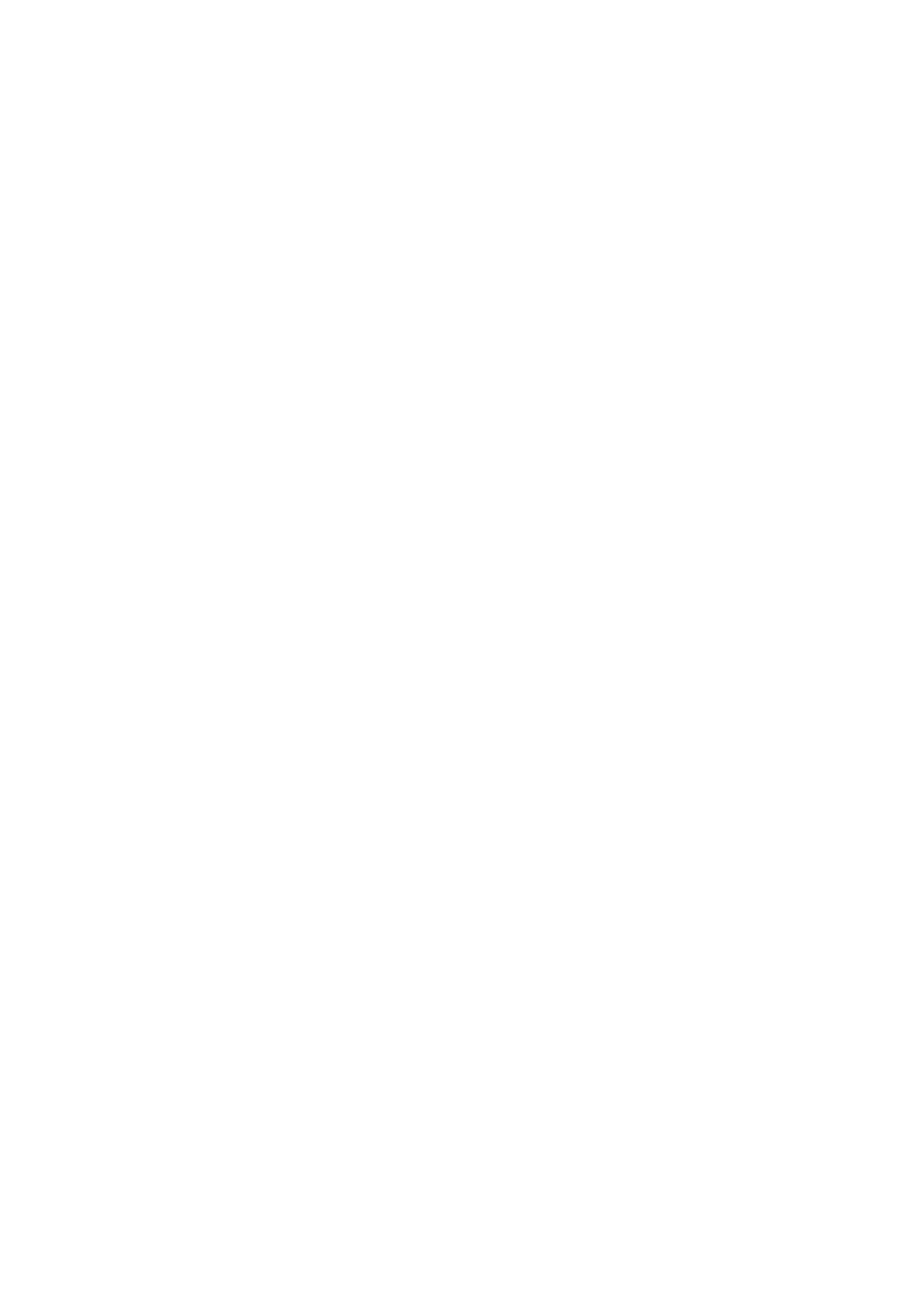## Bibliography

- <span id="page-56-5"></span>[AM16] M. F. Atiyah and I. G. Macdonald. *Introduction to commutative algebra.* economy. Addison-Wesley Series in Mathematics. For the 1969 original see [MR0242802]. Westview Press, Boulder, CO, 2016, pp. ix+128. isbn: 978- 0-8133-5018-9; 0-201-00361-9; 0-201-40751-5.
- <span id="page-56-3"></span>[Bor94a] Francis Borceux. Handbook of categorical algebra. 1. Vol. 50. Encyclopedia of Mathematics and its Applications. Basic category theory. Cambridge University Press, Cambridge, 1994, pp. xvi+345. isbn: 0-521-44178-1.
- <span id="page-56-4"></span>[Bor94b] Francis Borceux. Handbook of categorical algebra. 2. Vol. 51. Encyclopedia of Mathematics and its Applications. Categories and structures. Cambridge University Press, Cambridge, 1994, pp. xviii $+443$ . ISBN: 0-521-44179-X.
- <span id="page-56-8"></span>[EO20] Geir Ellingsrud and John Christian Ottem. Introduction to Schemes. Lecture notes available at [https://www.uio.no/studier/emner/matnat/math/](https://www.uio.no/studier/emner/matnat/math/MAT4215/data/masteragbook.pdf) [MAT4215/data/masteragbook.pdf](https://www.uio.no/studier/emner/matnat/math/MAT4215/data/masteragbook.pdf). 2020.
- <span id="page-56-6"></span>[GM99] S. I. Gelfand and Yu. I. Manin. Homological algebra. Translated from the 1989 Russian original by the authors, Reprint of the original English edition from the series Encyclopaedia of Mathematical Sciences [ıt Algebra, V, Encyclopaedia Math. Sci., 38, Springer, Berlin, 1994; MR1309679 (95g:18007)]. Springer-Verlag, Berlin, 1999, pp. iv+222. isbn: 3-540-65378-3.
- <span id="page-56-2"></span>[GW10] Ulrich Görtz and Torsten Wedhorn. Algebraic geometry I. Advanced Lectures in Mathematics. Schemes with examples and exercises. Vieweg + Teub-ner, Wiesbaden, 2010, pp. viii+615. ISBN: 978-3-8348-0676-5. DOI: [10.1007/](https://doi.org/10.1007/978-3-8348-9722-0) [978- 3- 8348- 9722- 0](https://doi.org/10.1007/978-3-8348-9722-0). url: [https://doi.org/10.1007/978- 3- 8348-](https://doi.org/10.1007/978-3-8348-9722-0) [9722-0](https://doi.org/10.1007/978-3-8348-9722-0).
- <span id="page-56-0"></span>[Har77] Robin Hartshorne. Algebraic geometry. Graduate Texts in Mathematics, No. 52. Springer-Verlag, New York-Heidelberg, 1977, pp. xvi+496. isbn: 0-387- 90244-9.
- <span id="page-56-1"></span>[Ill04] Luc Illusie. Topics in Algebraic Geometry. Lecture notes available at [http:](http://staff.ustc.edu.cn/~yiouyang/Illusie.pdf) [//staff.ustc.edu.cn/~yiouyang/Illusie.pdf](http://staff.ustc.edu.cn/~yiouyang/Illusie.pdf). 2004.
- <span id="page-56-7"></span>[KS06] Masaki Kashiwara and Pierre Schapira. Categories and sheaves. Vol. 332. Grundlehren der mathematischen Wissenschaften [Fundamental Principles of Mathematical Sciences]. Springer-Verlag, Berlin, 2006, pp. x+497. isbn: 978-3-540-27949-5; 3-540-27949-0. doi: 10.1007/3-540-27950-4. url: <https://doi.org/10.1007/3-540-27950-4>.